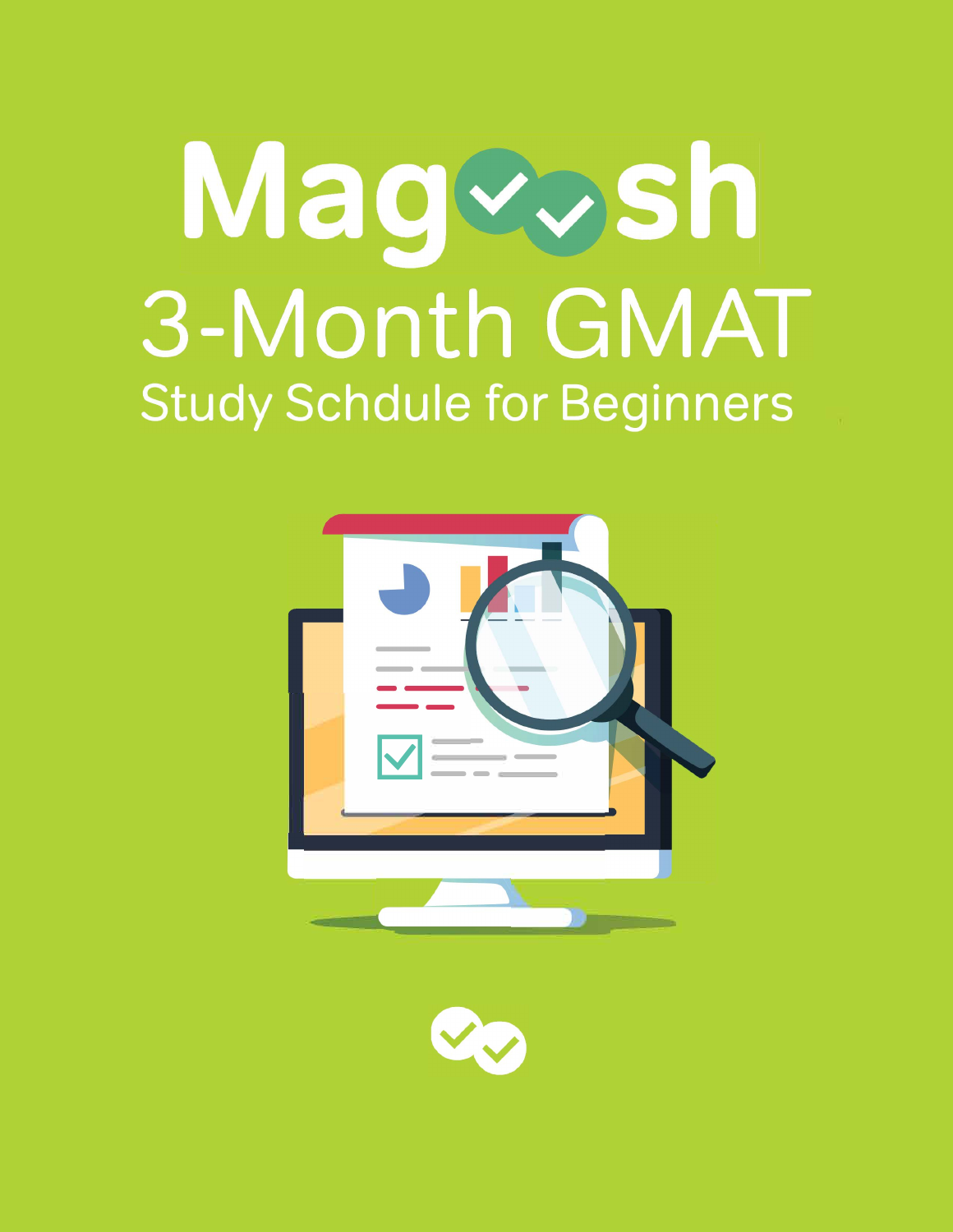# **Table of Contents**

**[Getting](#page-2-0) Started How to use this plan over 12 [weeks](#page-2-0) Study [Materials](#page-3-0) Book [Reviews](#page-5-0) How to use [practice](#page-5-0) tests in this study plan [Abbreviations](#page-6-0) [Week](#page-6-0) 1 [Week](#page-11-0) 2 [Week](#page-14-0) 3 [Week](#page-17-0) 4 [Week](#page-21-0) 5 [Week](#page-25-0) 6 [Week](#page-28-0) 7 [Week](#page-31-0) 8 [Week](#page-35-0) 9 [Week](#page-39-0) 10**

**[Week](#page-42-0) 11**

**[Week](#page-46-0) 12**

# **After Week 12: [Concentrated](#page-49-0) review, test day checklist, and more**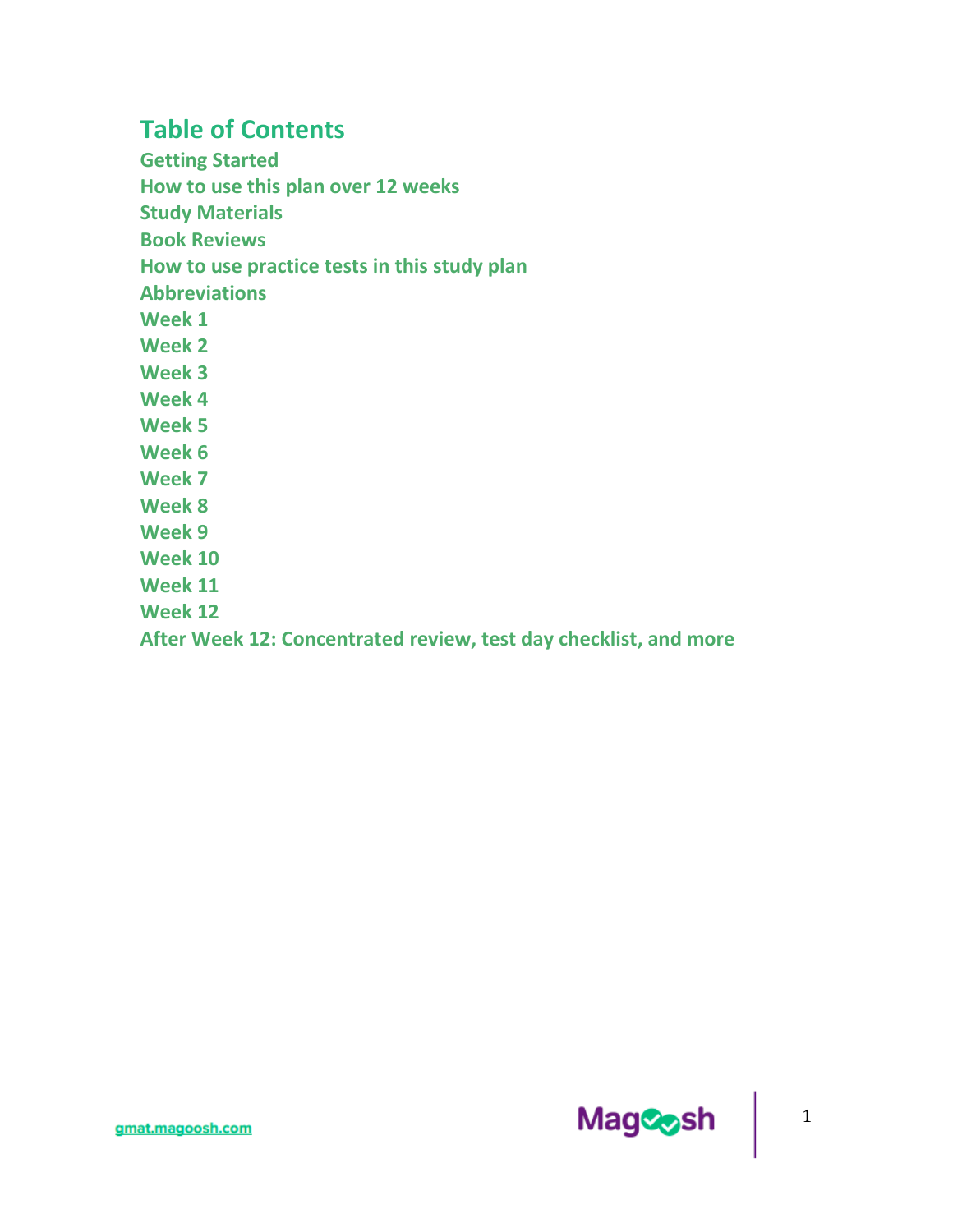# <span id="page-2-0"></span>**Getting Started**

## **How to Use This GMAT Study Plan (3 Months)**

Notice, this is a twelve-week plan—but you'll use it to find out how to study for the GMAT in 3 months. Three calendar months are typically closer to 13 weeks, so if you actually have three calendar months to prepare, that's great.

If you have a wedding or a camping trip or something in the middle, you could just skip a few days, and do them later. Alternately, it would leave you more time for the concentrated review I recommend at the end of the twelve weeks.

You can just dive into this plan! However, you'll find it more effective if you use it methodically. To get the most out of the GMAT study plan (3 months), approach it with a plan:

- $\Box$  Take a GMAT [diagnostic](https://magoosh.com/gmat/practice-tests/gmat-diagnostic-test/) test first to get a sense of your current skills and areas for improvement.
- $\Box$  Review the GMAT diagnostic test, looking particularly at the instructions and directions to get a better sense of what you'll encounter on test day.
- $\Box$  Go over your calendar for the next three months and plan exactly which days correspond to which days in the plan. For example, if you're going on vacation next week, that won't be Week 2 for you—Week 2 will start when you come back
- $\Box$  Make sure you have all necessary materials.
- $\Box$  Dive into the study plan!
- $\Box$  Maintain your motivation. Writing down why you want a particular score on the GMAT—and reviewing your reasons often—can be a powerful reminder to keep you going!
- $\Box$  Maintain your physical health. Eat well and get physical activity as much as you can!
- $\Box$  Get enough sleep during this three month period. REM sleep plays an important role in encoding long term memory!
- $\Box$  In an eight hour period of sleep, the last hour has the most REM. If you are getting 7 hours/night instead of 8 hours/night, you are depriving your brain of one of its most powerful systems for learning and remembering

2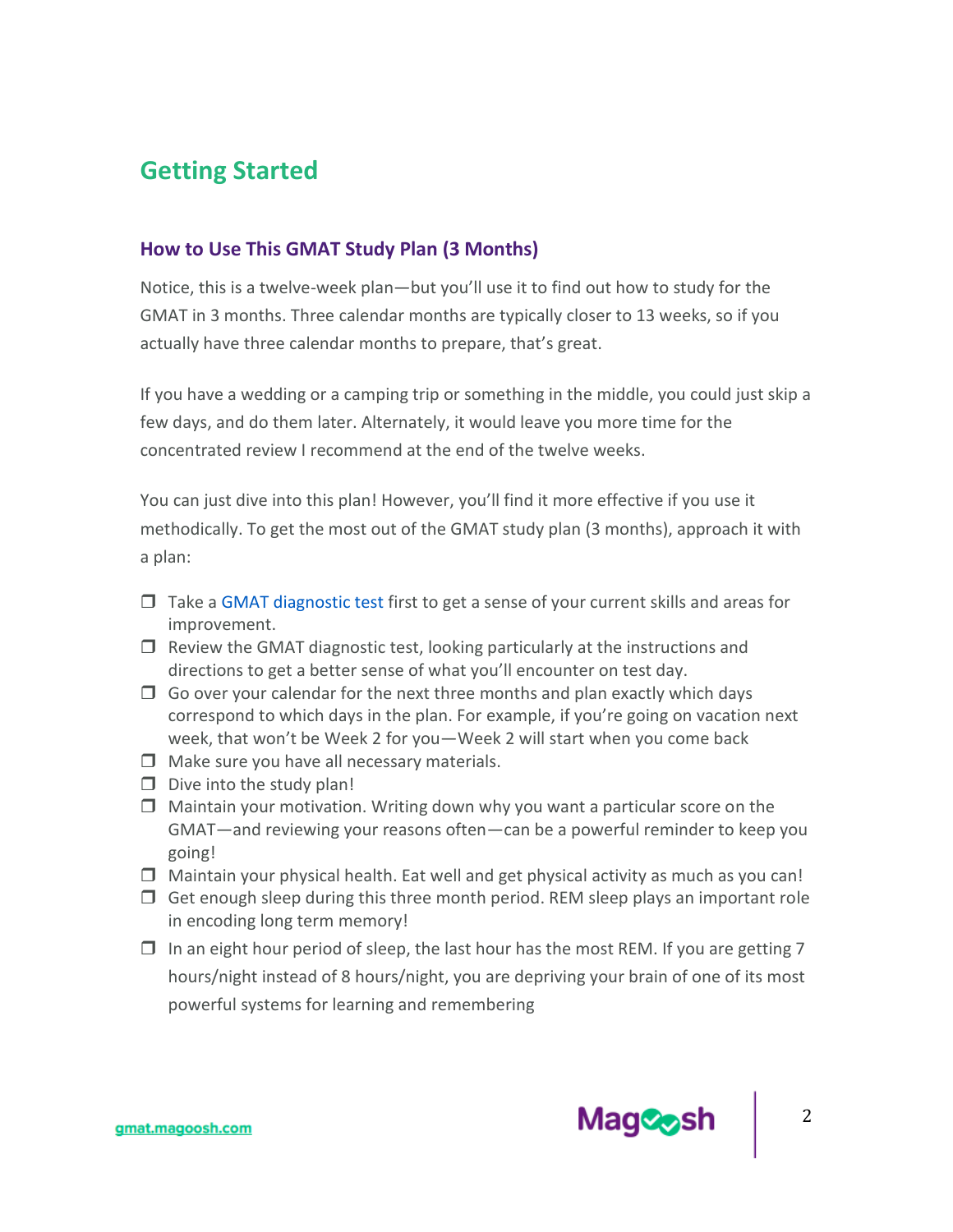- <span id="page-3-0"></span> $\Box$  Avoid artificial crutches. Caffeine and energy drinks will keep you feeling awake if you don't get enough sleep, but they don't do bupkis to replace the lost opportunity to encode more information into long term memory.
- $\Box$  Bring it all together for test day! Review Magoosh's tips at the end of this post for how to make sure you do your best when it (officially) counts.

# **Study Materials**

# **Essential Materials**

- GMAC's *The Official Guide for GMAT Review* (OG): The newest edition is the [OG2020.](https://www.mba.com/exam-prep/gmat-official-guide-2020-ebook-online) If you are going to buy a new guide, get that one. If you happen to own the [OG2019,](https://www.amazon.com/GMAT-Official-Guide-2019-Online/dp/1119507677/ref=dp_ob_title_bk) [OG2018,](https://www.amazon.com/GMAT-Official-Guide-2018-Online/dp/1119387477/ref=sr_1_2?s=books&ie=UTF8&qid=1504045384&sr=1-2&keywords=gmat+official+guide+2018) [OG2017,](https://www.amazon.com/Official-Review-Online-Question-Exclusive/dp/1119347629/ref=sr_1_2?s=books&ie=UTF8&qid=1487159897&sr=1-2&keywords=gmat+official+guide+2017) [OG2016,](https://www.amazon.com/Official-Review-Online-Question-Exclusive/dp/1119042488/ref=sr_1_4?s=books&ie=UTF8&qid=1433889808&sr=1-4&keywords=gmat+official+guide) the [OG2015,](http://www.amazon.com/Official-Review-Online-Question-Exclusive/dp/1118914090/ref=pd_sim_14_4?ie=UTF8&refRID=1YC9MTJ0S1ZCNVDDZ5Y3) or even the previous [OG13](http://www.amazon.com/Official-Guide-GMAT-Review/dp/1118109791/ref=sr_1_1?s=books&ie=UTF8&qid=1383596845&sr=1-1&keywords=gmat+official+guide+13th+edition) (those two versions are [identical](https://magoosh.com/gmat/books/gmac-official-guide-for-gmat-review-book-review/) in their print form), then it would be no problem using one of those with this study guide.
	- a. **Don't write in the official guide or any prep books**. Do all your work on separate paper or on a computer. You will want to keep the books clean, so that later, if you need to look at a problem again, it is still fresh and unmarked.
	- b. The code in the back of the OG will give you access to GMAC's Integrated Reasoning website with 50 IR practice questions; you'll also need these.
- $\Box$  A Premium [subscription](https://gmat.magoosh.com/) to Magoosh
- □ The [Magoosh](https://magoosh.com/gmat/about/complete-guide-to-gmat-ebook/) GMAT eBook
- $\Box$  The Magoosh GMAT Math [Flashcards](https://gmat.magoosh.com/flashcards/math/)
- $\Box$  The Magoosh GMAT Idiom [Flashcards](https://gmat.magoosh.com/flashcards/idioms/)
- $\Box$  A journal or notebook (yes, a physical hard copy item)

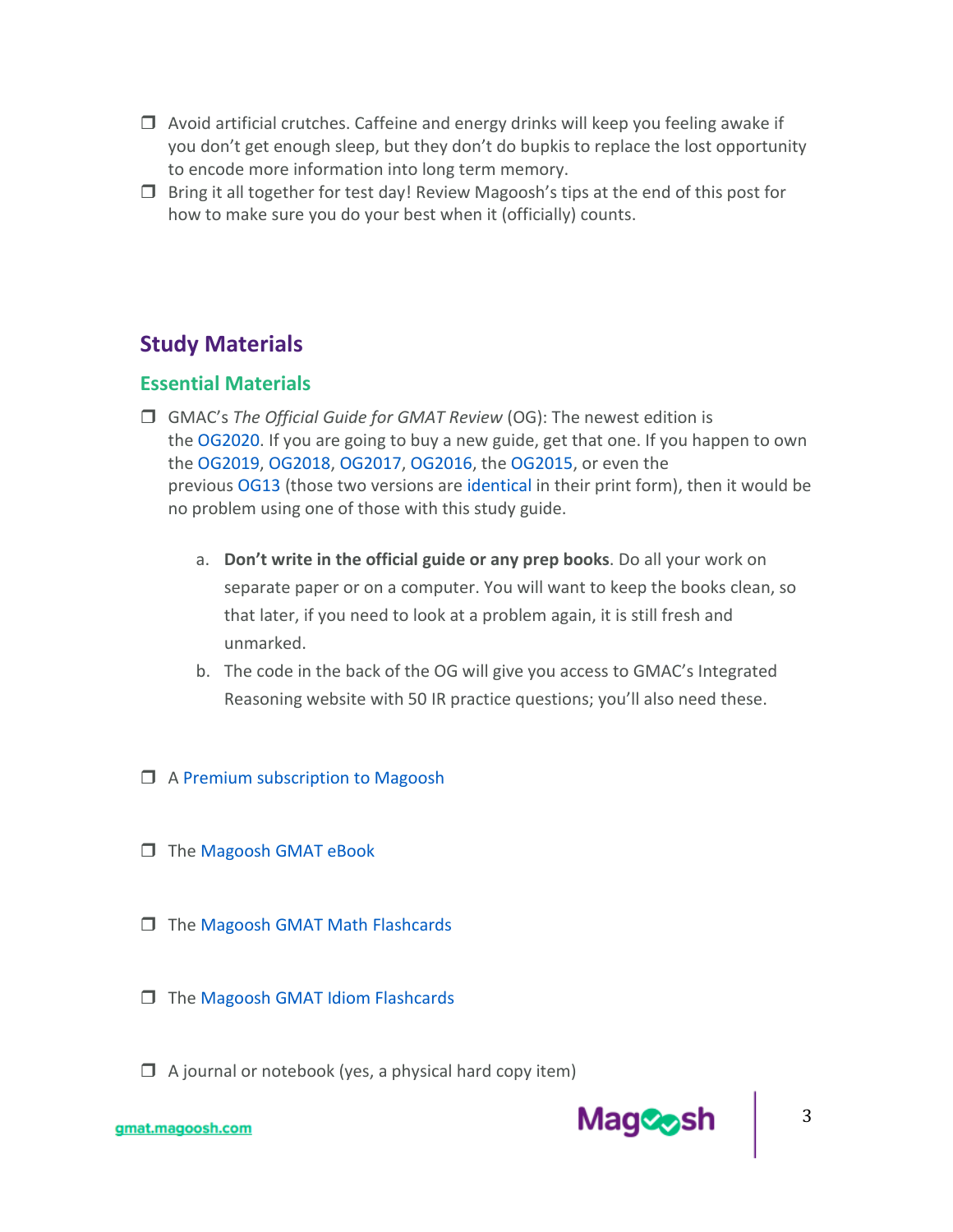- a. Pro tip: At the beginning of your journal, write down why you are studying for the GMAT.
- [Magoosh's](https://magoosh.com/gmat/about/gmat-101/) Complete GMAT Guide: This comprehensive web-based guide to [the](https://magoosh.com/gmat/about/gmat-101/) [GMAT](https://magoosh.com/gmat/about/gmat-101/) exam gives you the quick but useful overview you need to understand this test. You'll see how the GMAT is designed and scored, what skills it tests, how to find and use the best GMAT prep, and how to study for each test section.
- $\Box$  A guide to GMAT Practice Test [Resources:](https://magoosh.com/gmat/practice-tests/free-gmat-practice-test-resources/) This page includes instructions on where to find good full-length GMAT practice tests, and how to take practice tests and incorporate them into your studies.

## **Optional Materials**

- $\Box$  Outside reading material: We recommend outside reading, over and above any GMAT-specific materials, because a habit of reading is one of the best ways to improve your GMAT verbal score across the board. For more on how to use outside reading to prepare you for the GMAT, see: How to [Improve](https://magoosh.com/gmat/verbal/how-to-improve-your-gmat-verbal-score/) your GMAT [Verbal](https://magoosh.com/gmat/verbal/how-to-improve-your-gmat-verbal-score/) Score. For more suggestions on what to read, see: GMAT [Reading](https://magoosh.com/gmat/verbal/reading-comprehension/gmat-reading-list/) List.
- $\Box$  The [Magoosh](https://gmat.magoosh.com/prep-app/) mobile app for your iPhone or Android
- □ Any single volume of the 9-volume [Manhattan](https://www.amazon.com/Manhattan-Prep/e/B0053HGVRQ/) GMAT series. These books are about the best material available in hard-copy print form. Pick the volume you think would help you the most, whether [Math,](https://magoosh.com/gmat/books/manhattan-gmat-math-guides-1-5-book-review/) Critical [Reasoning,](https://magoosh.com/st/magoosh.com/gmat/books/gmat-book-review-manhattan-gmat-critical-reasoning-guide/) [Reading](https://magoosh.com/gmat/books/mgmat-reading-comprehension-guide-7-book-review/) [Comprehension,](https://magoosh.com/gmat/books/mgmat-reading-comprehension-guide-7-book-review/) or Sentence [Correction,](https://magoosh.com/gmat/books/manhattan-gmat-sentence-correction-guide-8-book-review/) and either use it as a reference book or work through it anywhere you can fit it into this plan—during extra time on various Day Sixes, for example.
- $\Box$  The primary reason you are getting this volume is to get the code in the inside back cover: that code will give you access to one MGMAT online GMAT CAT, which you will take later in this plan. (See the note below on "Practice Tests During This Plan.")
- $\Box$  The two online forums: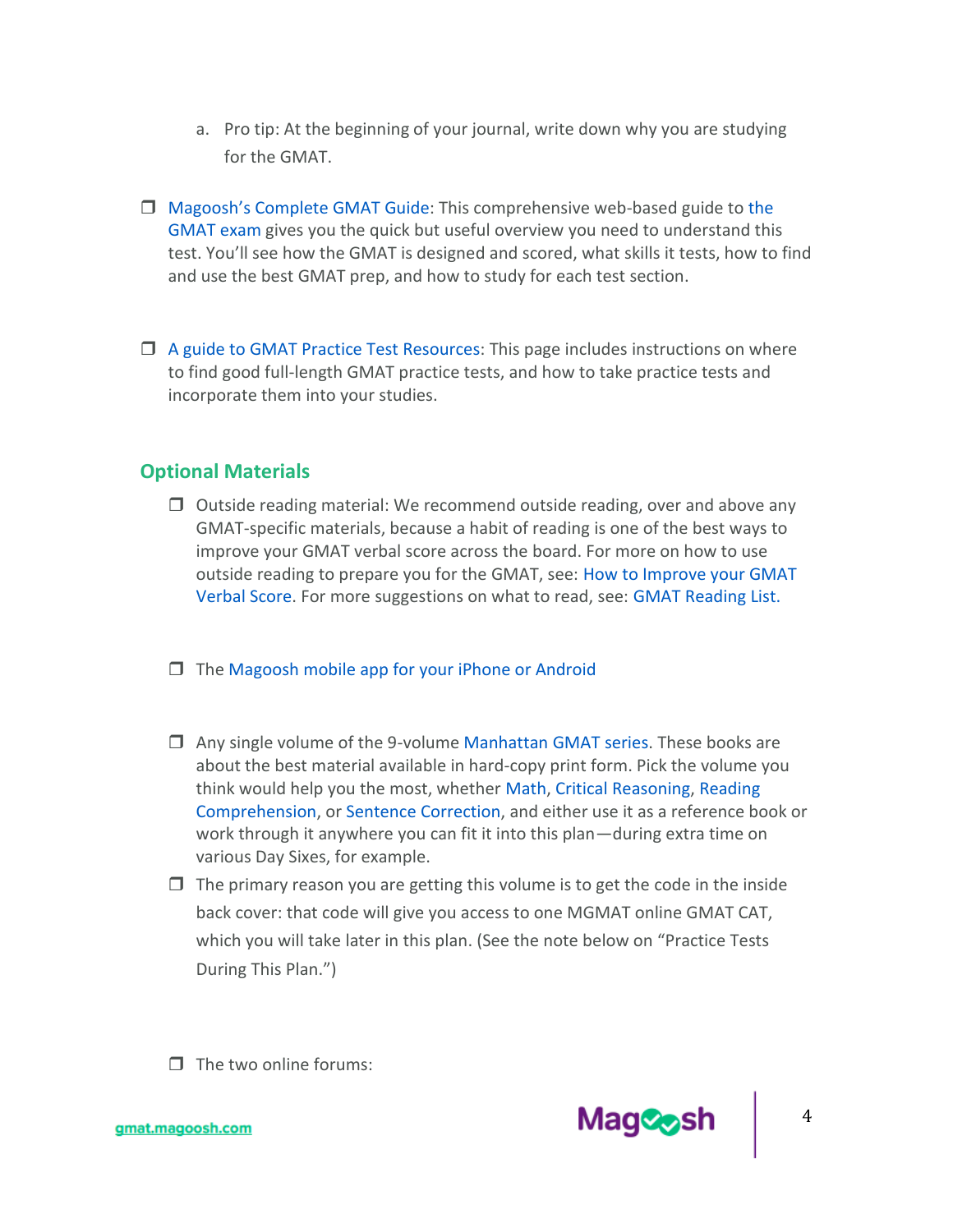- <span id="page-5-0"></span>a. [GMAT](http://gmatclub.com/) Club
- b. Beat the [GMAT](http://beatthegmat.com/)
- $\Box$  These are great places to ask questions about anything GMAT related, or simply to check out the discussions and see how others are preparing.

## **Links to reviews of required GMAT study guide books and resources**

We understand you may want to "look before you leap" and learn more about these resources before you spend your time and money on them. So we've made a set of reviews of GMAT prep [resources](https://magoosh.com/gmat/books/best-gmat-books-resources/) in this study guide.

If you don't have all of the required resources above, we encourage you to order them ASAP. (Or find them on the Web for free ASAP, in the case of some of the items listed above.)

#### **How to Use Practice Tests During This Plan**

This study plan is designed to accommodate a large number of practice tests, for students who feel that the repeated experience will best prepare them for the GMAT. Most of these take place in the second half of the plan. You have a choice to make about how many practice GMATs you want to take:

- $\Box$  If you don't foresee yourself taking more than 2-3 practice tests, then get the single MGMAT book for a single MGMAT practice test, and take this on any Day Six. Fill the other Day Sixes with any studying you think would most benefit you, and take the two GMAT Prep tests at the end.
- $\Box$  If you want take the maximum number of practice GMATs that this GMAT 3 month study plan will accommodate—and many students feel this repeated practice experience helps them to acclimate to the conditions of the real GMAT—then there are two ways one can get all six of the MGMAT practice.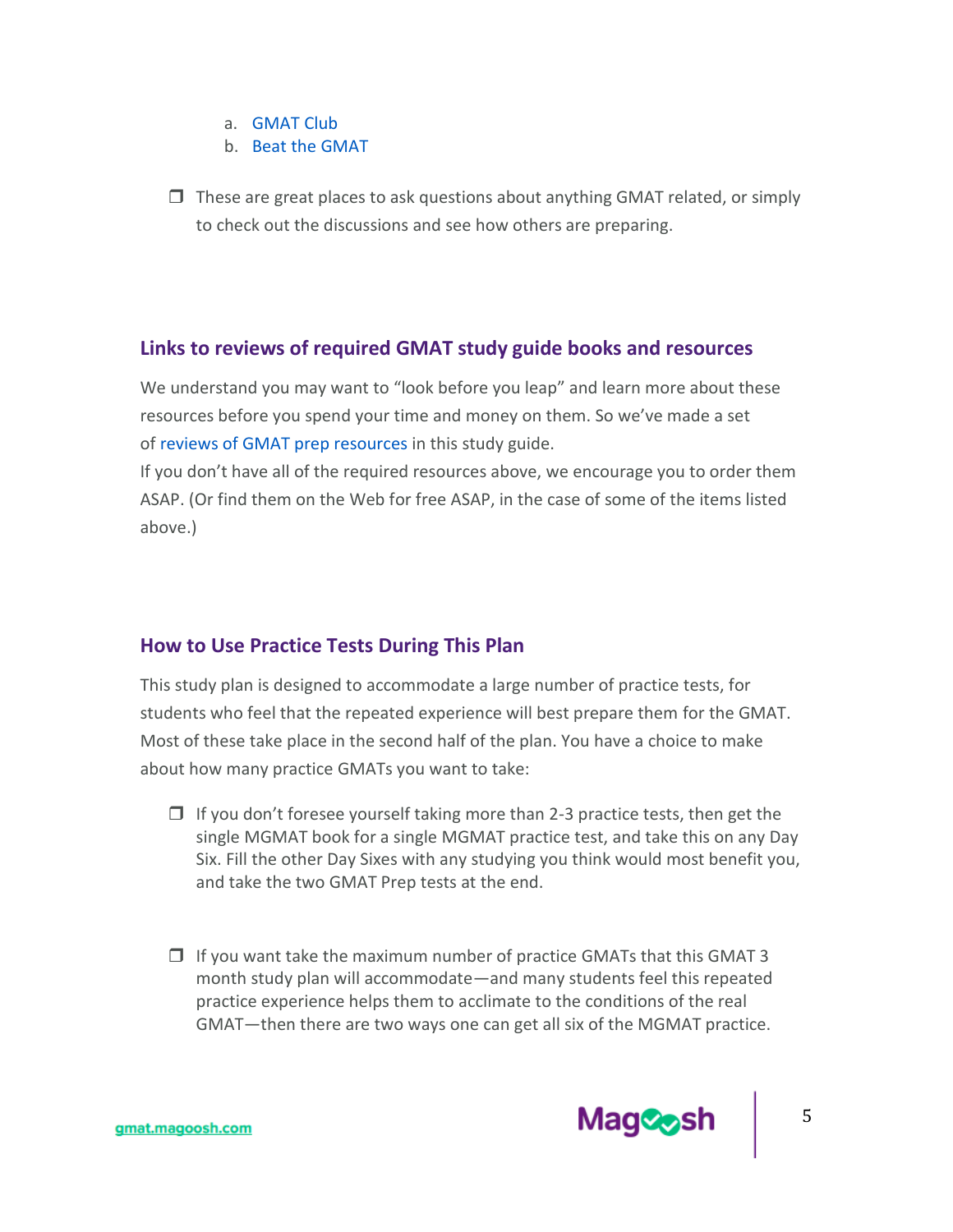- <span id="page-6-0"></span>a. One would be to buy the whole set of [MGMAT](https://www.manhattanprep.com/gmat/store/self-study/gmat-self-study-toolkit/) books: I would recommend this if you imagine that you will have a great deal of extra time and would like to devote that time to more high quality resources.
- b. A quicker and cheaper way to get the six MGMAT practice tests would be to pay \$50 to buy the 6 [MGMAT](https://www.manhattanprep.com/gmat/store/online-resources/gmat-online-practice-tests/) Practice GMAT CATs by themselves.

## **Abbreviations**

- **OG** = the GMAC Official Guide
- **PS** = Problem Solving, the multiple-choice math questions
- **DS** = Data Sufficiency math questions
- **RC** = Reading Comprehension verbal question
- **SC** = Sentence Correction verbal question
- **CR** = Critical Reasoning verbal question
- **IR** = Integrated Reasoning question, a separate section unto itself
- **AWA** = the Analytical Writing Assessment, the essay-writing section

# **3 Month GMAT Study Plan: Week One**

\* Tasks marked with an asterisk indicate that this resource is only available to Magoosh students—sign up here for a free trial!

# **Week One, Day One**

- Go to [https://www.mba.com/exams/gmat/about-the-gmat-exam/gmat-exam](https://www.mba.com/exams/gmat/about-the-gmat-exam/gmat-exam-structure)[structure,](https://www.mba.com/exams/gmat/about-the-gmat-exam/gmat-exam-structure) and read about the structure of the GMAT. Click on each subsection on that page to read about the individual sections.
- $\Box$  In the Magoosh GMAT Math [Flashcards,](https://gmat.magoosh.com/flashcards/math/) start learning the cards in the first deck, the Algebra deck. Spend 10-15 minutes with these cards.

6

Mag⊗<sub>S</sub>h

# **Week One, Day Two**

- □ Watch Magoosh lesson videos:
- $\Box$
- $\Box$  Intro [Overview](https://gmat.magoosh.com/lessons/1055-introduction-to-the-gmat-test-day/) of the GMAT

gmat.magoosh.com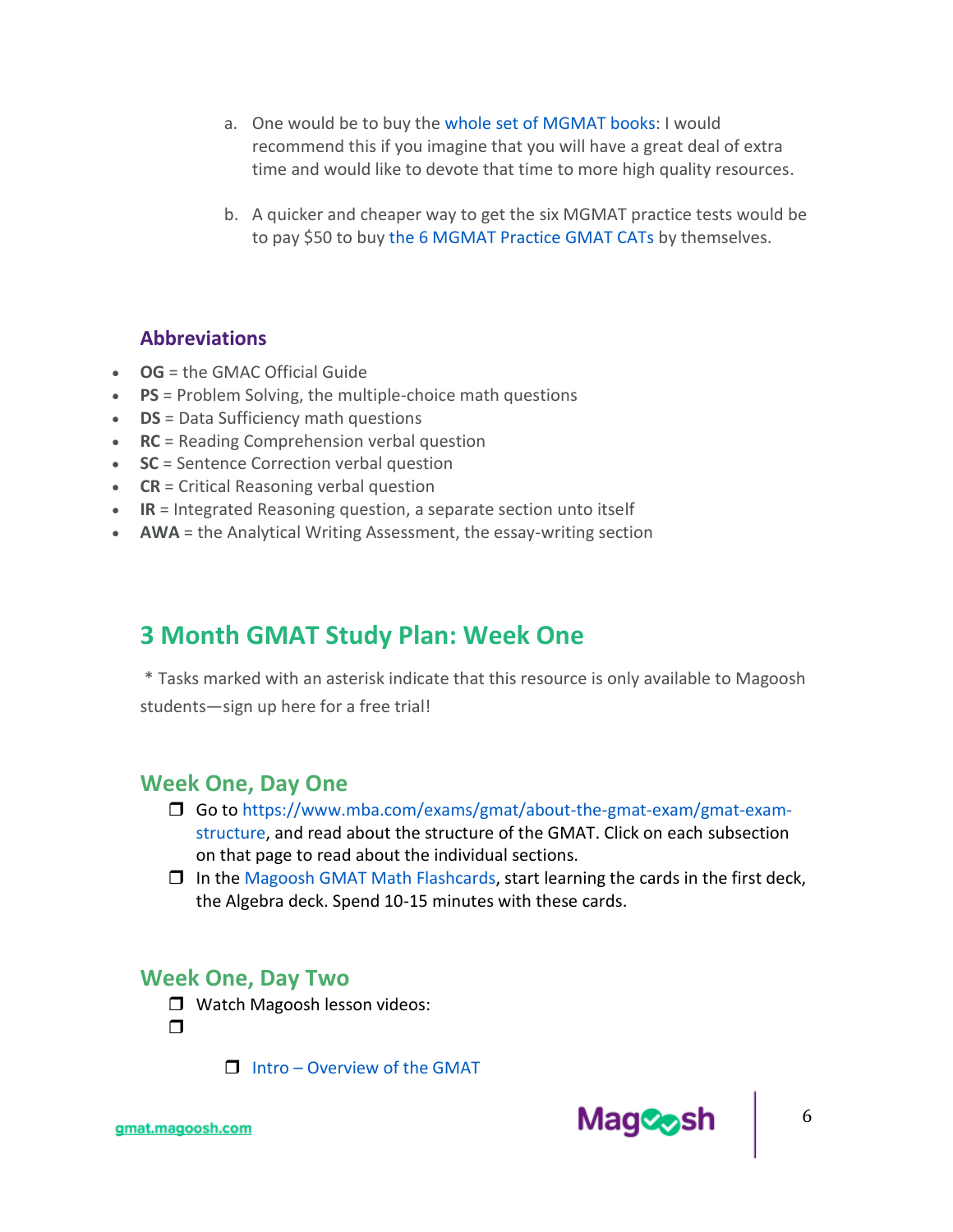- $\Box$  Intro [Quantitative](https://gmat.magoosh.com/lessons/1056-introduction-to-the-gmat-the-quantitative-section/) Section Breakdown
- $\Box$  Intro Verbal Section [Breakdown](https://gmat.magoosh.com/lessons/1057-introduction-to-the-gmat-the-verbal-section/)
- $\Box$  Intro [AWA](https://gmat.magoosh.com/lessons/1058-awa-and-ir/) and IR
- $\Box$  Intro [Computer](https://gmat.magoosh.com/lessons/1059-computer-adaptive-testing/) Adaptive Testing
- $\Box$  Intro GMAT [Scores](https://gmat.magoosh.com/lessons/1060-gmat-scores/)
- $\Box$  Intro Pacing, [Skipping,](https://gmat.magoosh.com/lessons/1061-pacing-skipping-and-guessing/) and Guessing
- $\Box$  Intro [GMAT](https://gmat.magoosh.com/lessons/1062-gmat-vs-gre/) vs. GRE
- $\Box$  Intro Study Plans & [Resources](https://gmat.magoosh.com/lessons/1063-study-plans-resources/)
- $\Box$  [Intro](https://gmat.magoosh.com/lessons/1064-test-day/) Test Day
- $\Box$  In the Official Guide, do the following\*:
	- $\Box$  16 Problem Solving
	- $\Box$  12 Reading Comprehension

*\*Whenever you do OG questions, always check your answers and explanations when you are done with the batch. Take notes in your journal on anything you need to remember from the solutions. Note that not all the OG explanations are of high quality, and some are not good at all. As an alternative, for all the questions in the OG, you can see much better explanations in our video [solutions.](https://gmat.magoosh.com/forum/books/13-official-guide-for-the-gmat-13th-ed)*

#### □ In The [Magoosh](https://magoosh.com/gmat/about/complete-guide-to-gmat-ebook/) GMAT eBook, read

- $\Box$  from the beginning of the book up to, but not including, the AWA section
- $\Box$  from the beginning of the Quantitative section up to, but not including, the DS section
- $\Box$  from the beginning of the Verbal section up to, but not including, the CR section
- $\Box$  In the Magoosh GMAT Math [Flashcards,](https://gmat.magoosh.com/flashcards/math/) continue learning the cards in the first deck, the Algebra deck. Spend 10-15 minutes with these cards.
- $\Box$  Read the blog article [Overcome](https://magoosh.com/gmat/about/tips/overcome-gmat-exam-anxiety-breathe/) GMAT Anxiety.

# **Week One, Day Three**

- □ Watch Magoosh lesson videos:
	- $\Box$  Math Intro to [GMAT](https://gmat.magoosh.com/lessons/307-intro-to-gmat-math/?utm_source=gmatblog&utm_medium=blog&utm_campaign=gmatlessons&utm_term=inline&utm_content=3-month-gmat-study-schedule-for-beginners) Math
	- $\Box$  Math Mental Math: GMAT [Estimation\\*](https://gmat.magoosh.com/lessons/1386-mental-math-gmat-estimation/)
	- $\Box$  Math Mental Math: [Dividing](https://gmat.magoosh.com/lessons/309-mental-math-dividing-by-5/) by 5\*
	- $\Box$  Math Mental Math: [Doubling](https://gmat.magoosh.com/lessons/311-mental-math-doubling-and-halving/) and Halving
	- $\Box$  Math Mental Math: Squaring [Shortcuts\\*](https://gmat.magoosh.com/lessons/357-mental-math-squaring-shortcuts/)
	- $\Box$  Math [Number](https://gmat.magoosh.com/lessons/1387-number-sense/) Sense\*

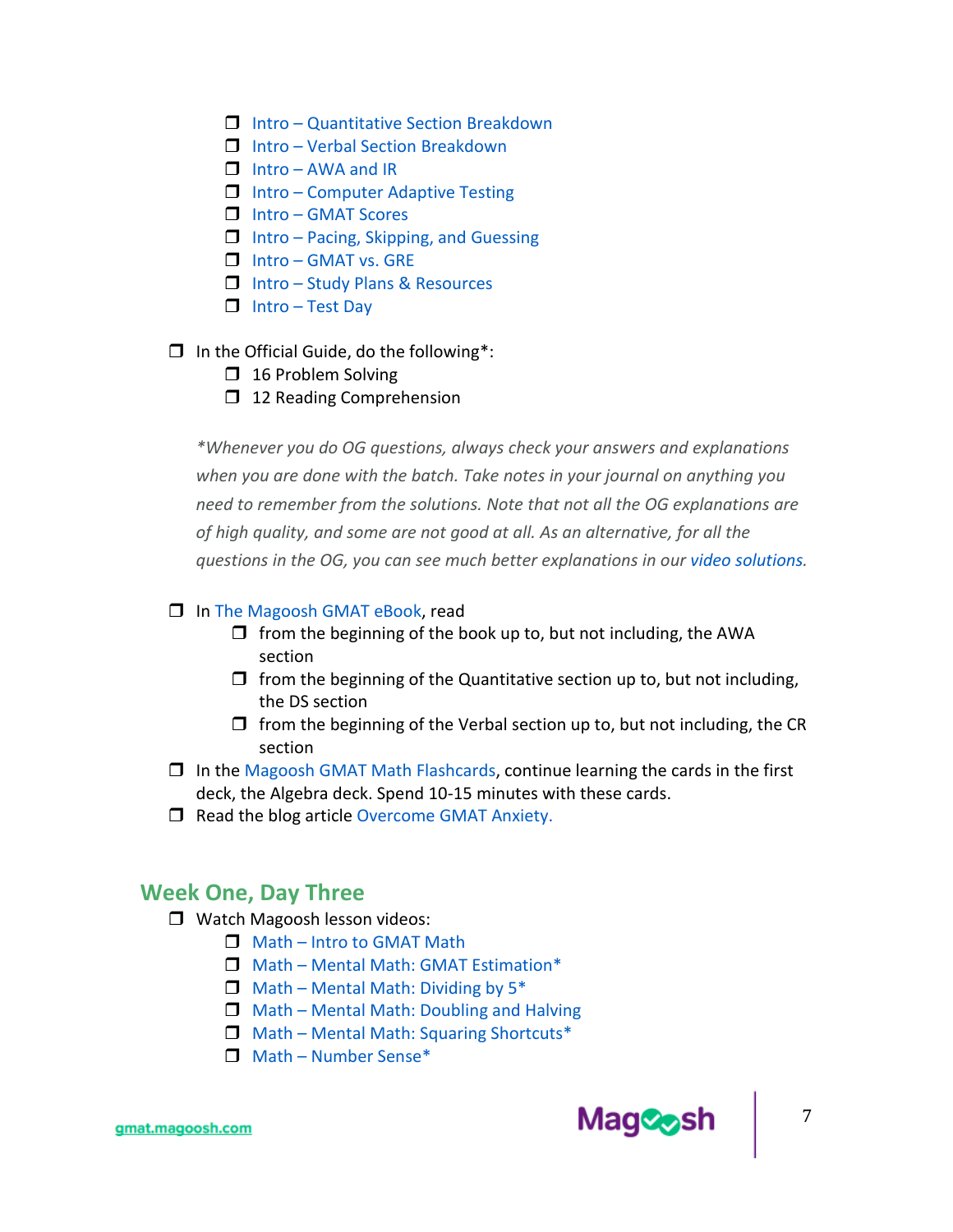- $\Box$  In the Official Guide, do the following:
	- **D** 8 Data Sufficiency
	- $\Box$  8 Critical Reasoning
- □ In The [Magoosh](https://magoosh.com/gmat/about/complete-guide-to-gmat-ebook/) GMAT eBook, read
	- $\Box$  DS to the end of the Quantitative Section
	- $\Box$  CR section to the end of the eBook
- $\Box$  In the Magoosh GMAT Math [Flashcards,](https://gmat.magoosh.com/flashcards/math/) continue learning the cards in the first deck, the Algebra deck. Spend 10-15 minutes with these cards.
- $\Box$  Read the blog article [Beating](https://magoosh.com/gmat/about/tips/beating-gmat-stress/) GMAT Stress.

# **Week One, Day Four**

- □ Watch Magoosh lesson videos:
	- $\Box$  [AWA](https://gmat.magoosh.com/lessons/591-intro-to-awa/) Intro to AWA
	- $\Box$  AWA Intro to [Argument](https://gmat.magoosh.com/lessons/595-intro-to-argument-essay/) Essay
	- $\Box$  AWA Logical Fallacies and the [Argument](https://gmat.magoosh.com/lessons/596-logical-fallacies-and-the-argument-essay/) Essay\*
	- $\Box$  AWA [Brainstorming](https://gmat.magoosh.com/lessons/598-brainstorming-for-awa/) for AWA\*
	- $\Box$  AWA Writing the [Argument](https://gmat.magoosh.com/lessons/597-writing-the-argument-essay/) Essay\*
- $\Box$  In the Magoosh product, do:
	- 12 Problem Solving [Questions\\*](https://gmat.magoosh.com/practices/start/)
	- 13 Critical Reasoning [Questions\\*](https://gmat.magoosh.com/practices/start/)

*Whenever you do Magoosh questions, if you get a question wrong, watch the video right then, and take notes in your journal about what concepts tripped you up.*

**NOTE:** In all Magoosh practice, from the "Start a Practice Session" page, in Section choose the question type; for subjects, clear all, so that no subject is checked; for difficulty, choose "Adaptive;" and, at least at the beginning, select "Unanswered" questions.

**NOTE:** when you do Magoosh practice questions, do not select individual topics that are familiar. When you learn a particular lesson, resist the urge to practice that material right there and then.

This plan is based on the [philosophy](https://magoosh.com/gmat/about/tips/gmat-study-approaches-systematic-vs-random/) that you should see a random mix of topics every time you practice as you move through the OG.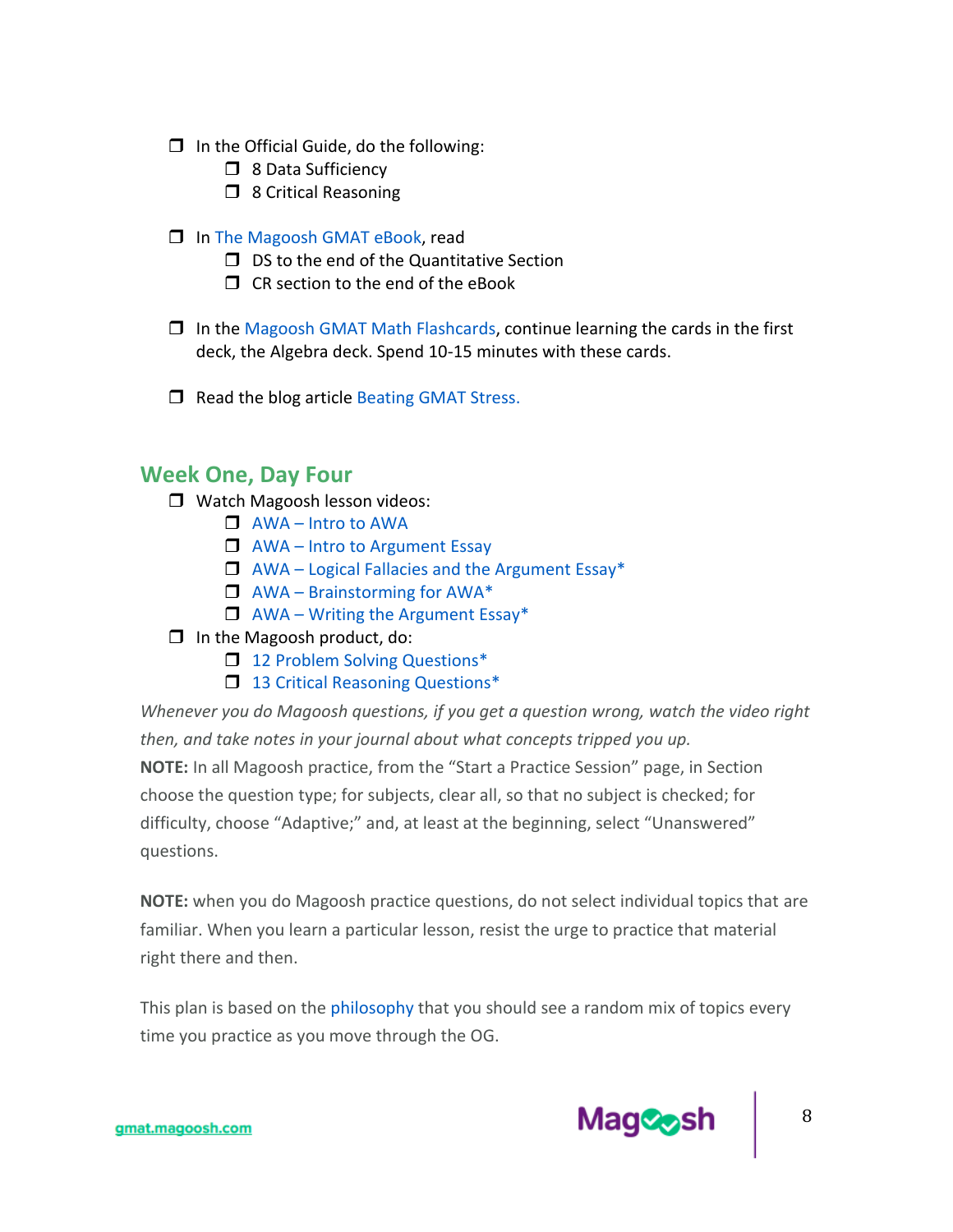Yes, this means you will make some mistakes in the beginning, especially with topics you haven't learned thoroughly yet, but if you study those mistakes carefully, that will prime your mind for understanding these ideas more deeply when you get to them in the lessons.

Getting questions wrong at the beginning may seem frustrating, but remember that you are playing a "longer game": the point is not instant success at the beginning, but building deeper [understanding](https://magoosh.com/gmat/about/tips/understanding-the-gmat-practice-vs-exam-performance/) over time. Also, it's important to get accustomed as soon as possible to the random mix of topics you will see, one after the other, on test day.

- $\Box$  In the Magoosh GMAT Math [Flashcards,](https://gmat.magoosh.com/flashcards/math/) continue learning the cards in the first deck, the Algebra deck. Spend 10-15 minutes with these cards.
- $\Box$  Read the blog article The GMAT, [Business](https://magoosh.com/gmat/about/tips/the-gmat-business-school-and-you-the-big-picture/) School, and You: the Big Picture

# **Week One, Day Five**

- **U** Watch Magoosh lesson videos:
	- $\Box$  Math The Use and Abuse of [Formulas\\*](https://gmat.magoosh.com/lessons/1388-the-use-and-abuse-of-formulas/)
	- Math Learn from Your [Mistakes](https://gmat.magoosh.com/lessons/1389-learn-from-your-mistakes/)
	- $\Box$  Math [Fundamentals](https://gmat.magoosh.com/lessons/361-fundamentals-of-data-sufficiency/) of Data Sufficiency\*
	- $\Box$  Math DS [Elimination](https://gmat.magoosh.com/lessons/1045-ds-elimination-method/) Method
	- $\Box$  Math Two Kinds of DS [Questions\\*](https://gmat.magoosh.com/lessons/1358-two-kinds-of-ds-questions/)
	- $\Box$  Math Avoiding Common DS [Mistakes\\*](https://gmat.magoosh.com/lessons/363-avoiding-common-ds-mistakes/)
	- $\Box$  In the Official Guide, do the following:
		- $\Box$  16 Problem Solving
		- □ 16 Sentence Correction
	- $\Box$  In the Magoosh GMAT Math [Flashcards,](https://gmat.magoosh.com/flashcards/math/) continue learning the cards in the first deck, the Algebra deck. Spend 10-15 minutes with these cards.
	- $\Box$  Read the blog article Zen Boot Camp for the [GMAT.](https://magoosh.com/gmat/about/tips/zen-boot-camp-for-the-gmat/)
	- $\Box$  Because there are dozens of different ways one might choose to implement the recommendations of these four "stress reduction" blogs, this schedule does not itemize any specific tasks along these lines. Nevertheless, insofar as you can practice some of these habits consistently over the twelve weeks, you will be very good shape to handle the anxiety of test day.

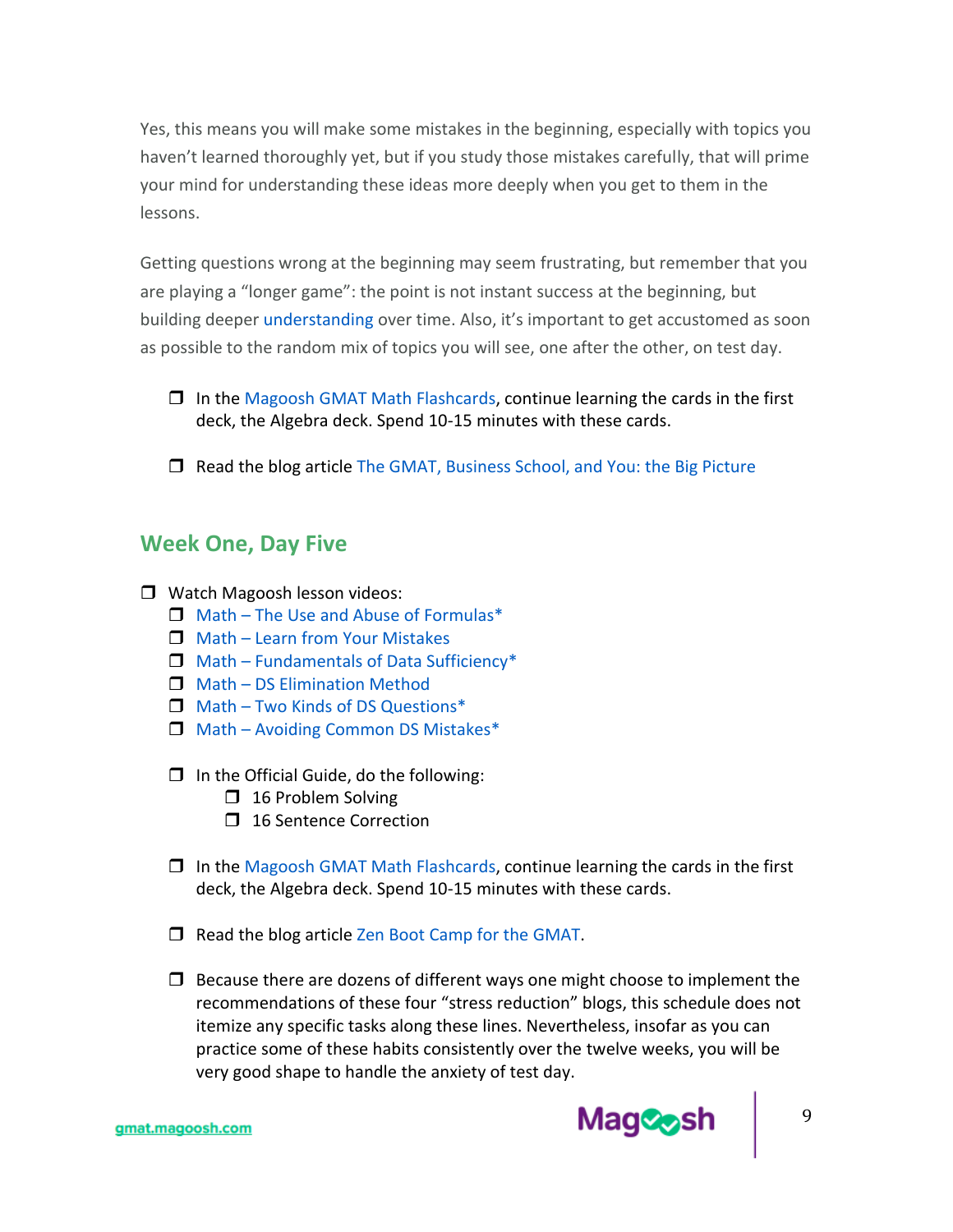# **Week One, Day Six**

- $\Box$  Read the following Magoosh articles:
	- **D** AWA [Strategies](https://magoosh.com/gmat/awa/gmat-awa-strategies/#_ga=2.191510830.585574815.1579526590-558943273.1507376370)
	- $\Box$  The [Directions](https://magoosh.com/gmat/awa/the-directions-for-the-gmat-awa/#_ga=2.147625395.585574815.1579526590-558943273.1507376370) for the AWA section
	- $\Box$  Typical Flaws in AWA [Prompts](https://magoosh.com/gmat/awa/typical-flaws-in-awa-prompts/#_ga=2.147625395.585574815.1579526590-558943273.1507376370)
	- $\Box$  [Brainstorming](https://magoosh.com/gmat/awa/brainstorming-for-gmat-awa/#_ga=2.191510830.585574815.1579526590-558943273.1507376370) for the AWA
	- **NWA [Example](https://magoosh.com/gmat/awa/gmat-awa-example-essay/#_ga=2.191510830.585574815.1579526590-558943273.1507376370) Essay**

Now, you are going to write a practice essay. Read the AWA Argument prompts in the OG (if you have a pre-2020 edition). While GMAC has removed their list of AWA prompts from the 2020 and 2021 OG, you can still find the GMAT essay prompts on this [MBA.com PDF.](https://www.mba.com/-/media/files/mba2/the-gmat-exam/gmat-exam-format-and-timing/analytical-writing-assessment/analysisofanargument_gmat-exam.pdf) Pick one at random (or have someone pick it for you), and take 30 minutes to write an essay on the computer. (If you can turn off spellcheck & autocorrect, do so, as you will not have that feature on test day.)

Now that you have this essay, what do you do with it? If you have a friend or mentor who is a gifted writer, see whether they would read the essay for you and critique it. Some folks hire a writing tutor specifically for this. If they are willing, you can show them the assessment criteria in the OG, and ask them to follow it.

Alternately, you can upload your essay in the online forums and ask for feedback. See this [blog](https://magoosh.com/gmat/awa/how-to-get-your-gmat-essay-graded/) for other options.

- $\Box$  In the Official Guide (pre-2020 editions) or thi[s MBA.com PDF,](https://www.mba.com/-/media/files/mba2/the-gmat-exam/gmat-exam-format-and-timing/analytical-writing-assessment/analysisofanargument_gmat-exam.pdf) do the following:  $\Box$  1 AWA Essay
- $\Box$  In The [Magoosh](https://magoosh.com/gmat/about/complete-guide-to-gmat-ebook/) GMAT eBook, read the AWA section.
- $\Box$  In the Magoosh GMAT Idiom [Flashcards,](https://gmat.magoosh.com/flashcards/idioms/) study the cards in the first deck, Basic I.

# **3 Month GMAT Study Plan: Week Two**

# **Week Two, Day One**

- **U** Watch Magoosh lesson videos:
	- $\Box$  Math [Introductory](https://gmat.magoosh.com/lessons/364-introductory-ds-strategies/) DS Strategies\*
	- $\Box$  Math Properties of Real [Numbers\\*](https://gmat.magoosh.com/lessons/1200-properties-of-real-numbers/)
	- $\Box$  Math Positive and Negative [Numbers](https://gmat.magoosh.com/lessons/1201-positive-and-negative-numbers-i/) I\*
	- $\Box$  Math Mental Math, Addition, and [Subtraction\\*](https://gmat.magoosh.com/lessons/1202-mental-math-addition-and-subtraction/)



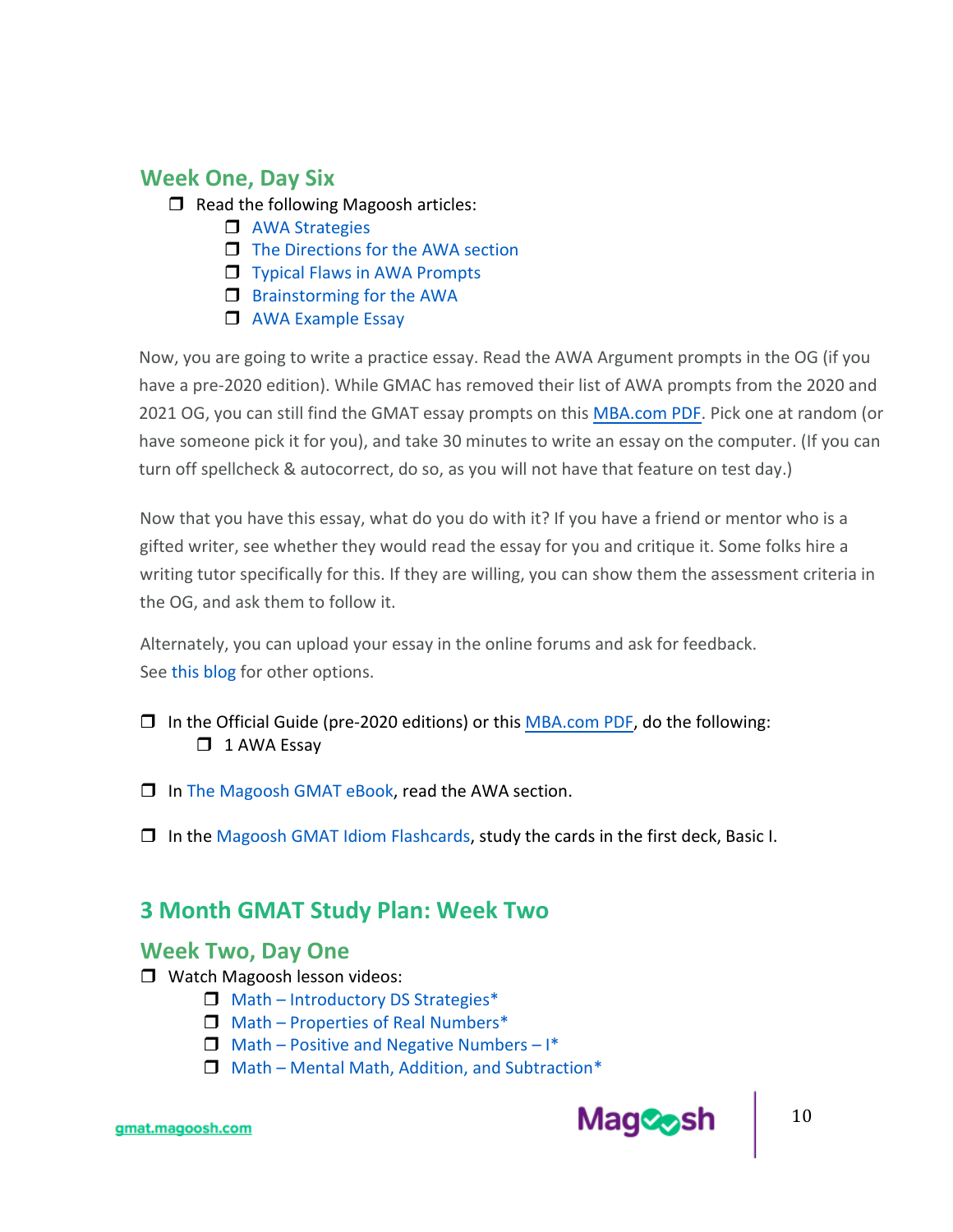- $\Box$  Math Positive and Negative [Numbers](https://gmat.magoosh.com/lessons/1203-positive-and-negative-numbers-ii/) II\*
- $\Box$  Math Order of [Operations\\*](https://gmat.magoosh.com/lessons/1204-order-of-operations/)
- <span id="page-11-0"></span> $\Box$  In the Magoosh product, do:
	- 12 Problem Solving [Questions\\*](https://gmat.magoosh.com/practices/start/)
	- □ 8 Reading [Comprehension](https://gmat.magoosh.com/practices/start/) Questions<sup>\*</sup>
- $\Box$  In the Magoosh GMAT Math [Flashcards,](https://gmat.magoosh.com/flashcards/math/) start learning the cards in the second deck, the Fractions, Ratios, and Percents deck. Spend 10-15 minutes with these cards.
- $\Box$  Spend at least 30 minutes on the outside reading of your choice; once again, see [this](https://magoosh.com/gmat/verbal/reading-comprehension/gmat-reading-list/) blog [article](https://magoosh.com/gmat/verbal/reading-comprehension/gmat-reading-list/) for suggestions of what to read. Reading is the very best way to develop instincts for the way writers use language in the business world. Pay attention to sentence structures. Pay attention to arguments. Pay attention to main ideas & roles of paragraphs.
- **Mental Math Practice**: This is more a general reminder than a thing to do specifically on this day. As is mentioned in the Intro to Math lesson videos, you should practice mental math every day.

Practice adding & subtracting two (or three) digit number in your head every day. Practice all one-digit times one-digit products, and practice some one-digit times twodigit products in your head every day.

In everyday life, look for opportunities to do mental math: compute tips at restaurants; figure out percents; calculate approximate gas mileage of your car; estimate distance, lengths, areas, and volumes.

If a friend is willing, have your friend hold a calculator and quiz you on various calculations. All of this will be uncomfortable at first, but as with any athletic training, the more your practice, the easier it will become. We want you in championship mental math form by test day.

# **Week Two, Day Two**

Watch Magoosh lesson videos: □ Verbal – Intro to Sentence [Correction](https://gmat.magoosh.com/lessons/931-intro-to-sentence-correction/)

gmat.magoosh.com

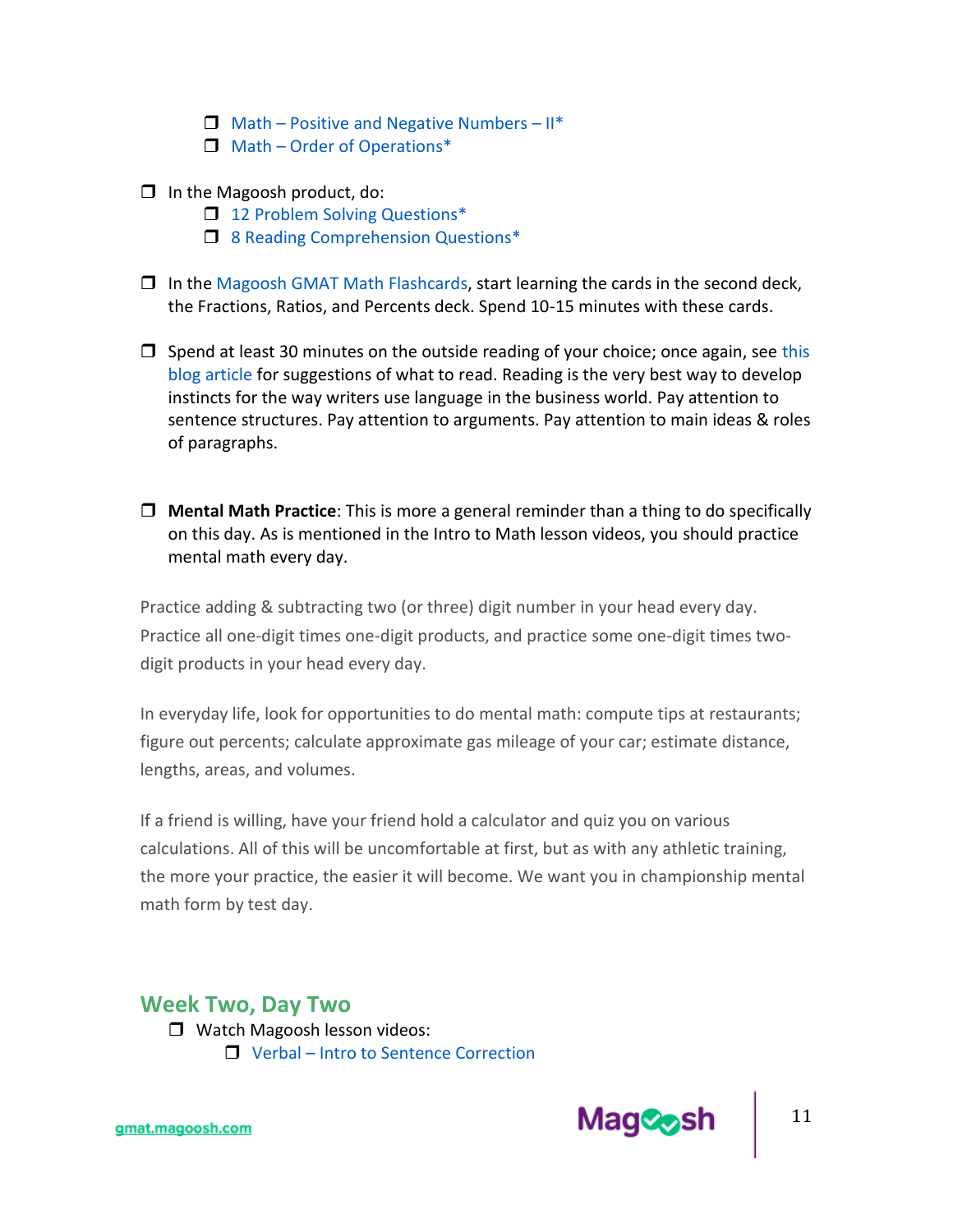- $\Box$  Verbal [Strategy](https://gmat.magoosh.com/lessons/932-strategy-using-splits/) Using Splits
- $\Box$  Verbal Strategy False Splits & [Low-Hanging](https://gmat.magoosh.com/lessons/933-strategy-false-splits-low-hanging-fruit/) Fruit\*
- $\Box$  Verbal [Strategy](https://gmat.magoosh.com/lessons/934-strategy-ideal-vs-best-answer/) Ideal vs. Best Answer
- $\Box$  Verbal About the SC [Module](https://gmat.magoosh.com/lessons/935-about-the-sc-module/)
- $\Box$  Verbal Intro to Parts of [Speech](https://gmat.magoosh.com/lessons/936-intro-to-parts-of-speech/)
- $\Box$  Verbal The Roles of [Nouns\\*](https://gmat.magoosh.com/lessons/937-the-roles-of-nouns/)
- $\Box$  In the Official Guide, do the following:
	- $\Box$  16 Problem Solving
	- 12 Reading Comprehension
- $\Box$  In the Magoosh GMAT Math [Flashcards,](https://gmat.magoosh.com/flashcards/math/) continue learning the cards in the second deck, the Fractions, Ratios, and Percents deck. Review cards from this and the previous deck. Spend 10-15 minutes with these cards.
- $\Box$  Spend at least 30 minutes on the outside reading of your choice. Pay attention to sentence structures. Pay attention to arguments. Pay attention to main ideas & roles of paragraphs.

#### **Week Two, Day Three**

- □ Watch Magoosh lesson videos:
	- $\Box$  Math Intro to [Decimals\\*](https://gmat.magoosh.com/lessons/1205-intro-to-decimals/)
	- $\Box$  Math [Multiples](https://gmat.magoosh.com/lessons/1206-multiples-of-10/) of 10<sup>\*</sup>
	- $\Box$  Math Intro to [Fractions\\*](https://gmat.magoosh.com/lessons/1207-intro-to-fractions/)
	- $\Box$  Math [Conversions](https://gmat.magoosh.com/lessons/1208-conversions-with-fractions-and-decimals/) with Fractions and Decimals\*
	- **Math Fraction [Properties](https://gmat.magoosh.com/lessons/1209-fraction-properties-i/) I\***
	- $\Box$  Math [Operations](https://gmat.magoosh.com/lessons/1210-operations-with-fractions/) with Fractions\*
- $\Box$  In the Magoosh product, do:
	- $\Box$  12 Data Sufficiency [Questions\\*](https://gmat.magoosh.com/practices/start/)
	- □ 13 Critical Reasoning Questions<sup>\*</sup>
- $\Box$  In the Magoosh GMAT Math [Flashcards,](https://gmat.magoosh.com/flashcards/math/) continue learning the cards in the second deck, the Fractions, Ratios, and Percents deck. Review cards from this and the previous deck. Spend 10-15 minutes with these cards.
- $\Box$  Spend at least 30 minutes on the outside reading of your choice. Pay attention to sentence structures. Pay attention to arguments. Pay attention to main ideas & roles of paragraphs.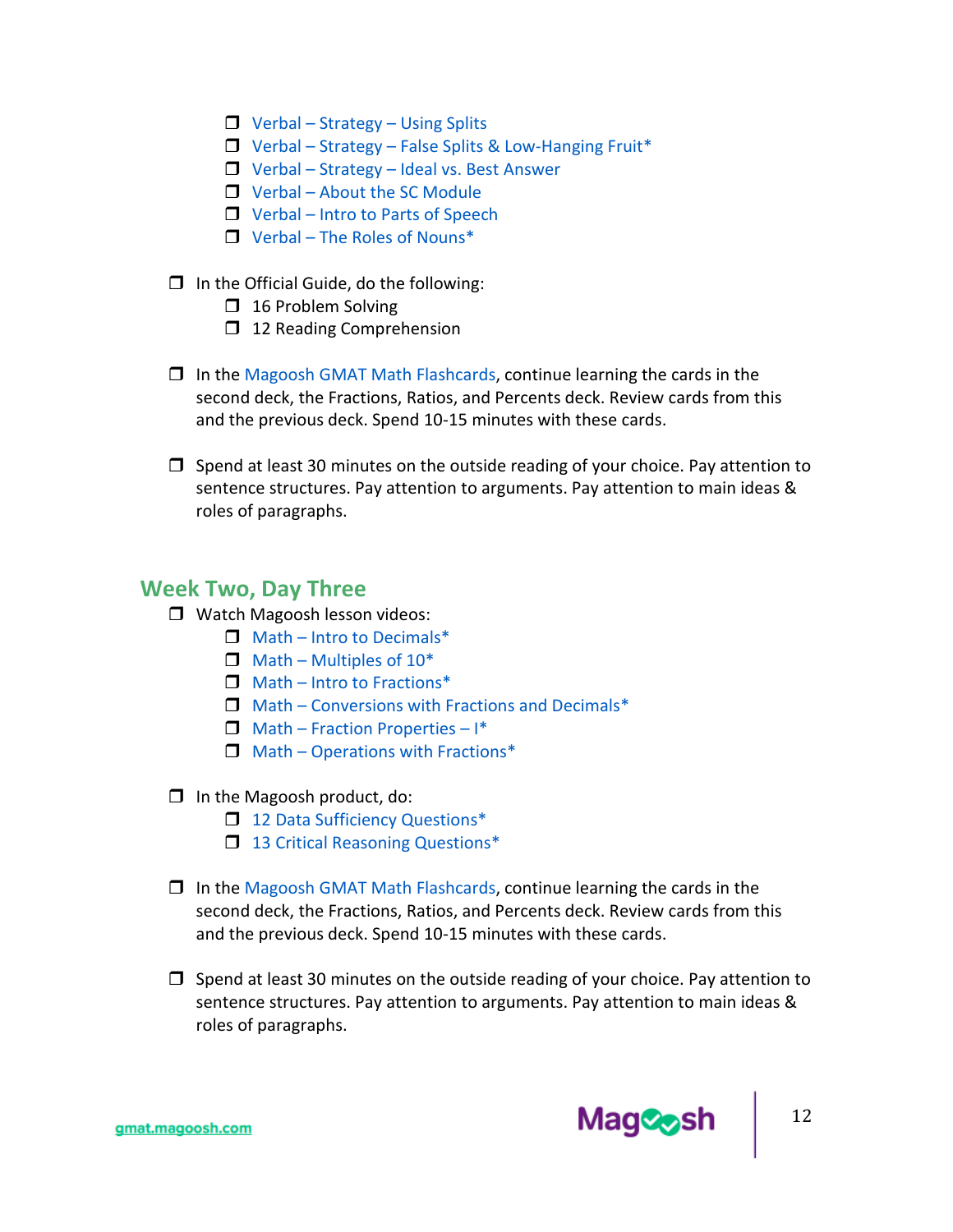## **Week Two, Day Four**

- □ Watch Magoosh lesson videos:
	- $\blacksquare$  Verbal [Verbs\\*](https://gmat.magoosh.com/lessons/938-verbs/)
	- $\Box$  Verbal [Adjectives](https://gmat.magoosh.com/lessons/1044-adjectives-and-adjectival-phrases/) and Adjectival Phrases
	- $\Box$  Verbal Adverbs and [Adverbial](https://gmat.magoosh.com/lessons/940-adverbs-and-adverbial-phrases/) Phrases\*
	- $\Box$  Verbal [Conjunctions\\*](https://gmat.magoosh.com/lessons/941-conjunctions/)
	- $\Box$  Verbal [Clauses](https://gmat.magoosh.com/lessons/942-clauses/)
	- $\Box$  Verbal [Subordinate](https://gmat.magoosh.com/lessons/1020-subordinate-clauses/) Clauses\*
	- $\Box$  Verbal [Substantive](https://gmat.magoosh.com/lessons/944-substantive-clauses/) Clauses

#### $\Box$  In the Official Guide, do the following:

- $\Box$  16 Data Sufficiency
- $\Box$  16 Critical Reasoning
- $\Box$  In the Magoosh GMAT Math [Flashcards,](https://gmat.magoosh.com/flashcards/math/) continue learning the cards in the second deck, the Fractions, Ratios, and Percents deck. Review cards from this and the previous deck. Spend 10-15 minutes with these cards.
- $\Box$  Spend at least 30 minutes on the outside reading of your choice. Pay attention to sentence structures. Pay attention to arguments. Pay attention to main ideas & roles of paragraphs.

# **Week Two, Day Five**

- □ Watch Magoosh lesson videos:
	- $\Box$  Math Fraction [Properties](https://gmat.magoosh.com/lessons/1211-fraction-properties-ii/)  $II^*$
	- $\Box$  Math Operations with [Proportions\\*](https://gmat.magoosh.com/lessons/1212-operations-with-proportions/)
	- $\Box$  Math Word Problems with [Fractions\\*](https://gmat.magoosh.com/lessons/1213-word-problems-with-fractions/)
	- $Math$  Intro to [Percents](https://gmat.magoosh.com/lessons/1236-intro-to-percents/)
	- $\Box$  Math Working with [Percents\\*](https://gmat.magoosh.com/lessons/1237-working-with-percents/)
- $\Box$  In the Magoosh product, do:
	- Quiz: [Arithmetic](https://gmat.magoosh.com/lesson_groups/18-arithmetic-and-fractions) and Fractions\*
	- 12 Problem Solving [Questions\\*](https://gmat.magoosh.com/practices/start/)
	- 11 Sentence Correction [Questions\\*](https://gmat.magoosh.com/practices/start/)
- $\Box$  In the Magoosh GMAT Math [Flashcards,](https://gmat.magoosh.com/flashcards/math/) continue learning the cards in the second deck, the Fractions, Ratios, and Percents deck. Review cards from this and the previous deck. Spend 10-15 minutes with these cards.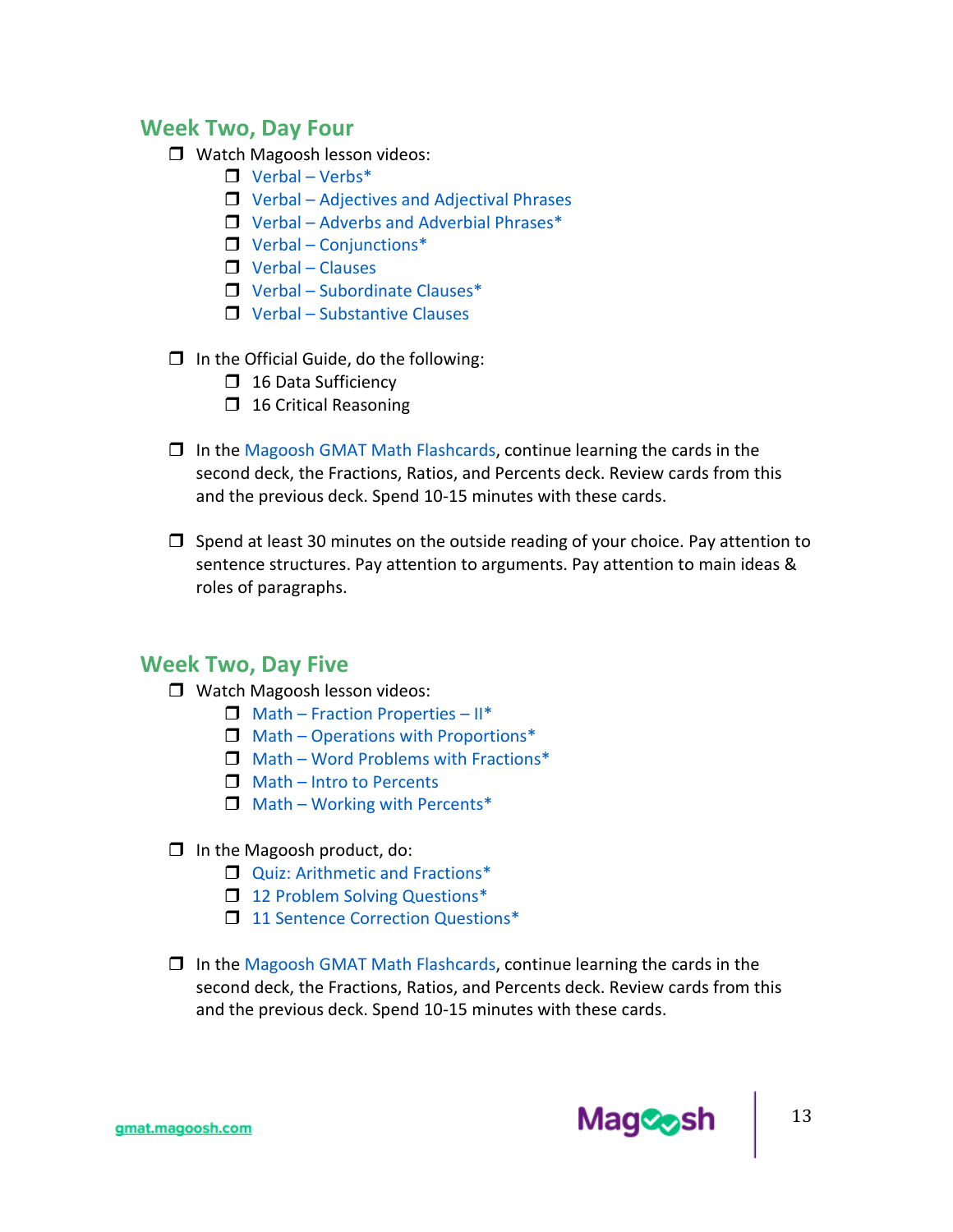<span id="page-14-0"></span> $\Box$  Spend at least 30 minutes on the outside reading of your choice. Pay attention to sentence structures. Pay attention to arguments. Pay attention to main ideas & roles of paragraphs.

# **Week Two, Day Six**

 $\Box$  Today, you are going to write another practice essay. From the Argument AWA prompts in the OG, pick another at random (or have someone pick it for you), and take 30 minutes to write an essay on the computer. (If you can turn off spellcheck & autocorrect, do so, as you will not have that feature on test day.)

Now that you have this essay, what do you do with it? If you have a friend or mentor who is a gifted writer, see whether they would read the essay for you and critique it. Some folks hire a writing tutor specifically for this. If they are willing, you can show them the assessment criteria in the OG, and ask them to follow it. Alternately, you can upload your essay in the online forms and ask for feedback.

 $\Box$  In the Magoosh GMAT Idiom [Flashcards.](https://gmat.magoosh.com/flashcards/idioms/) Study the cards in the second deck, Basic II. As time allows, review cards from the earlier Idiom deck.

# **3 Month GMAT Study Plan: Week Three**

# **Week Three, Day One**

- □ Watch Magoosh lesson videos:
	- $\Box$  Math Number Sense and [Percents](https://gmat.magoosh.com/lessons/1238-number-sense-and-percents/)
	- $\Box$  Math Percent Increases and [Decreases\\*](https://gmat.magoosh.com/lessons/1239-percent-increases-and-decreases/)
	- $\Box$  Math [Sequential](https://gmat.magoosh.com/lessons/1240-sequential-percent-changes/) Percent Changes
	- $\Box$  Math Simple and [Compound](https://gmat.magoosh.com/lessons/1241-simple-and-compound-interest/) Interest\*
	- $\Box$  Math Intro to [Ratios](https://gmat.magoosh.com/lessons/1242-intro-to-ratios/)
	- $\Box$  Math [Combining](https://gmat.magoosh.com/lessons/1243-combining-ratios/) Ratios\*
- $\Box$  In the Magoosh product, do:
	- 12 Problem Solving [Questions\\*](https://gmat.magoosh.com/practices/start/)
	- □ 12 Reading [Comprehension](https://gmat.magoosh.com/practices/start/) Questions<sup>\*</sup>
- $\Box$  In the Magoosh GMAT Math [Flashcards,](https://gmat.magoosh.com/flashcards/math/) start learning the cards in the third deck, the Geometry deck. Spend 10-15 minutes with these cards.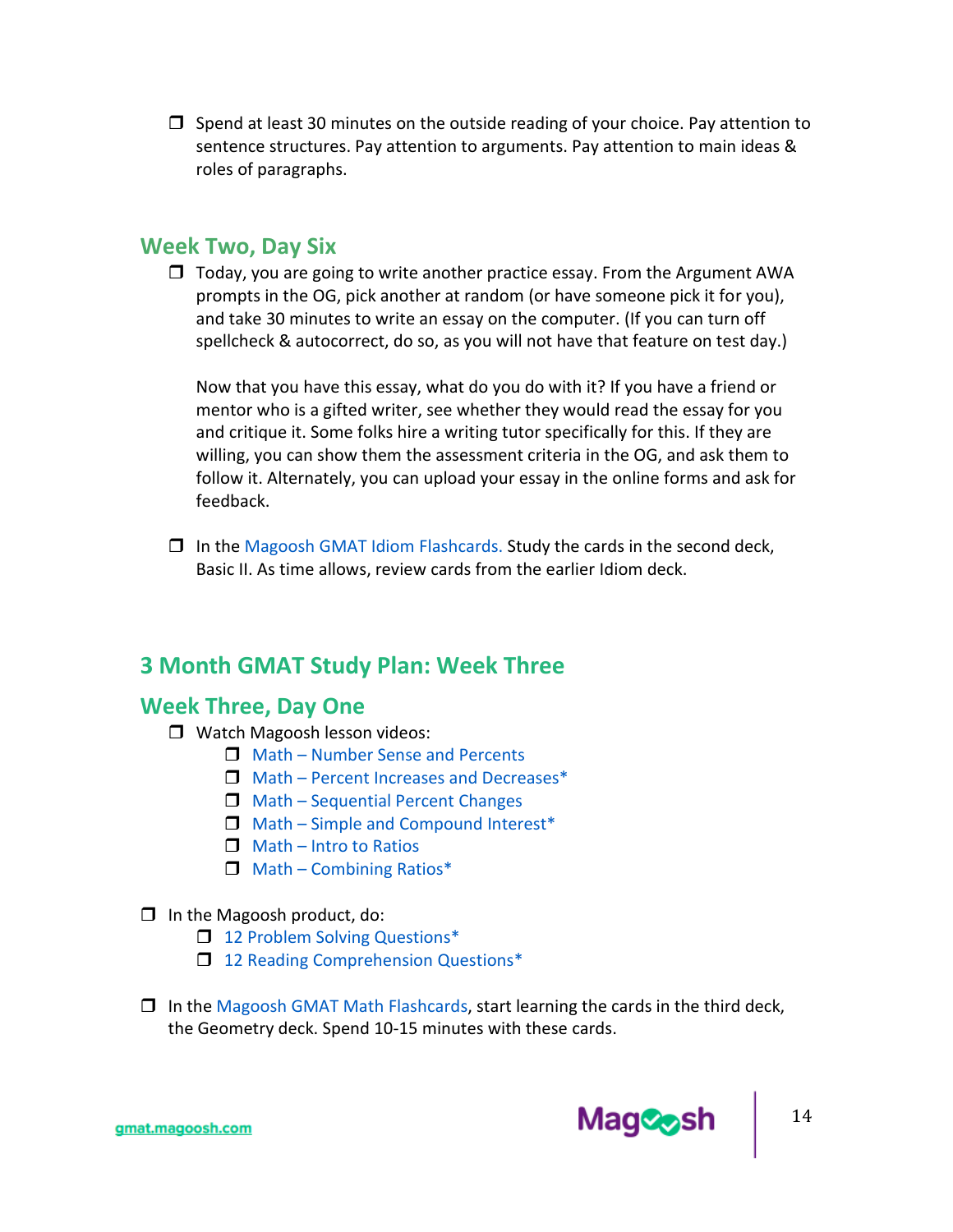- $\Box$  Spend at least 30 minutes on the outside reading of your choice. Pay attention to sentence structures. Pay attention to arguments. Pay attention to main ideas & roles of paragraphs.
- $\Box$  Remember this week to continue doing Mental Math Practice. See the description at Week Two, Day One.

# **Week Three, Day Two**

- □ Watch Magoosh lesson videos:
	- $\Box$  Verbal [Phrases\\*](https://gmat.magoosh.com/lessons/945-phrases/)
	- $\Box$  Verbal [Prepositional](https://gmat.magoosh.com/lessons/946-prepositional-phrases/) Phrases\*
	- $\Box$  Verbal [Appositive](https://gmat.magoosh.com/lessons/947-appositive-phrases/) Phrases\*
	- $\Box$  Verbal Absolute [Phrases\\*](https://gmat.magoosh.com/lessons/948-absolute-phrases/)
	- $\Box$  Verbal Removing Fluff from [Sentences\\*](https://gmat.magoosh.com/lessons/949-removing-fluff-from-sentences/)
	- $\Box$  [Verbal](https://gmat.magoosh.com/lessons/969-intro-to-verbs/) Intro to Verbs
	- $\Box$  Verbal Transitive and [Intransitive](https://gmat.magoosh.com/lessons/970-transitive-and-intransitive-verbs/) Verbs\*
- $\Box$  In the Official Guide, do the following:
	- $\Box$  16 Problem Solving
	- □ 16 Sentence Correction
- $\Box$  In the Magoosh GMAT Math [Flashcards,](https://gmat.magoosh.com/flashcards/math/) continue learning the cards in the third deck, the Geometry deck. Review cards from this and the previous decks. Spend 10-15 minutes with these cards.
- $\Box$  Spend at least 30 minutes on the outside reading of your choice. Pay attention to sentence structures. Pay attention to arguments. Pay attention to main ideas & roles of paragraphs.

# **Week Three, Day Three**

- □ Watch Magoosh lesson videos:
	- $\Box$  Math Ratios and [Rates\\*](https://gmat.magoosh.com/lessons/1244-ratios-and-rates/)
	- $\Box$  Math Ratios and [Percents\\*](https://gmat.magoosh.com/lessons/1245-ratios-and-percents/)
	- $\Box$  Math [Divisibility\\*](https://gmat.magoosh.com/lessons/301-divisibility/)
	- $\Box$  Math [Divisibility](https://gmat.magoosh.com/lessons/302-divisibility-rules/) Rules\*
	- $\Box$  Math [Multiples](https://gmat.magoosh.com/lessons/1248-multiples/)
	- $\blacksquare$  Math Prime [Numbers\\*](https://gmat.magoosh.com/lessons/303-prime-numbers/)
- $\Box$  In the Magoosh product, do:

15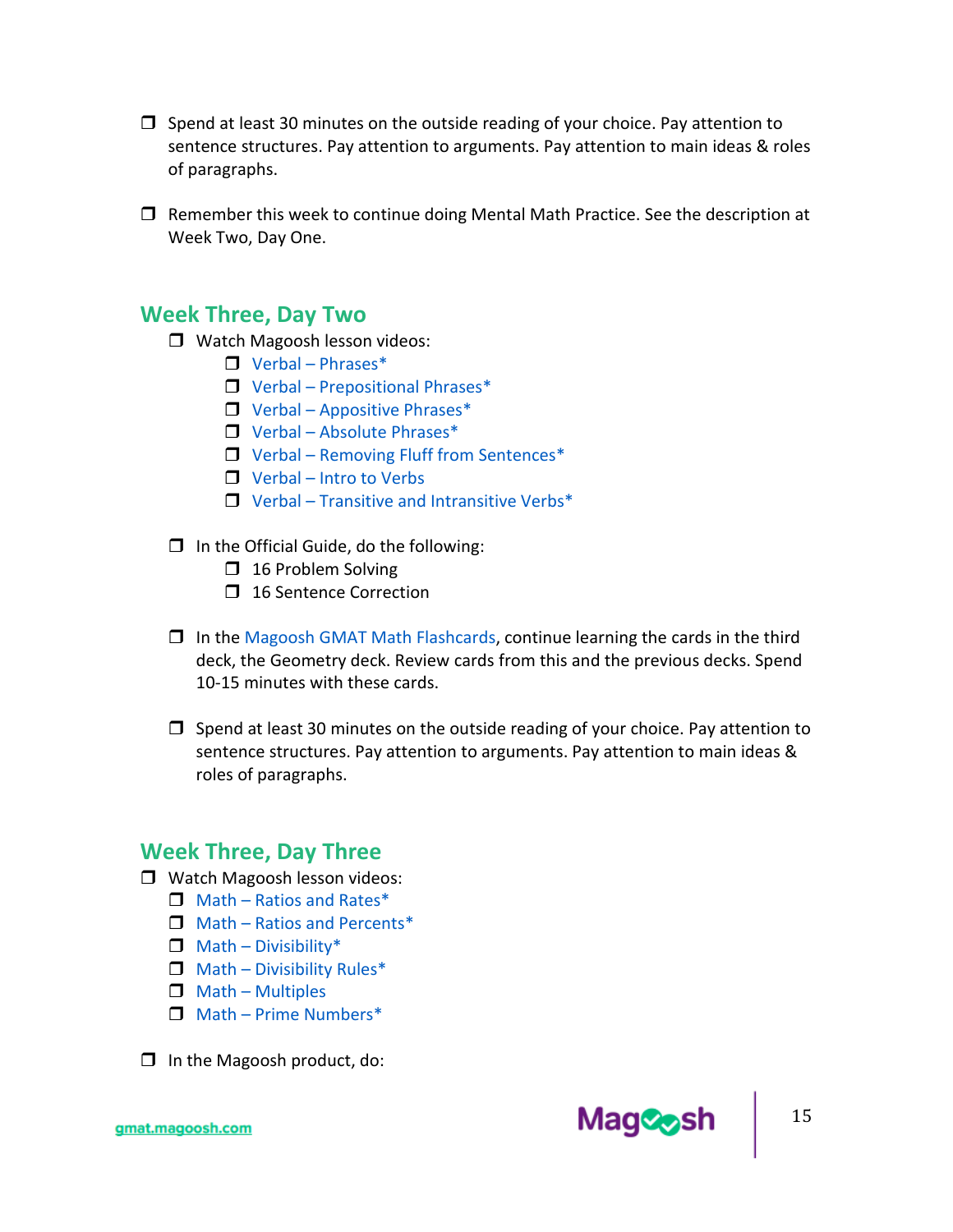- $\Box$  Quiz: [Percents](https://gmat.magoosh.com/lesson_groups/125-percents-and-ratios/) and Ratios $^*$
- □ 15 Data Sufficiency Questions<sup>\*</sup>
- □ 13 Critical Reasoning Questions<sup>\*</sup>
- $\Box$  In the Magoosh GMAT Math [Flashcards,](https://gmat.magoosh.com/flashcards/math/) continue learning the cards in the third deck, the Geometry deck. Review cards from this and the previous decks. Spend 10- 15 minutes with these cards.
- $\Box$  Spend at least 30 minutes on the outside reading of your choice. Pay attention to sentence structures. Pay attention to arguments. Pay attention to main ideas & roles of paragraphs.

## **Week Three, Day Four**

- □ Watch Magoosh lesson videos:
	- $\Box$  Verbal [Predicates](https://gmat.magoosh.com/lessons/1182-predicates/)
	- $\Box$  Verbal [Grammar](https://gmat.magoosh.com/lessons/972-grammar-auxiliary-verbs/) Auxiliary Verbs\*
	- $\Box$  Verbal [Grammar](https://gmat.magoosh.com/lessons/973-grammar-regular-vs-irregular-verbs/) Regular vs. Irregular Verbs\*
	- $\Box$  Verbal Verb Tense Intro and Simple [Tenses\\*](https://gmat.magoosh.com/lessons/974-verb-tense-intro-and-simple-tenses/)
	- $\Box$  Verbal Verb Tense [Progressive](https://gmat.magoosh.com/lessons/975-verb-tense-progressive-tenses/) Tenses\*
	- $\Box$  Verbal Verb Tense Perfect [Tenses\\*](https://gmat.magoosh.com/lessons/976-verb-tense-perfect-tenses/)
	- $\Box$  Verbal Verb Tense Perfect [Progressive](https://gmat.magoosh.com/lessons/977-verb-tense-perfect-progressive-tenses/) Tenses\*
- $\Box$  In the Official Guide, do the following:
	- $\Box$  16 Data Sufficiency
	- $\Box$  12 Reading Comprehension
- $\Box$  In the Magoosh GMAT Math [Flashcards,](https://gmat.magoosh.com/flashcards/math/) continue learning the cards in the third deck, the Geometry deck. Review cards from this and the previous decks. Spend 10- 15 minutes with these cards.
- $\Box$  Spend at least 30 minutes on the outside reading of your choice. Pay attention to sentence structures. Pay attention to arguments. Pay attention to main ideas & roles of paragraphs.

# **Week Three, Day Five**

- □ Watch Magoosh lesson videos:
	- $\Box$  Math Prime [Factorization\\*](https://gmat.magoosh.com/lessons/304-prime-factorization/)
	- $\Box$  Math Counting Factors of Large [Numbers\\*](https://gmat.magoosh.com/lessons/305-counting-factors-of-large-numbers/)
	- $\Box$  Math Squares of [Integers\\*](https://gmat.magoosh.com/lessons/306-squares-of-integers/)

gmat.magoosh.com

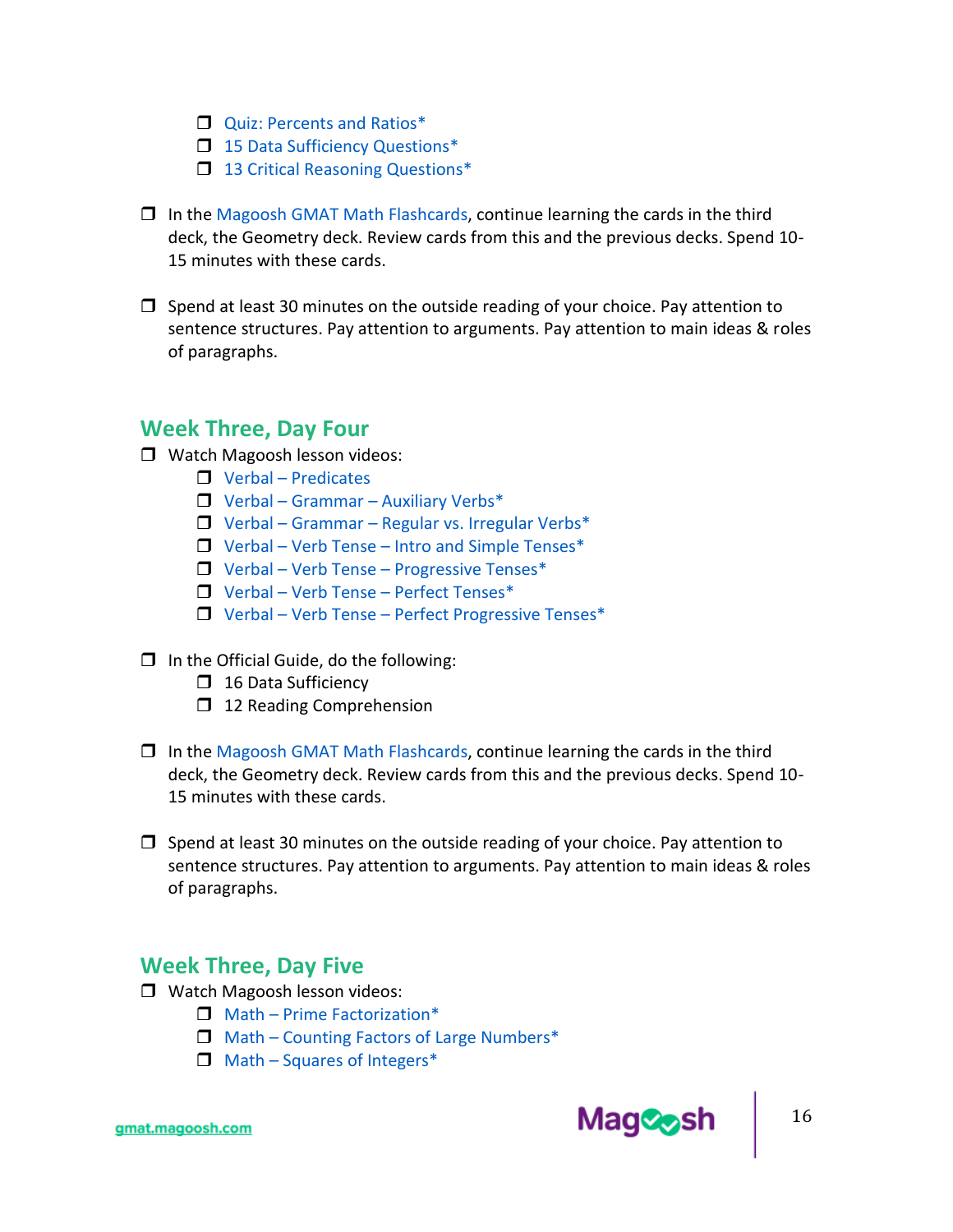- <span id="page-17-0"></span> $\Box$  Math – Greatest [Common](https://gmat.magoosh.com/lessons/310-greatest-common-factor/) Factor\*
- $\Box$  Math Least Common [Multiple\\*](https://gmat.magoosh.com/lessons/312-least-common-multiple/)
- $M<sub>ath</sub> GCD$  LCM [Formula\\*](https://gmat.magoosh.com/lessons/313-gcd-lcm-formula/)
- $\Box$  In the Magoosh product, do:
	- 12 Problem Solving [Questions\\*](https://gmat.magoosh.com/practices/start/)
	- 11 Sentence Correction [Questions\\*](https://gmat.magoosh.com/practices/start/)
- In the Magoosh GMAT Math [Flashcards,](https://gmat.magoosh.com/flashcards/math/) continue learning the cards in the third deck, the Geometry deck. Review cards from this and the previous decks. Spend 10- 15 minutes with these cards.
- $\Box$  Spend at least 30 minutes on the outside reading of your choice. Pay attention to sentence structures. Pay attention to arguments. Pay attention to main ideas & roles of paragraphs.

# **Week Three, Day Six**

- $\Box$  In the Magoosh product, do: □ 30 Integrated Reasoning Questions<sup>\*</sup>
- $\Box$  In the Magoosh GMAT Idiom [Flashcards,](https://gmat.magoosh.com/flashcards/idioms/) study the cards in the third deck, Advanced I. As time allows, review cards from the earlier Idiom decks.

# **3 Month GMAT Study Plan: Week Four**

# **Week Four, Day One**

- □ Watch Magoosh lesson videos:
	- $\Box$  Math Even and Odd [Integers\\*](https://gmat.magoosh.com/lessons/314-even-and-odd-integers/)
	- $\Box$  Math [Testing](https://gmat.magoosh.com/lessons/315-testing-cases/) Cases\*
	- $\Box$  Math [Consecutive](https://gmat.magoosh.com/lessons/316-consecutive-integers/) Integers\*
	- $\Box$  Math [Remainders\\*](https://gmat.magoosh.com/lessons/966-remainders/)
	- $\Box$  Math Integer [Properties](https://gmat.magoosh.com/lessons/320-integer-properties-strategies/) Strategies

#### $\Box$  In the Magoosh product, do:

- Quiz: Integer [Properties\\*](https://gmat.magoosh.com/lesson_groups/23-integer-properties/)
- 12 Problem Solving [Questions\\*](https://gmat.magoosh.com/practices/start/)
- □ 8 Reading [Comprehension](https://gmat.magoosh.com/practices/start/) Questions<sup>\*</sup>



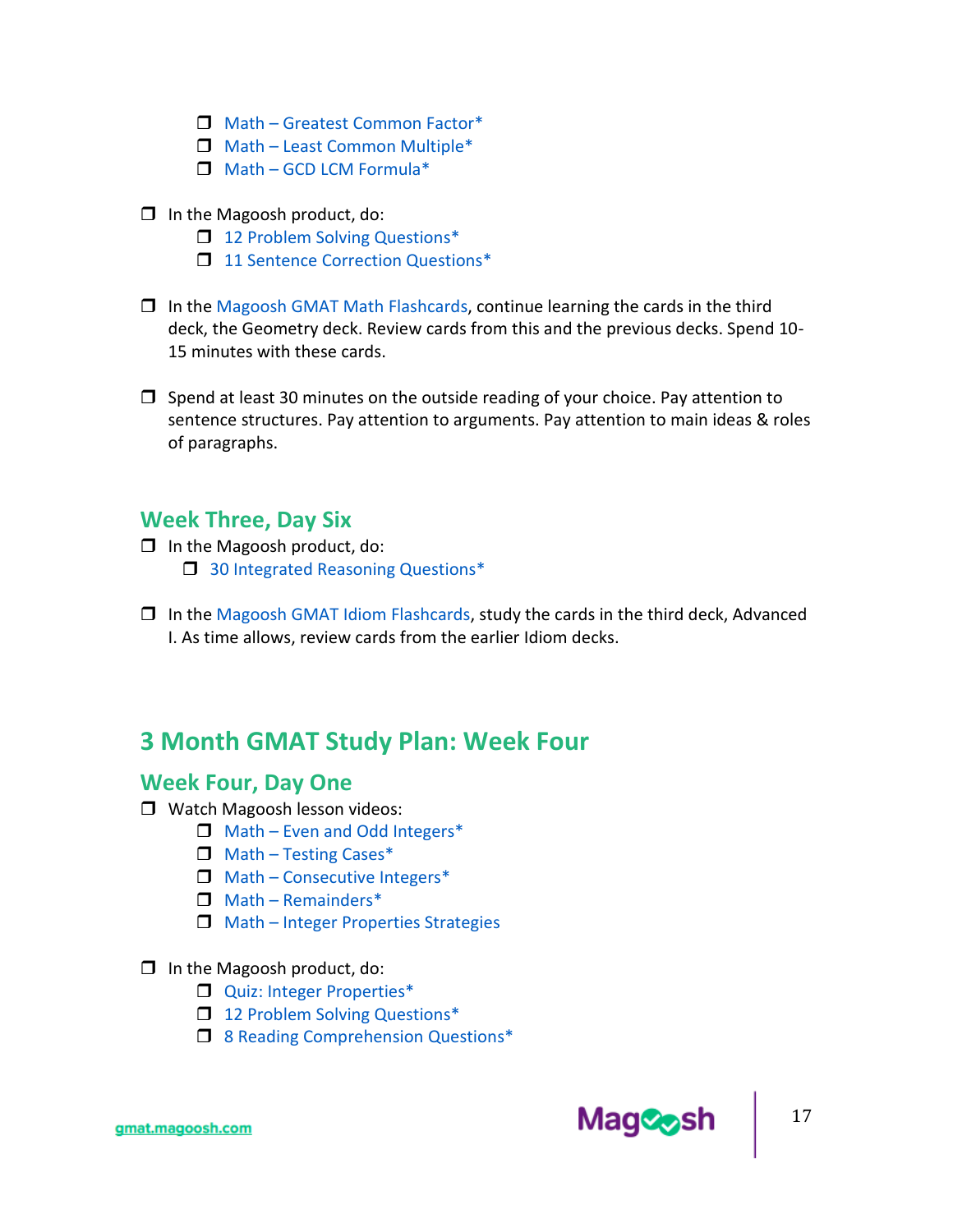- $\Box$  In the Magoosh GMAT Math [Flashcards,](https://gmat.magoosh.com/flashcards/math/) start learning the cards in the fourth deck, the Number Properties I deck. Spend 10-15 minutes with these cards.
- $\Box$  Spend at least 30 minutes on the outside reading of your choice. Pay attention to sentence structures. Pay attention to arguments. Pay attention to main ideas & roles of paragraphs.
- $\Box$  Remember this week to continue doing Mental Math Practice. See the description at Week Two, Day One.

# **Week Four, Day Two**

- □ Watch Magoosh lesson videos:
	- $\Box$  [Integrated](https://gmat.magoosh.com/lessons/644-intro-to-integrated-reasoning/) Reasoning Intro to Integrated Reasoning
	- $\Box$  Integrated Reasoning The IR [Calculator\\*](https://gmat.magoosh.com/lessons/645-the-ir-calculator/)
	- $\Box$  Integrated Reasoning General IR [Strategies\\*](https://gmat.magoosh.com/lessons/647-general-ir-strategies/)
	- $\Box$  Integrated Reasoning [Multi-Source](https://gmat.magoosh.com/lessons/654-multi-source-reasoning/) Reasoning\*
	- $\Box$  [Integrated](https://gmat.magoosh.com/lessons/652-table-analysis/) Reasoning Table Analysis\*
- $\Box$  In the Magoosh product, do the following:
	- $\Box$  Integrated Reasoning Bradley [Metalworks](https://gmat.magoosh.com/lessons/658-bradley-metalworks-1-practice/) 1 (Practice)\*
	- $\Box$  Integrated Reasoning Bradley [Metalworks](https://gmat.magoosh.com/lessons/659-bradley-metalworks-2-practice/) 2 (Practice)\*
	- $\Box$  Integrated Reasoning High School Exams [\(Practice\)\\*](https://gmat.magoosh.com/lessons/657-high-school-exams-practice/)
	- **16 Problem Solving [Questions\\*](https://gmat.magoosh.com/practices/start/)**
	- $\Box$  16 Critical Reasoning [Questions\\*](https://gmat.magoosh.com/practices/start/)
- $\Box$  In the Magoosh GMAT Math [Flashcards,](https://gmat.magoosh.com/flashcards/math/) continue learning the cards in the fourth deck, the Number Properties I deck. Review cards from this and the previous decks. Spend 10-15 minutes with these cards.
- $\Box$  Spend at least 30 minutes on the outside reading of your choice. Pay attention to sentence structures. Pay attention to arguments. Pay attention to main ideas & roles of paragraphs.

# **Week Four, Day Three**

- □ Watch Magoosh lesson videos:
	- $\Box$  Math Simplifying [Expressions\\*](https://gmat.magoosh.com/lessons/231-simplifying-expressions/)
	- $\Box$  Math Multiplying [Expressions\\*](https://gmat.magoosh.com/lessons/232-multiplying-expressions/)
	- $\Box$  Math FOIL [Method\\*](https://gmat.magoosh.com/lessons/233-foil-method/)
	- $\Box$  Math [Factoring](https://gmat.magoosh.com/lessons/234-factoring-gcf/) GCF\*
	- $\Box$  Math Factoring [Difference](https://gmat.magoosh.com/lessons/235-factoring-difference-of-two-squares/) of Two Squares\*

gmat.magoosh.com

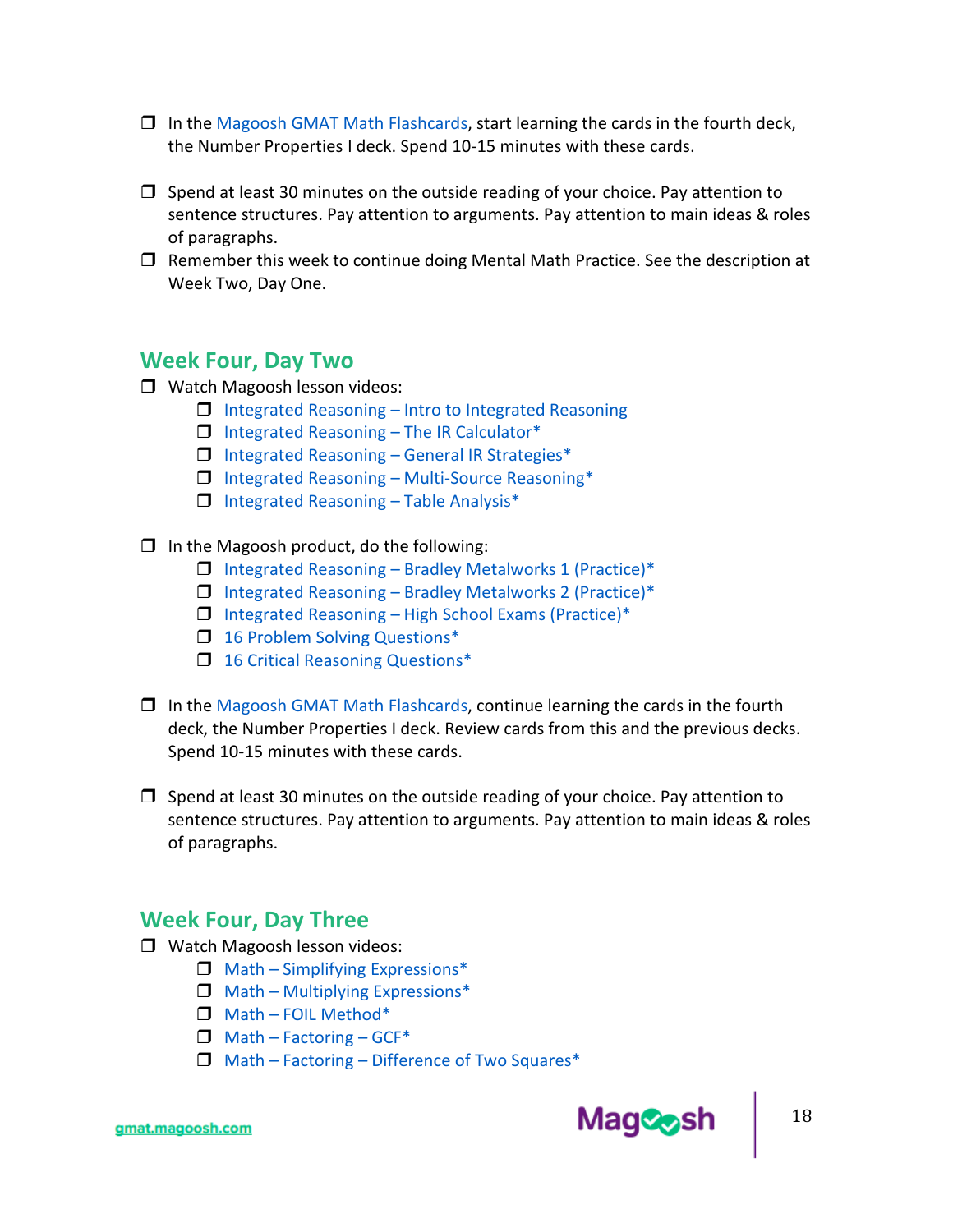$\Box$  Math – Factoring – [Quadratic\\*](https://gmat.magoosh.com/lessons/236-factoring-quadratics/)

- $\Box$  In the Magoosh product, do:
	- 12 Data Sufficiency [Questions\\*](https://gmat.magoosh.com/practices/start/)
	- □ 13 Critical Reasoning Questions<sup>\*</sup>
- $\Box$  In the Magoosh GMAT Math [Flashcards,](https://gmat.magoosh.com/flashcards/math/) continue learning the cards in the fourth deck, the Number Properties I deck. Review cards from this and the previous decks. Spend 10-15 minutes with these cards.
- $\Box$  Spend at least 30 minutes on the outside reading of your choice. Pay attention to sentence structures. Pay attention to arguments. Pay attention to main ideas & roles of paragraphs.

# **Week Four, Day Four**

- □ Watch Magoosh lesson videos:
	- $\Box$  Integrated Reasoning Graphics [Interpretation\\*](https://gmat.magoosh.com/lessons/648-graphics-interpretation/)
	- $\Box$  [Integrated](https://gmat.magoosh.com/lessons/649-types-of-graphics/) Reasoning Types of Graphics\*
	- $\Box$  Integrated Reasoning Venn [Diagrams\\*](https://gmat.magoosh.com/lessons/650-venn-diagrams/)
	- $\Box$  Integrated Reasoning [Scatterplots\\*](https://gmat.magoosh.com/lessons/651-scatterplots/)
	- $\Box$  Integrated Reasoning More on [Scatterplots\\*](https://gmat.magoosh.com/lessons/1379-more-on-scatterplots/)
- $\Box$  In the Magoosh product, do:
	- $\Box$  Integrated Reasoning Three [Companies](https://gmat.magoosh.com/lessons/655-three-companies-practice/) (Practice)\*
	- $\Box$  Integrated Reasoning Numerical Flowchart [\(Practice\)\\*](https://gmat.magoosh.com/lessons/656-numerical-flowchart-practice/)
- $\Box$  In the Official Guide, do the following:
	- □ 16 Data Sufficiency Questions
	- □ 16 Sentence Correction Questions
- $\Box$  In the Magoosh GMAT Math [Flashcards,](https://gmat.magoosh.com/flashcards/math/) continue learning the cards in the fourth deck, the Number Properties I deck. Review cards from this and the previous decks. Spend 10-15 minutes with these cards.
- $\Box$  Spend at least 30 minutes on the outside reading of your choice. Pay attention to sentence structures. Pay attention to arguments. Pay attention to main ideas & roles of paragraphs.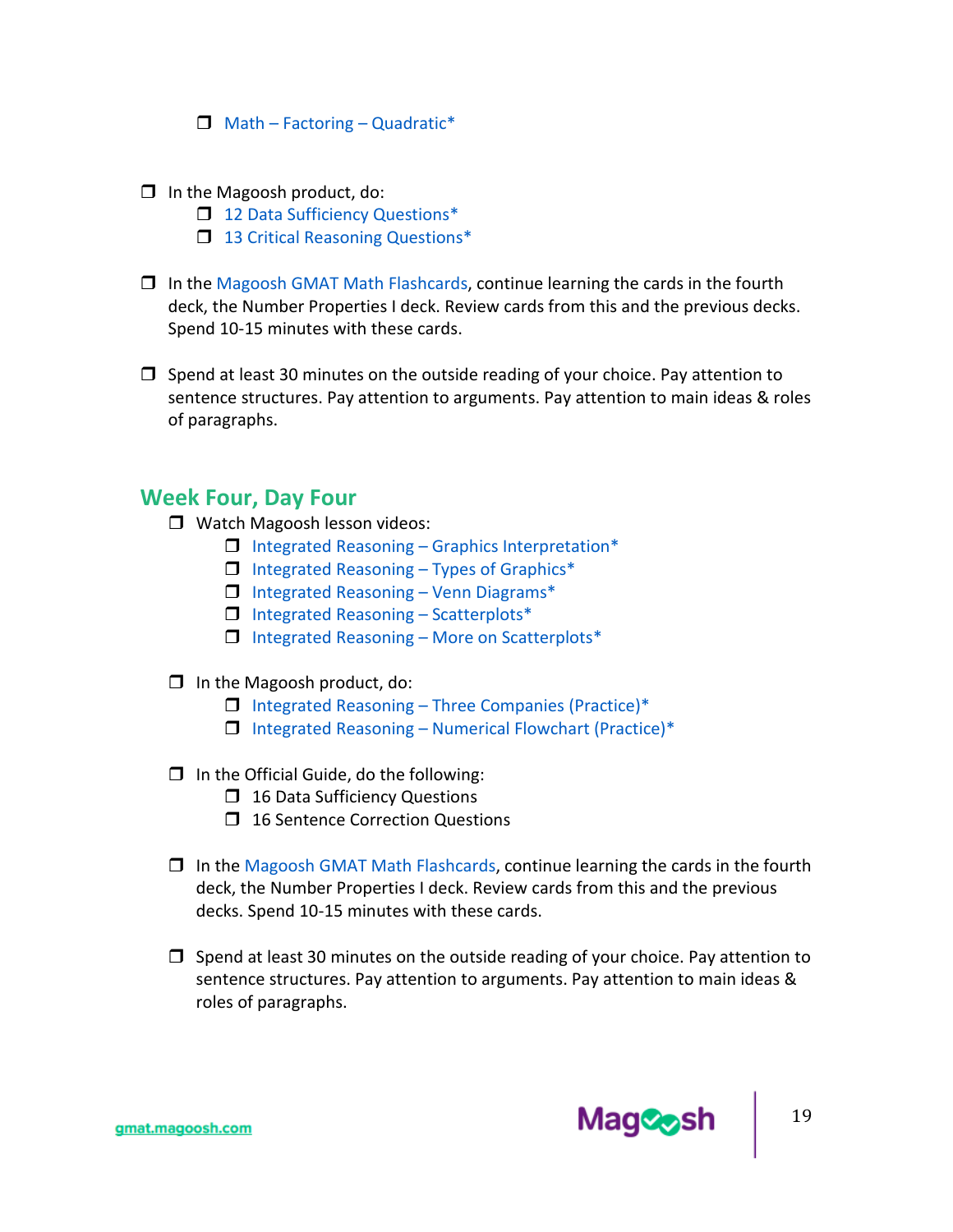# **Week Four, Day Five**

- □ Watch Magoosh lesson videos:
	- $\Box$  Math Factoring [Combined\\*](https://gmat.magoosh.com/lessons/237-factoring-combined/)
	- $\Box$  Math Advanced Numerical [Factoring\\*](https://gmat.magoosh.com/lessons/1310-advanced-numerical-factoring/)
	- $\Box$  Math Factoring Rational [Expressions](https://gmat.magoosh.com/lessons/238-factoring-rational-expressions/)
	- $\Box$  Math Basic [Equation](https://gmat.magoosh.com/lessons/239-basic-equation-solving/) Solving\*
	- $\Box$  Math [Eliminating](https://gmat.magoosh.com/lessons/240-eliminating-fractions/?utm_source=gmatblog&utm_medium=blog&utm_campaign=gmatlessons&utm_term=inline&utm_content=3-month-gmat-study-schedule-for-beginners) Fractions\*
	- $\Box$  Math Quadratic [Equations\\*](https://gmat.magoosh.com/lessons/241-quadratic-equations/)
- $\Box$  In the Magoosh product, do:
	- 12 Problem Solving [Questions\\*](https://gmat.magoosh.com/practices/start/)
	- □ 11 Sentence Correction Questions<sup>\*</sup>
- $\Box$  In the Magoosh GMAT Math [Flashcards,](https://gmat.magoosh.com/flashcards/math/) continue learning the cards in the fourth deck, the Number Properties I deck. Review cards from this and the previous decks. Spend 10-15 minutes with these cards.
- $\Box$  Spend at least 30 minutes on the outside reading of your choice. Pay attention to sentence structures. Pay attention to arguments. Pay attention to main ideas & roles of paragraphs.

# **Week Four, Day Six**

 $\Box$  Go back to GMAC's official IR practice questions: Use the access code given in the back of the OG, logging in [here.](https://www.efficientlearning.com/support/gmat1/) Once again, this site contains the online version of all the questions in the OG, in case you want to practice the identical questions online instead of on paper; in addition, the official IR practice questions live here.

Uncheck everything else and do the remaining 38 IR questions, in three batches, with the following times: six Table Analysis (15 minutes); ten Graphics Interpretation (25 minutes); and sixteen Two-Part Analysis questions (40 minutes). When you are done, go back and read carefully the full explanation for each question. Take notes on anything you need to remember.

 $\Box$  In the Magoosh GMAT Idiom [Flashcards:](https://gmat.magoosh.com/flashcards/idioms/) Study the cards in the final deck, Advanced II. Do a thorough review of the cards from the earlier Idiom decks.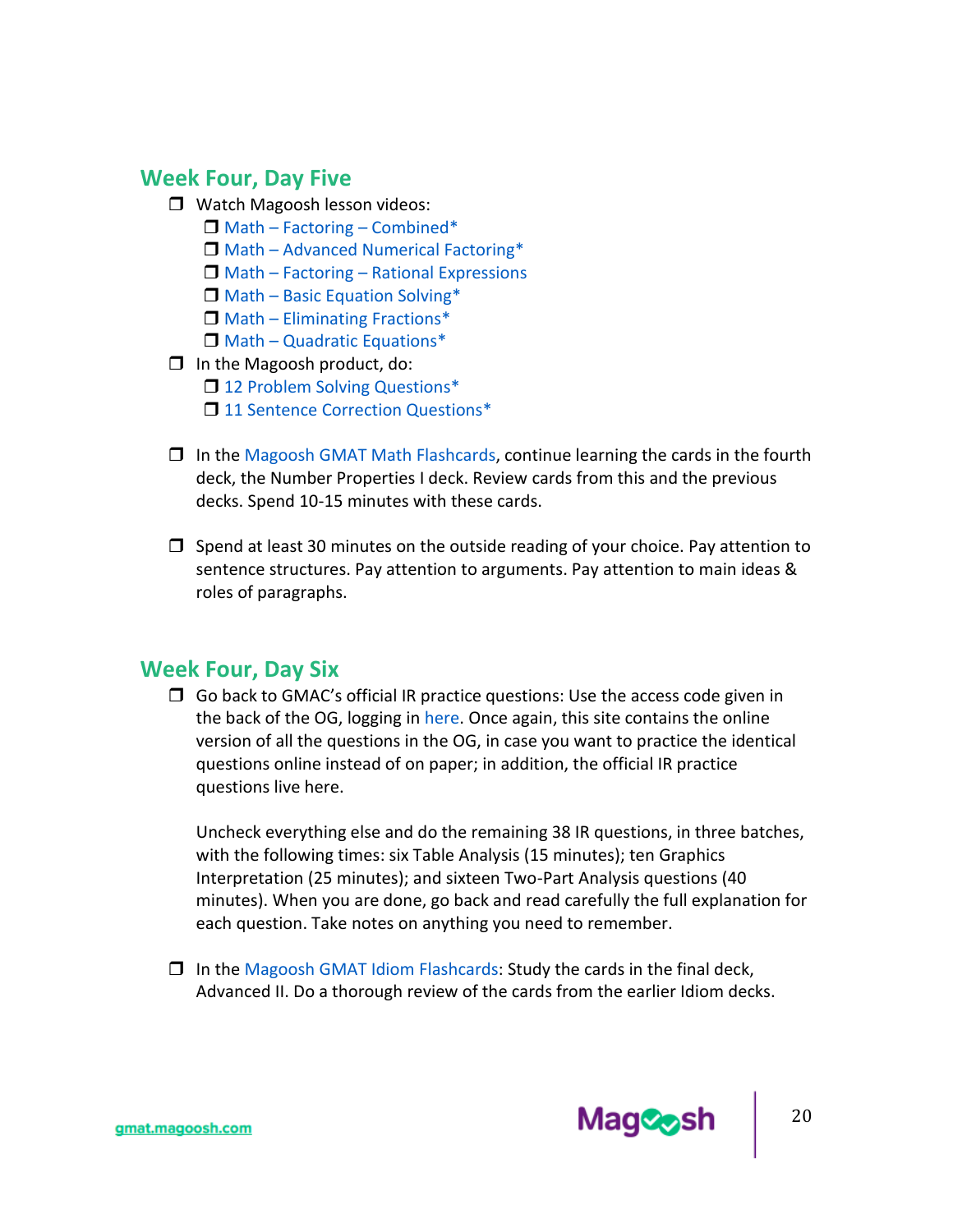<span id="page-21-0"></span> $\Box$  Spend at least 30 minutes on the outside reading of your choice. Pay attention to sentence structures. Pay attention to arguments. Pay attention to main ideas & roles of paragraphs.

# **3 Month GMAT Study Plan: Week Five**

# **Week Five, Day One**

- □ Watch Magoosh lesson videos:
	- $\Box$  Math Two Equations, Two [Unknowns](https://gmat.magoosh.com/lessons/242-two-equations-two-unknowns-i/) I\*
	- $\Box$  Math Two Equations, Two [Unknowns](https://gmat.magoosh.com/lessons/1311-two-equations-two-unknowns-ii/) II
	- $\Box$  Math System Number of [Solutions\\*](https://gmat.magoosh.com/lessons/243-system-number-of-solutions/)
	- $\Box$  Math Three Equations with Three [Unknowns\\*](https://gmat.magoosh.com/lessons/244-three-equations-with-three-unknowns/)
	- $\Box$  Math Absolute Value [Equations\\*](https://gmat.magoosh.com/lessons/247-absolute-value-equations/)
	- $\Box$  Math Function [Notation\\*](https://gmat.magoosh.com/lessons/248-function-notation/)

#### $\Box$  In the Magoosh product, do:

- **12 Problem Solving [Questions\\*](https://gmat.magoosh.com/practices/start/)**
- 12 Reading [Comprehension](https://gmat.magoosh.com/practices/start/) Questions\*
- $\Box$  In the Magoosh GMAT Math [Flashcards,](https://gmat.magoosh.com/flashcards/math/) start learning the cards in the fifth deck, the Number Properties II deck. Spend 10-15 minutes with these cards.
- $\Box$  Spend at least 30 minutes on the outside reading of your choice. Pay attention to sentence structures. Pay attention to arguments. Pay attention to main ideas & roles of paragraphs.
- $\Box$  Remember this week to continue doing Mental Math Practice. See the description at Week Two, Day One.

#### **Week Five, Day Two**

- □ Watch Magoosh lesson videos:
	- $\Box$  [Integrated](https://gmat.magoosh.com/lessons/1008-intro-to-two-part-analysis/) Reasoning Intro to Two-Part Analysis\*
	- $\Box$  [Integrated](https://gmat.magoosh.com/lessons/1009-verbal-two-part-analysis/) Reasoning Verbal Two-Part Analysis\*
	- $\Box$  [Integrated](https://gmat.magoosh.com/lessons/1010-math-two-part-analysis/) Reasoning Math Two-Part Analysis\*

#### $\Box$  In the Magoosh product, do:

- Quiz: Integrated [Reasoning\\*](https://gmat.magoosh.com/lesson_groups/54-integrated-reasoning/)
- $\Box$  Integrated Reasoning Highway to [Hillsborough](https://gmat.magoosh.com/lessons/1380-highway-to-hillsborough-practice/) (Practice)\*

gmat.magoosh.com

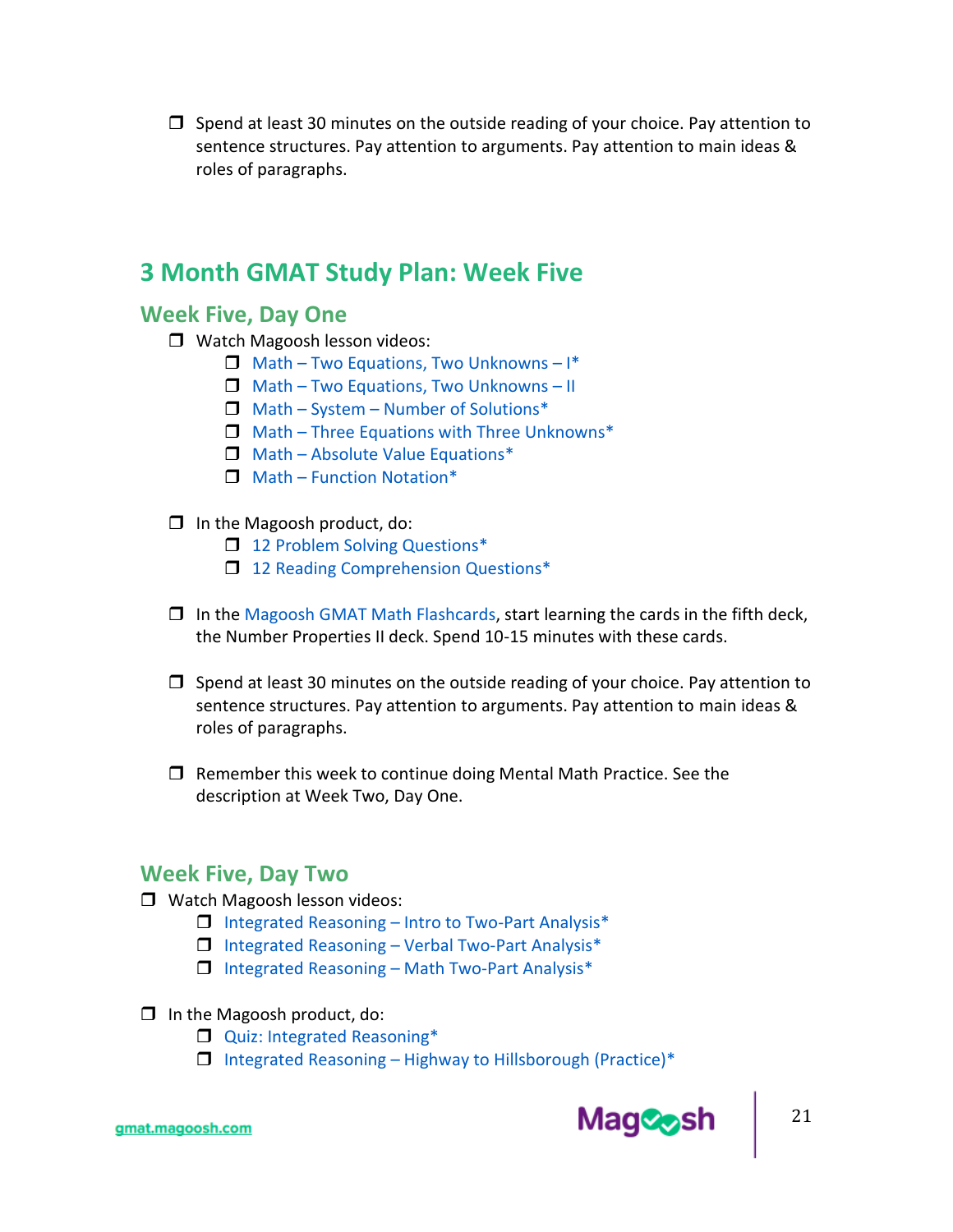- $\Box$  Integrated Reasoning Algebraic Sequence [\(Practice\)\\*](https://gmat.magoosh.com/lessons/660-algebraic-sequence-practice/)
- 16 Problem Solving [Questions\\*](https://gmat.magoosh.com/practices/start/)
- $\Box$  12 Reading [Comprehension\\*](https://gmat.magoosh.com/practices/start/)
- $\Box$  In the Magoosh GMAT Math [Flashcards,](https://gmat.magoosh.com/flashcards/math/) continue learning the cards in the fifth deck, the Number Properties II deck. Review cards from this and the previous decks. Spend 10-15 minutes with these cards.
- $\Box$  Spend at least 30 minutes on the outside reading of your choice. Pay attention to sentence structures. Pay attention to arguments. Pay attention to main ideas & roles of paragraphs.

# **Week Five, Day Three**

- □ Watch Magoosh lesson videos:
	- $\Box$  Math Strange [Operators\\*](https://gmat.magoosh.com/lessons/249-strange-operators/)
	- $\Box$  Math [Inequalities](https://gmat.magoosh.com/lessons/251-inequalities-i/) I\*
	- $\Box$  Math [Inequalities](https://gmat.magoosh.com/lessons/252-inequalities-ii/) II\*
	- $\Box$  Math Absolute Value [Inequalities\\*](https://gmat.magoosh.com/lessons/253-absolute-value-inequalities/)
	- $\Box$  Math Simplifying with [Substitutions](https://gmat.magoosh.com/lessons/255-simplifying-with-substitutions/)
	- $\Box$  Math Intro to Word [Problems](https://gmat.magoosh.com/lessons/265-intro-to-word-problems/)

#### $\Box$  In the Magoosh product, do:

- $\Box$  Quiz: Algebra, Equations, and [Inequalities\\*](https://gmat.magoosh.com/lesson_groups/19-algebra-equations-and-inequalities/)
- □ 12 Data Sufficiency Questions<sup>\*</sup>
- □ 13 Critical Reasoning [Questions\\*](https://gmat.magoosh.com/practices/start/)
- $\Box$  In the Magoosh GMAT Math [Flashcards,](https://gmat.magoosh.com/flashcards/math/) continue learning the cards in the fifth deck, the Number Properties II deck. Review cards from this and the previous decks. Spend 10-15 minutes with these cards.
- $\Box$  Spend at least 30 minutes on the outside reading of your choice. Pay attention to sentence structures. Pay attention to arguments. Pay attention to main ideas & roles of paragraphs.

# **Week Five, Day Four**

□ Watch Magoosh lesson videos:

gmat.magoosh.com

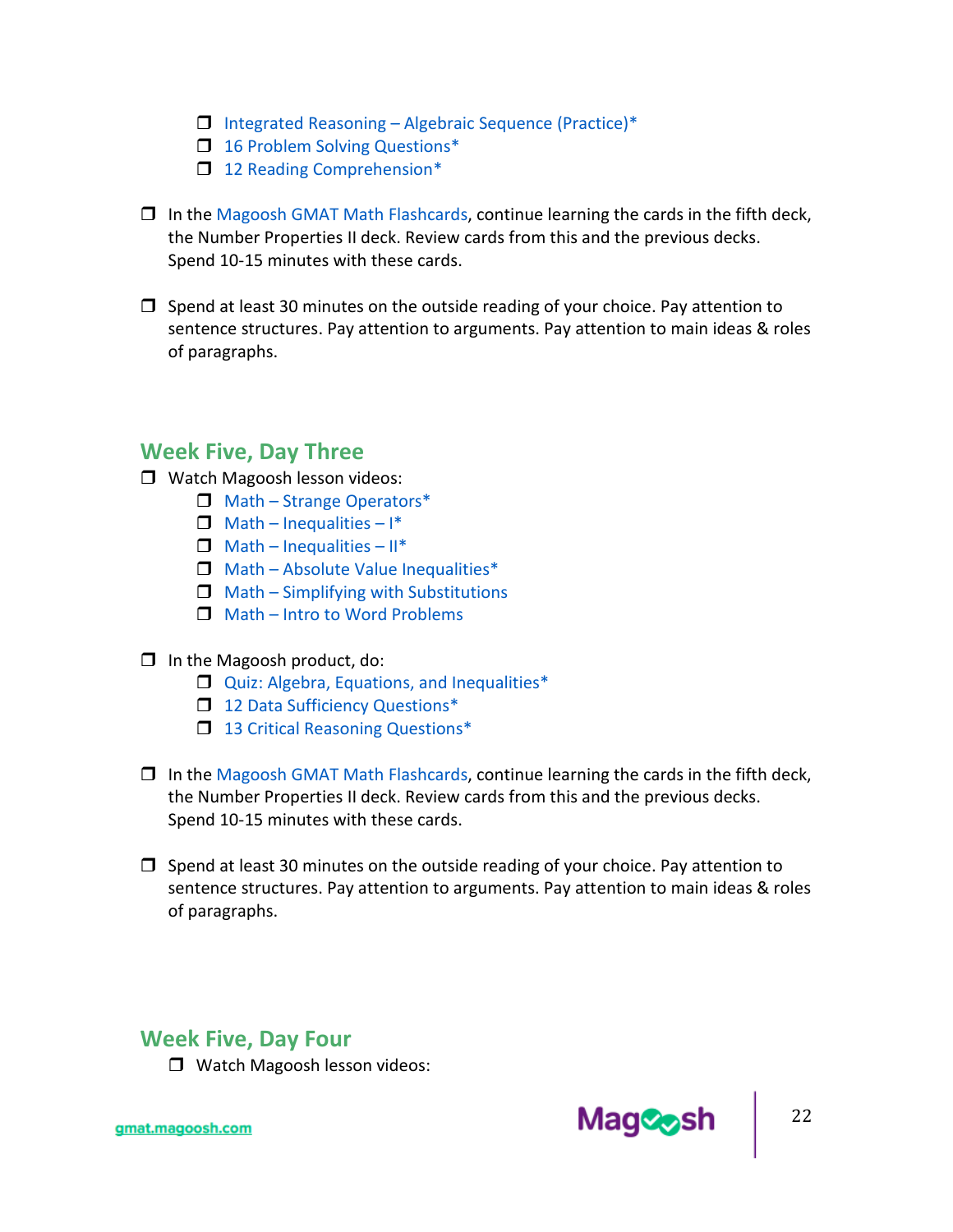- $\Box$  Verbal Verb Mood [Subjunctive\\*](https://gmat.magoosh.com/lessons/978-verb-mood-subjunctive/)
- $\Box$  Verbal [Conditionals\\*](https://gmat.magoosh.com/lessons/979-conditionals/)
- Verbal [Grammar](https://gmat.magoosh.com/lessons/980-grammar-infinitive-phrases/) Infinitive Phrases
- $\Box$  Verbal Grammar [Participial](https://gmat.magoosh.com/lessons/1042-grammar-participial-phrases/) Phrases\*
- $\Box$  Verbal Grammar Perfect [Participles\\*](https://gmat.magoosh.com/lessons/982-grammar-perfect-participles/)
- $\Box$  Verbal Tense of [Participial](https://gmat.magoosh.com/lessons/983-tense-of-participial-phrases/) Phrases\*
- $\Box$  Verbal Grammar [Gerunds\\*](https://gmat.magoosh.com/lessons/984-grammar-gerunds/)
- $\Box$  In the Magoosh product, do:
	- □ 16 Data Sufficiency Questions<sup>\*</sup>
- $\Box$  In the Official Guide, do the following:
	- **16 Critical Reasoning**
- $\Box$  In the Magoosh GMAT Math [Flashcards,](https://gmat.magoosh.com/flashcards/math/) continue learning the cards in the fifth deck, the Number Properties II deck. Review cards from this and the previous decks. Spend 10-15 minutes with these cards.
- $\Box$  Spend at least 30 minutes on the outside reading of your choice. Pay attention to sentence structures. Pay attention to arguments. Pay attention to main ideas & roles of paragraphs.

# **Week Five, Day Five**

- □ Watch Magoosh lesson videos:
	- $\Box$  Math Assigning [Variables\\*](https://gmat.magoosh.com/lessons/267-assigning-variables/)
	- $\Box$  Math Number of [Variables\\*](https://gmat.magoosh.com/lessons/269-number-of-variables/)
	- $\Box$  Math Age [Questions](https://gmat.magoosh.com/lessons/270-age-questions/)
	- $\Box$  Math Intro to Motion [Questions\\*](https://gmat.magoosh.com/lessons/271-intro-to-motion-questions/)
	- $\Box$  Math [Average](https://gmat.magoosh.com/lessons/272-average-speed/) Speed\*
- $\Box$  In the Magoosh product, do:
	- 12 Problem Solving [Questions\\*](https://gmat.magoosh.com/practices/start/)
	- 11 Sentence Correction [Questions\\*](https://gmat.magoosh.com/practices/start/)
- $\Box$  In the Magoosh GMAT Math [Flashcards,](https://gmat.magoosh.com/flashcards/math/) continue learning the cards in the fifth deck, the Number Properties II deck. Review cards from this and the previous decks. Spend 10-15 minutes with these cards.
- $\Box$  Spend at least 30 minutes on the outside reading of your choice. Pay attention to sentence structures. Pay attention to arguments. Pay attention to main ideas & roles of paragraphs.

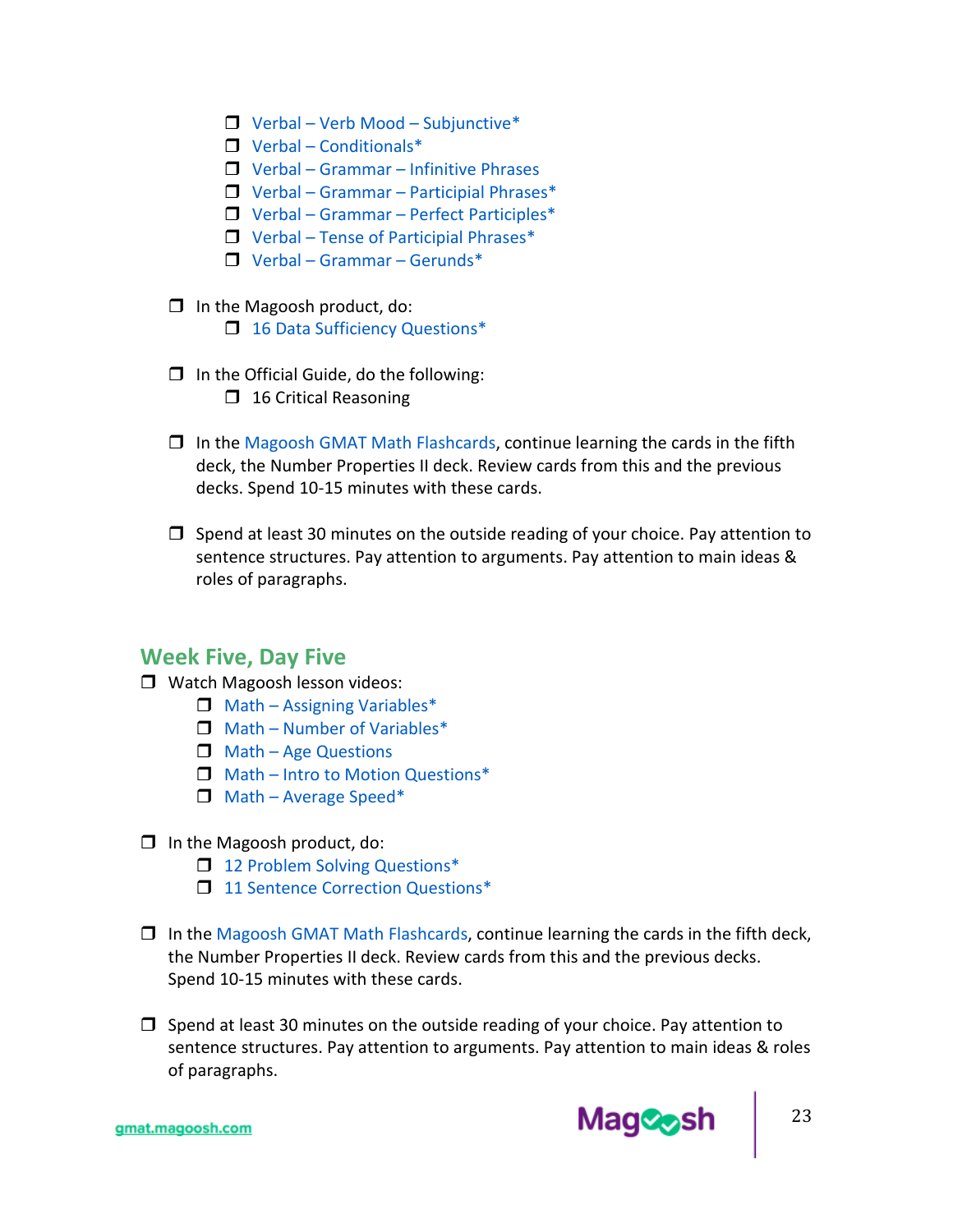# **Week Five, Day Six**

 $\Box$  Using the code in the back of the MGMAT volume you bought, log into the MGMAT website and take the first online MGMAT CAT test.

That software does not include an AWA question. To simulate a full GMAT, begin by selecting randomly a prompt from the back of the OG (if you have a pre-2020 edition) or this [MBA.com PDF,](https://www.mba.com/-/media/files/mba2/the-gmat-exam/gmat-exam-format-and-timing/analytical-writing-assessment/analysisofanargument_gmat-exam.pdf) and then take 30 minutes to write the essay in a word processing program. Then, take the rest of the GMAT using that software.

Go through the entire solution after you are done, reading carefully the solutions

of anything you go wrong. If you have questions that are not clarified by these solutions, you will often find MGMAT questions posted on the GMAT Club forum. Take notes in your journal on anything you got wrong and anything you need to remember. The essay you will either share with a trusted friend or mentor, or post in the online forums asking for feedback.

As much as possible, try to mimic the GMAT conditions. Give yourself relatively short breaks in between sections. Only eat the kinds of snacks that you are planning to bring to the real GMAT. Note how your sleep the night before affects your work. Note how what you had for dinner the previous night and what you had to eat earlier that day affects your energy level and concentration. Write any observations in your journal.

 $\Box$  Take some time to review any Idiom flashcards and any Math flashcards that you haven't mastered yet.

# **3 Month GMAT Study Plan: Week Six**

# **Week Six, Day One**

□ Watch Magoosh lesson videos:

24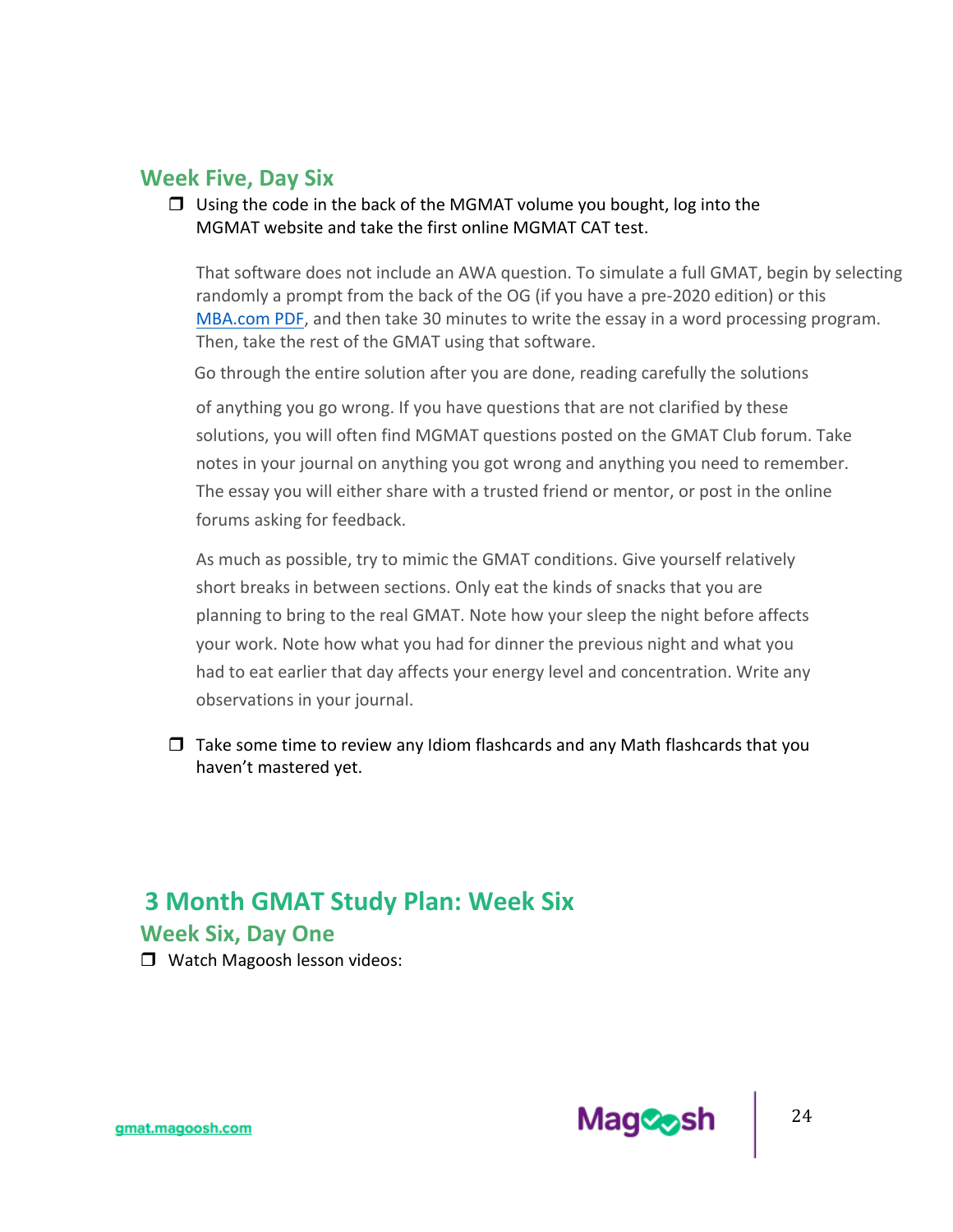- <span id="page-25-0"></span> $\Box$  Math – Multiple Traveler [Questions](https://gmat.magoosh.com/lessons/273-multiple-traveler-questions/)
- $\Box$  Math Shrinking and [Expanding](https://gmat.magoosh.com/lessons/274-shrinking-and-expanding-gaps/) Gaps\*
- $\Box$  Math Work [Questions\\*](https://gmat.magoosh.com/lessons/275-work-questions/)
- $\Box$  Math [Growth](https://gmat.magoosh.com/lessons/281-growth-and-decay/) and Decay
- $\Box$  Math Mixture [Questions\\*](https://gmat.magoosh.com/lessons/282-mixture-questions/)
- $\Box$  Math Intro to Sets and Venn [Diagrams](https://gmat.magoosh.com/lessons/1317-intro-to-sets-and-venn-diagrams/)
- $\Box$  In the Magoosh product, do:
	- 12 Problem Solving [Questions\\*](https://gmat.magoosh.com/practices/start/)
	- □ 8 Reading [Comprehension](https://gmat.magoosh.com/practices/start/) Questions<sup>\*</sup>
- $\Box$  In the Magoosh GMAT Math [Flashcards,](https://gmat.magoosh.com/flashcards/math/) start learning the cards in the sixth deck, the Statistics and Probability deck. Spend 10-15 minutes with these cards.
- $\Box$  Spend at least 30 minutes on the outside reading of your choice. Pay attention to sentence structures. Pay attention to arguments. Pay attention to main ideas & roles of paragraphs.
- $\Box$  Remember this week to continue doing Mental Math Practice. See the description at Week Two, Day One.

# **Week Six, Day Two**

- □ Watch Magoosh lesson videos:
	- $\Box$  Verbal Verb [Voice\\*](https://gmat.magoosh.com/lessons/985-verb-voice/)
	- $\Box$  Verbal More on the [Passive](https://gmat.magoosh.com/lessons/986-more-on-the-passive-voice/) Voice\*
	- $\Box$  Verbal [Sequence](https://gmat.magoosh.com/lessons/987-sequence-of-tenses/) of Tenses
	- $\Box$  Verbal Subject Verb [Agreement](https://gmat.magoosh.com/lessons/611-subject-verb-agreement-i/) I\*
	- $\Box$  Verbal Subject Verb [Agreement](https://gmat.magoosh.com/lessons/612-subject-verb-agreement-ii/) II\*
	- $\Box$  Verbal Auxiliary Verbs and Subject Verb [Agreement\\*](https://gmat.magoosh.com/lessons/1276-auxiliary-verbs-and-subject-verb-agreement/)
	- $\Box$  Verbal [Introduction](https://gmat.magoosh.com/lessons/1277-introduction-to-pronouns/) to Pronouns
- $\Box$  In the Magoosh product, do:
	- Quiz: Sentence [Correction](https://gmat.magoosh.com/lesson_groups/133-sentence-correction-verb-form/) Verb Form\*
- $\Box$  In the Official Guide, do the following:
	- $\Box$  16 Problem Solving Questions
	- □ 16 Sentence Correction Questions
- $\Box$  In the Magoosh GMAT Math [Flashcards,](https://gmat.magoosh.com/flashcards/math/) continue learning the cards in the sixth deck, the Statistics and Probability deck. Review cards from this and the previous decks. Spend 10-15 minutes with these cards.

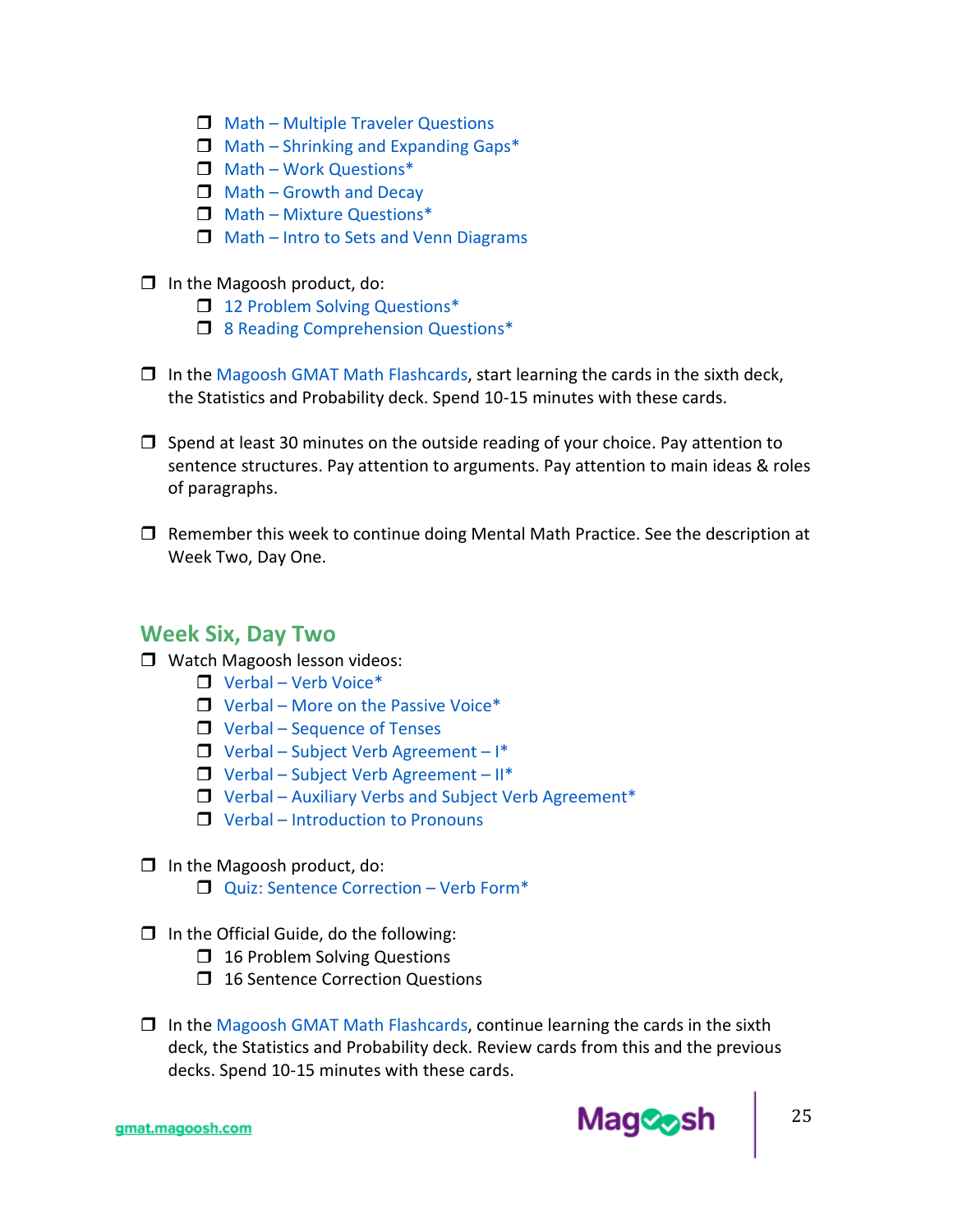$\Box$  Spend at least 30 minutes on the outside reading of your choice. Pay attention to sentence structures. Pay attention to arguments. Pay attention to main ideas & roles of paragraphs.

# **Week Six, Day Three**

- □ Watch Magoosh lesson videos:
	- $\Box$  Math Double Matrix [Method](https://gmat.magoosh.com/lessons/276-double-matrix-method/)
	- $\Box$  Math Three Criteria Venn [Diagrams\\*](https://gmat.magoosh.com/lessons/277-three-criteria-venn-diagrams/)
	- $\Box$  Math Intro to [Sequences](https://gmat.magoosh.com/lessons/278-intro-to-sequences/)
	- $\Box$  Math Arithmetic [Sequences\\*](https://gmat.magoosh.com/lessons/1318-arithmetic-sequences/)
	- $\Box$  Math Recursive [Sequences\\*](https://gmat.magoosh.com/lessons/279-recursive-sequences/)
	- $\Box$  Math Inclusive [Counting\\*](https://gmat.magoosh.com/lessons/1319-inclusive-counting/)

#### $\Box$  In the Magoosh product, do:

- 12 Problem Solving [Questions\\*](https://gmat.magoosh.com/practices/start/)
- □ 13 Critical Reasoning Questions<sup>\*</sup>
- $\Box$  In the Magoosh GMAT Math [Flashcards,](https://gmat.magoosh.com/flashcards/math/) continue learning the cards in the sixth deck, the Statistics and Probability deck. Review cards from this and the previous decks. Spend 10-15 minutes with these cards.
- $\Box$  Spend at least 30 minutes on the outside reading of your choice. Pay attention to sentence structures. Pay attention to arguments. Pay attention to main ideas & roles of paragraphs.

## **Week Six, Day Four**

- □ Watch Magoosh lesson videos:
	- $\Box$  Verbal Indefinite Pronouns & Subject Verb [Agreement\\*](https://gmat.magoosh.com/lessons/1278-indefinite-pronouns-subject-verb-agreement/)
	- $\Box$  Verbal Pronoun [Agreement](https://gmat.magoosh.com/lessons/613-pronoun-agreement-i/) I\*
	- $\Box$  Verbal Pronoun [Agreement](https://gmat.magoosh.com/lessons/614-pronoun-agreement-ii/) II\*
	- $\Box$  Verbal [Infinitive](https://gmat.magoosh.com/lessons/1046-infinitive-of-purpose/) of Purpose
	- $\Box$  Verbal The Missing Verb [Mistake](https://gmat.magoosh.com/lessons/914-the-missing-verb-mistake/)
	- $\Box$  Verbal The Double Subject [Mistake\\*](https://gmat.magoosh.com/lessons/915-the-double-subject-mistake/)
	- $\Box$  Verbal Run-On [Sentences\\*](https://gmat.magoosh.com/lessons/916-run-on-sentences/)

#### $\Box$  In the Magoosh product, do:

- $\Box$  Quiz: Sentence Correction [Agreement\\*](https://gmat.magoosh.com/lesson_groups/135-sentence-correction-grammatical-construction/)
- $\Box$  Quiz: Sentence Correction Grammatical [Construction\\*](https://gmat.magoosh.com/lesson_groups/134-sentence-correction-agreement/)

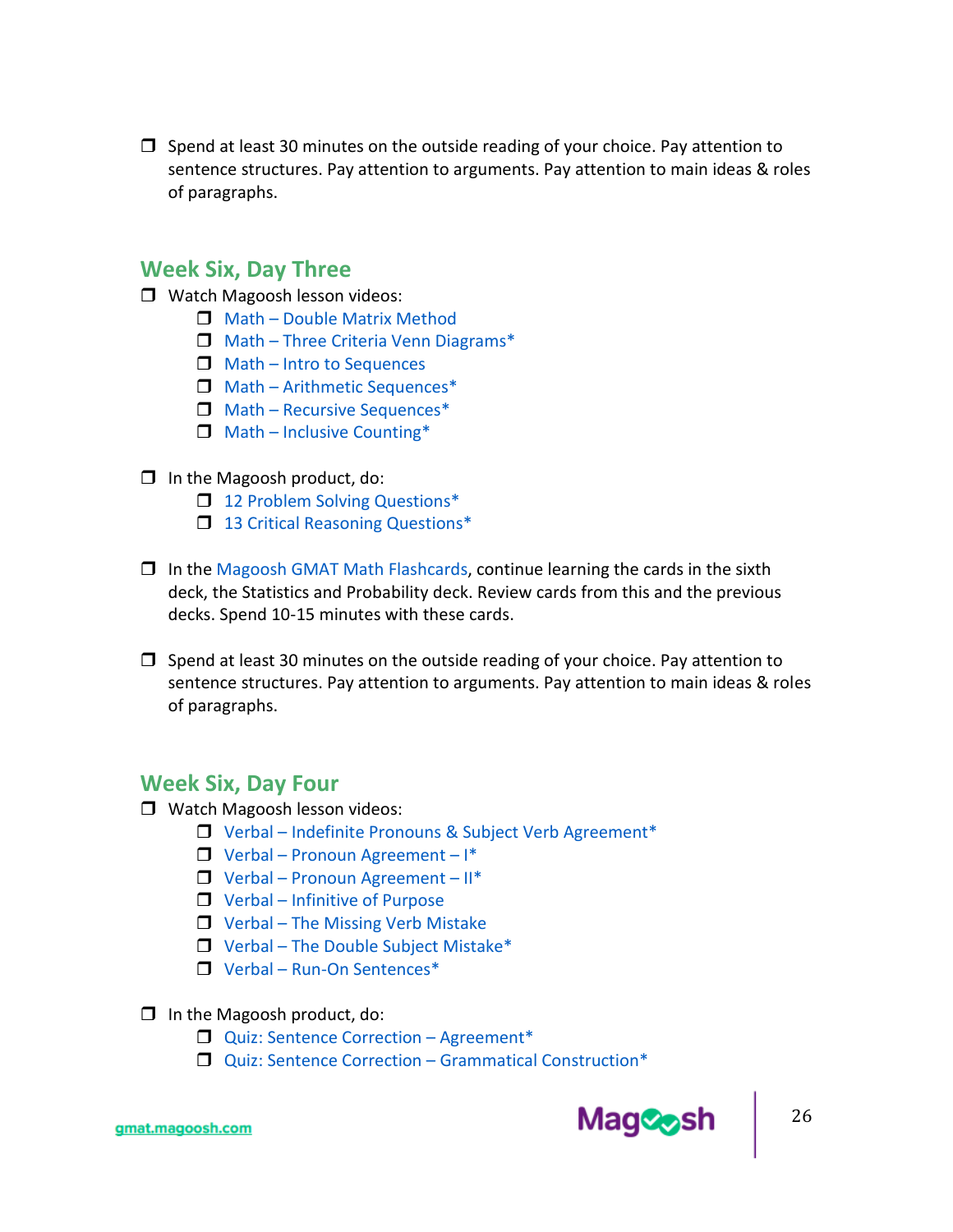- $\Box$  In the Official Guide, do the following:
	- $\Box$  16 Data Sufficiency
	- □ 8 Reading Comprehension
- $\Box$  In the Magoosh GMAT Math [Flashcards,](https://gmat.magoosh.com/flashcards/math/) continue learning the cards in the sixth deck, the Statistics and Probability deck. Review cards from this and the previous decks. Spend 10-15 minutes with these cards.
- $\Box$  Spend at least 30 minutes on the outside reading of your choice. Pay attention to sentence structures. Pay attention to arguments. Pay attention to main ideas & roles of paragraphs.

# **Week Six, Day Five**

- □ Watch Magoosh lesson videos:
	- $\Box$  Math Sums of [Sequences\\*](https://gmat.magoosh.com/lessons/280-sums-of-sequences/)
	- $\Box$  Math [Backsolving](https://gmat.magoosh.com/lessons/266-backsolving/)
	- $\Box$  Math Intro to [VICs\\*](https://gmat.magoosh.com/lessons/283-intro-to-vics/)
	- $\Box$  Math VICs Algebraic [Approach\\*](https://gmat.magoosh.com/lessons/284-vics-algebraic-approach/)
	- $\Box$  Math VICs Picking [Numbers\\*](https://gmat.magoosh.com/lessons/285-vics-picking-numbers/)
	- $\Box$  Math Intro to [Exponents](https://gmat.magoosh.com/lessons/216-intro-to-exponents/)

#### $\Box$  In the Magoosh product, do:

- Quiz: Word [Problems\\*](https://gmat.magoosh.com/lesson_groups/26-word-problems/)
- 12 Problem Solving [Questions\\*](https://gmat.magoosh.com/practices/start/)
- □ 11 Sentence Correction Questions<sup>\*</sup>
- $\Box$  In the Magoosh GMAT Math [Flashcards,](https://gmat.magoosh.com/flashcards/math/) continue learning the cards in the sixth deck, the Statistics and Probability deck. Review cards from this and the previous decks. Spend 10-15 minutes with these cards.
- $\Box$  Spend at least 30 minutes on the outside reading of your choice. Pay attention to sentence structures. Pay attention to arguments. Pay attention to main ideas & roles of paragraphs.

# **Week Six, Day Six**

 $\Box$  Review the wrong answers from last week's practice test.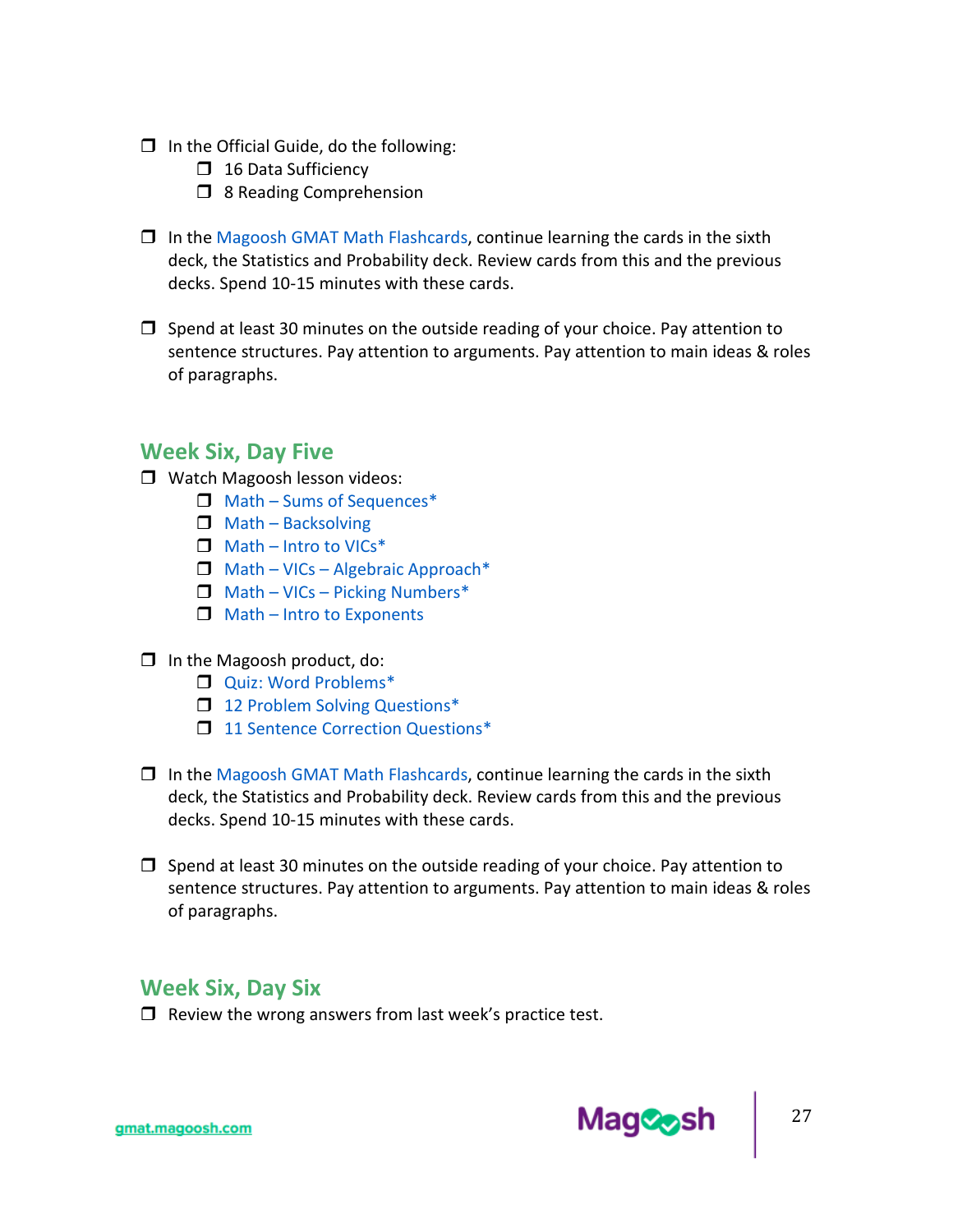<span id="page-28-0"></span> $\Box$  Take some time to review any Idiom flashcards and any Math flashcards that you haven't mastered yet.

# **3 Month GMAT Study Plan: Week Seven**

# **Week Seven, Day One**

- □ Watch Magoosh lesson videos:
	- $\Box$  Math [Exponential](https://gmat.magoosh.com/lessons/217-exponential-growth/) Growth\*
	- $\Box$  Math Laws of [Exponents](https://gmat.magoosh.com/lessons/23-laws-of-exponents-i/) I\*
	- $\Box$  Math Negative [Exponents\\*](https://gmat.magoosh.com/lessons/219-negative-exponents/)
	- $\Box$  Math Laws of [Exponents](https://gmat.magoosh.com/lessons/220-laws-of-exponents-ii/) II\*
	- $\Box$  Math [Square](https://gmat.magoosh.com/lessons/964-square-roots/) Roots

#### $\Box$  In the Magoosh product, do:

- 12 Problem Solving [Questions\\*](https://gmat.magoosh.com/practices/start/)
- □ 12 Reading [Comprehension](https://gmat.magoosh.com/practices/start/) Questions<sup>\*</sup>
- $\Box$  In the Magoosh GMAT Math [Flashcards,](https://gmat.magoosh.com/flashcards/math/) start learning the cards in the seventh deck, the Mixed Practice I deck. Spend 10-15 minutes with these cards.
- $\Box$  Spend at least 30 minutes on the outside reading of your choice. Pay attention to sentence structures. Pay attention to arguments. Pay attention to main ideas & roles of paragraphs.
- $\Box$  Remember this week to continue doing Mental Math Practice. See the description at Week Two, Day One.

# **Week Seven, Day Two**

- Watch Magoosh lesson videos:
	- $\Box$  Verbal Intro to [Parallelism](https://gmat.magoosh.com/lessons/621-intro-to-parallelism/)
	- $\Box$  Verbal The Once [Outside,](https://gmat.magoosh.com/lessons/1286-the-once-outside-twice-inside-rule/) Twice Inside Rule\*
	- $\Box$  Verbal More on Inside & [Outside\\*](https://gmat.magoosh.com/lessons/622-more-on-inside-outside/)
	- $\Box$  Verbal Omitting Words in [Parallelism\\*](https://gmat.magoosh.com/lessons/623-omitting-words-in-parallelism/)
	- $\Box$  Verbal False [Parallelism](https://gmat.magoosh.com/lessons/624-false-parallelism/)
	- $\Box$  Verbal [Comparatives](https://gmat.magoosh.com/lessons/1287-comparatives-and-superlatives/) and Superlatives\*
	- $\Box$  Verbal Intro to [Comparisons](https://gmat.magoosh.com/lessons/625-intro-to-comparisons/)
- $\Box$  In the Magoosh product, do:

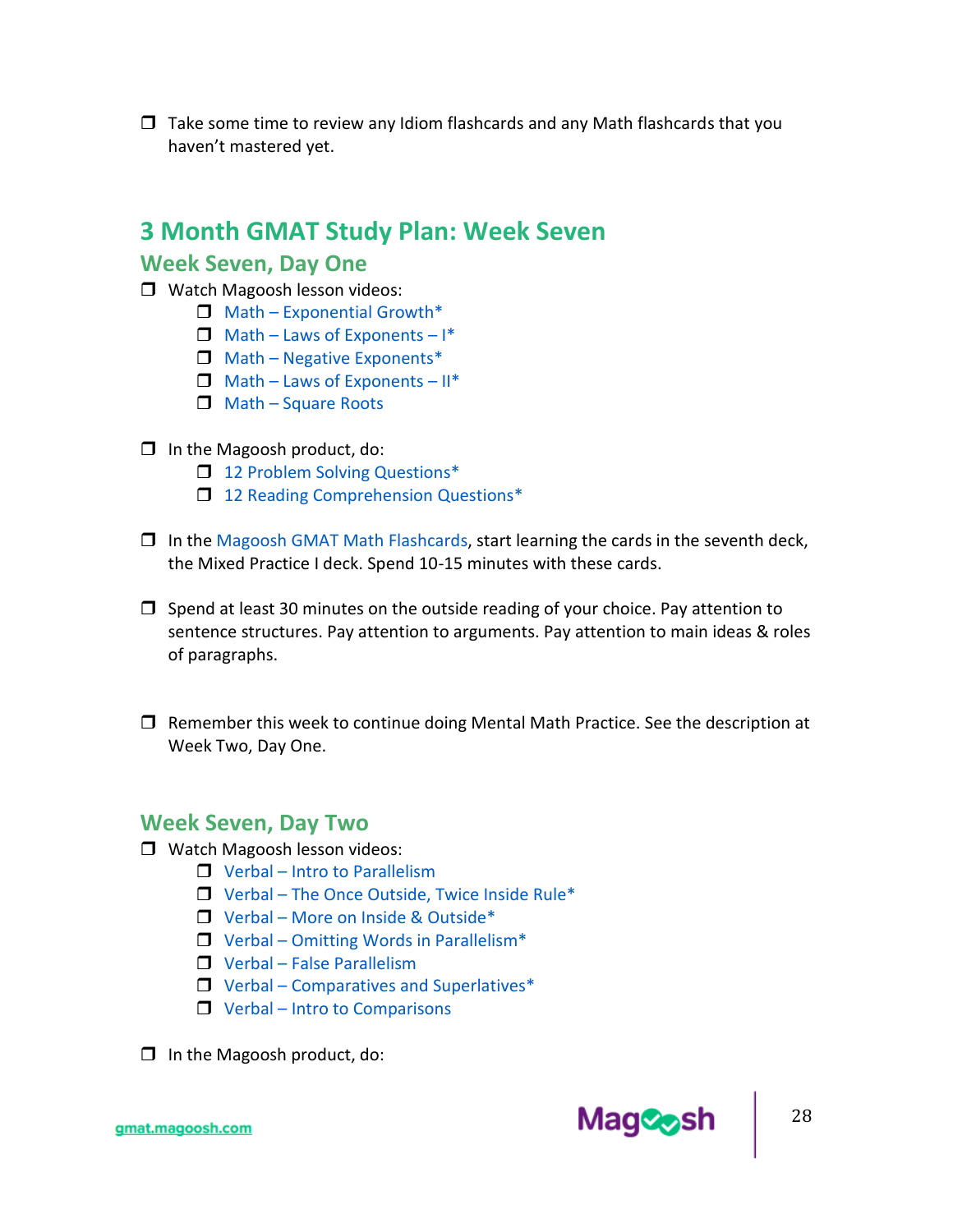- □ 16 Problem Solving Questions<sup>\*</sup>
- □ 16 Sentence Correction [Questions\\*](https://gmat.magoosh.com/practices/start/)
- $\Box$  In the Magoosh GMAT Math [Flashcards,](https://gmat.magoosh.com/flashcards/math/) continue learning the cards in the seventh deck, the Mixed Practice I deck. Review cards from this and the previous decks. Spend 10-15 minutes with these cards.
- $\Box$  Spend at least 30 minutes on the outside reading of your choice. Pay attention to sentence structures. Pay attention to arguments. Pay attention to main ideas & roles of paragraphs.

## **Week Seven, Day Three**

- **U** Watch Magoosh lesson videos:
	- $Math$  Other [Roots\\*](https://gmat.magoosh.com/lessons/223-other-roots/)
	- $\Box$  Math [Properties](https://gmat.magoosh.com/lessons/224-properties-of-roots/) of Roots\*
	- $\Box$  Math [Simplifying](https://gmat.magoosh.com/lessons/225-simplifying-roots/) Roots\*
	- $\Box$  Math [Operations](https://gmat.magoosh.com/lessons/226-operations-with-roots/) with Roots\*
	- $\Box$  Math [Equations](https://gmat.magoosh.com/lessons/245-equations-with-square-roots/) with Square Roots
	- $\Box$  Math Fractional [Exponents\\*](https://gmat.magoosh.com/lessons/32-fractional-exponents/)

#### $\Box$  In the Magoosh product, do:

- 12 Data Sufficiency [Questions\\*](https://gmat.magoosh.com/practices/start/)
- □ 13 Critical Reasoning Questions<sup>\*</sup>
- $\Box$  In the Magoosh GMAT Math [Flashcards,](https://gmat.magoosh.com/flashcards/math/) continue learning the cards in the seventh deck, the Mixed Practice I deck. Review cards from this and the previous decks. Spend 10-15 minutes with these cards.
- $\Box$  Spend at least 30 minutes on the outside reading of your choice. Pay attention to sentence structures. Pay attention to arguments. Pay attention to main ideas & roles of paragraphs.

#### **Week Seven, Day Four**

- □ Watch Magoosh lesson videos:
	- $\Box$  Verbal Omitting Words in [Comparisons\\*](https://gmat.magoosh.com/lessons/626-omitting-words-in-comparisons/)
	- $\Box$  Verbal [Comparisons:](https://gmat.magoosh.com/lessons/627-comparisons-like-vs-as/) Like vs. As\*
	- $\Box$  Verbal Adverbs & [Adjectives\\*](https://gmat.magoosh.com/lessons/1295-adverbs-adjectives/)
	- $\Box$  Verbal Intro to [Modifiers](https://gmat.magoosh.com/lessons/615-intro-to-modifiers/)
	- $\Box$  Verbal Relative Clause [Modifiers\\*](https://gmat.magoosh.com/lessons/616-relative-clause-modifiers/)



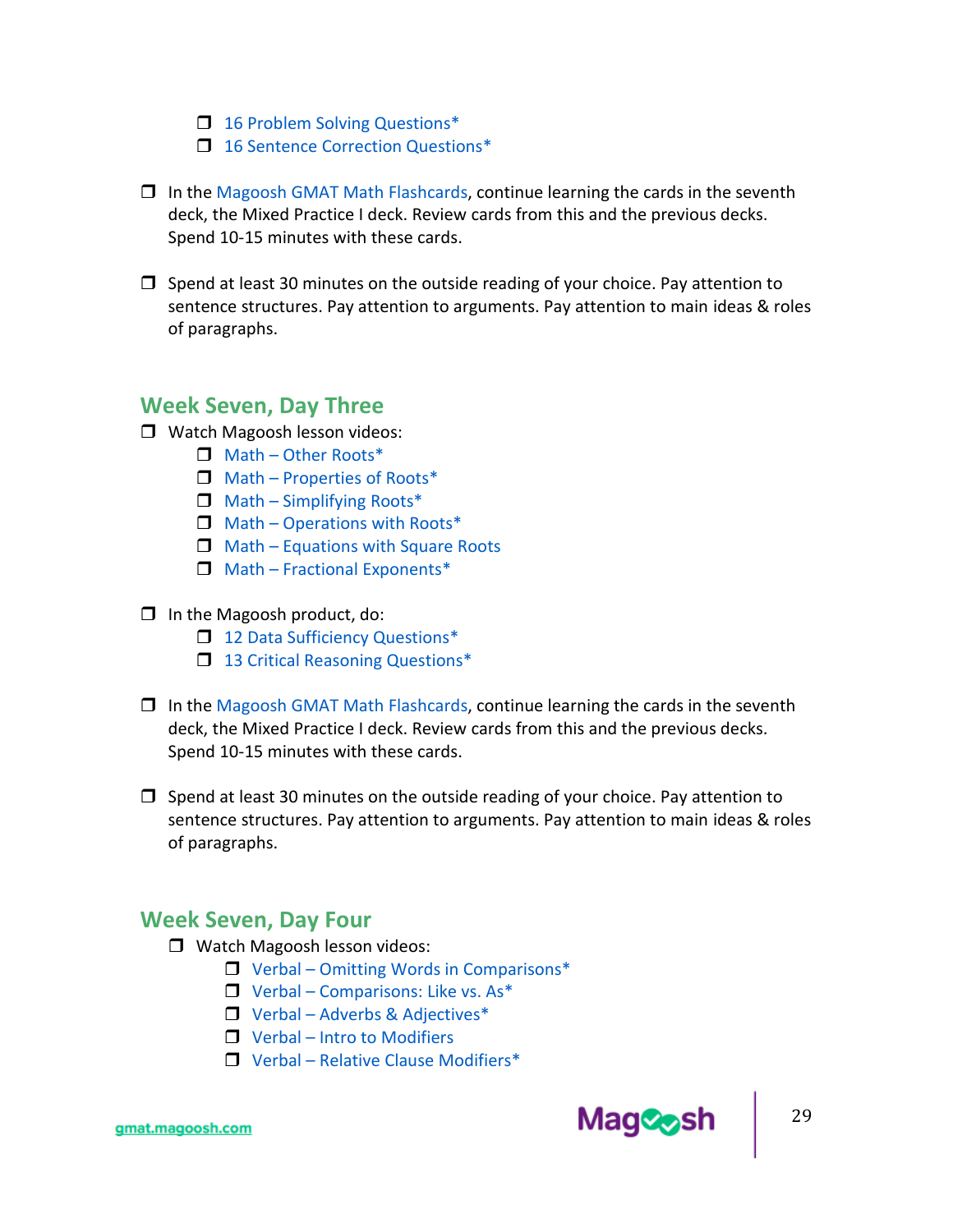- $\Box$  Verbal Vital Noun [Modifiers](https://gmat.magoosh.com/lessons/617-vital-noun-modifiers/)
- $\Box$  Verbal [Exceptions](https://gmat.magoosh.com/lessons/620-exceptions-to-the-touch-rule/) to the Touch Rule\*
- $\Box$  In the Magoosh product, do:
	- $\Box$  Quiz: Sentence Correction [Parallelism\\*](https://gmat.magoosh.com/lesson_groups/136-sentence-correction-parallelism/)
	- □ 16 Data Sufficiency Questions<sup>\*</sup>
- $\Box$  In the Official Guide, do the following:
	- 12 Reading Comprehension
- $\Box$  In the Magoosh GMAT Math [Flashcards,](https://gmat.magoosh.com/flashcards/math/) continue learning the cards in the seventh deck, the Mixed Practice I deck. Review cards from this and the previous decks. Spend 10-15 minutes with these cards.
- $\Box$  Spend at least 30 minutes on the outside reading of your choice. Pay attention to sentence structures. Pay attention to arguments. Pay attention to main ideas & roles of paragraphs.

## **Week Seven, Day Five**

- □ Watch Magoosh lesson videos:
	- $\Box$  Math [Exponential](https://gmat.magoosh.com/lessons/228-exponential-equations/) Equations\*
	- $\Box$  Math [Rationalizing](https://gmat.magoosh.com/lessons/229-rationalizing/)
	- $\Box$  Math Working with [Formulas\\*](https://gmat.magoosh.com/lessons/250-working-with-formulas/)
	- $\Box$  Math Lines and [Angles](https://gmat.magoosh.com/lessons/286-lines-and-angles/)
	- $\Box$  Math [Triangles](https://gmat.magoosh.com/lessons/287-triangles-part-i/) Part I
	- $\Box$  Math [Assumptions](https://gmat.magoosh.com/lessons/661-assumptions-and-estimation/) and Estimation
- $\Box$  In the Magoosh product, do:
	- Quiz: [Powers](https://gmat.magoosh.com/lesson_groups/20-powers-and-roots/) and Roots\*
	- 12 Problem Solving [Questions\\*](https://gmat.magoosh.com/practices/start/)
	- **11 Sentence Correction [Questions\\*](https://gmat.magoosh.com/practices/start/)**
- $\Box$  In the Magoosh GMAT Math [Flashcards,](https://gmat.magoosh.com/flashcards/math/) continue learning the cards in the seventh deck, the Mixed Practice I deck. Review cards from this and the previous decks. Spend 10-15 minutes with these cards.
- $\Box$  Spend at least 30 minutes on the outside reading of your choice. Pay attention to sentence structures. Pay attention to arguments. Pay attention to main ideas & roles of paragraphs.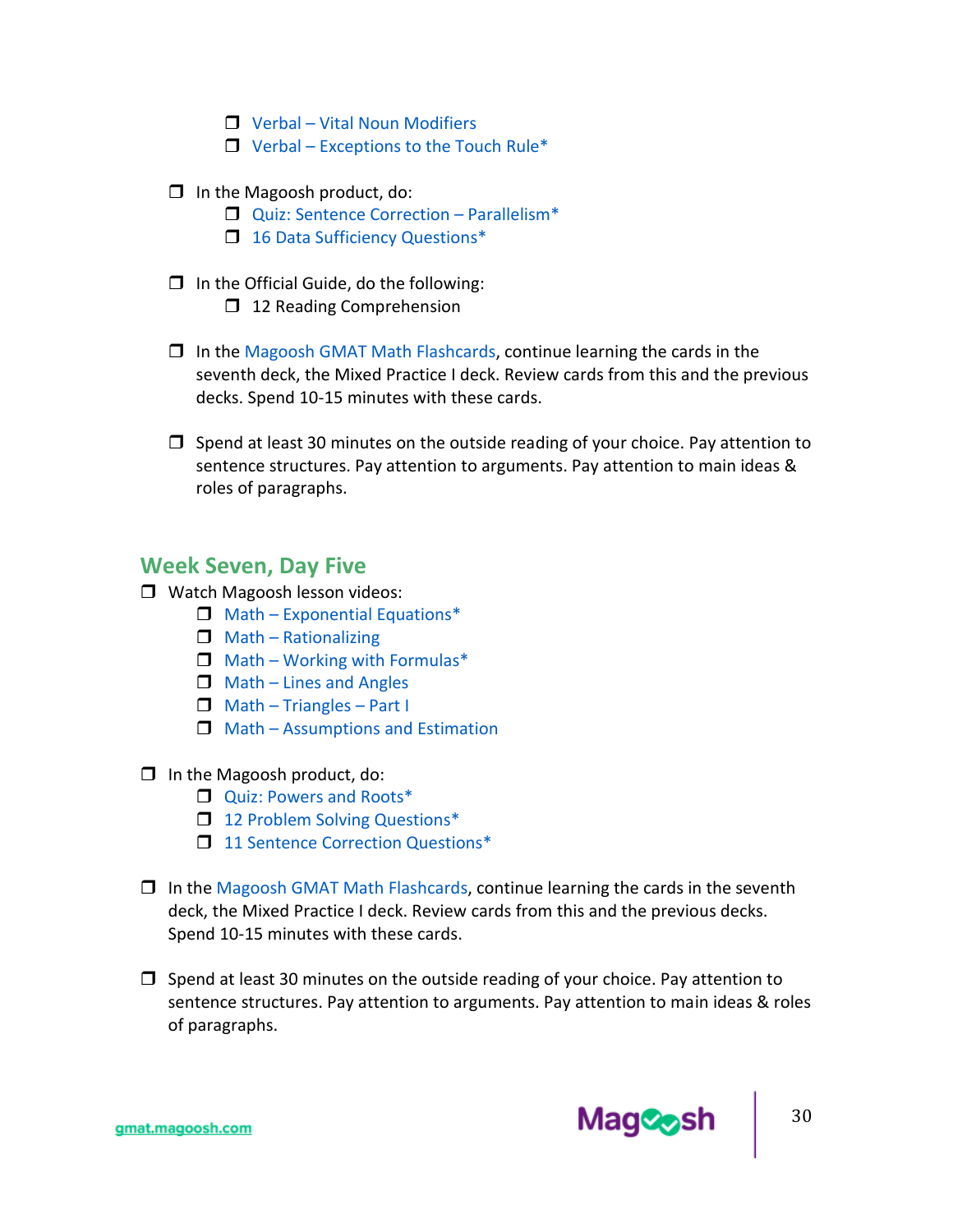# <span id="page-31-0"></span>**Week Seven, Day Six**

#### $\Box$  Take the next online MGMAT CAT test.

Once again, this software does not include an AWA question. To simulate a full GMAT, begin by selecting randomly a prompt from the back of the OG (if you have a pre-2020 edition) or this [MBA.com PDF,](https://www.mba.com/-/media/files/mba2/the-gmat-exam/gmat-exam-format-and-timing/analytical-writing-assessment/analysisofanargument_gmat-exam.pdf) and then take 30 minutes to write the essay in a word processing program. Then, take the rest of the GMAT using that software.

Go through the entire solution after you are done, reading carefully the solutions of anything you go wrong. If you have questions that are not clarified by these solutions, you will often find MGMAT questions posted on the GMAT Club forum. Take notes in your journal on anything you got wrong and anything you need to remember. The essay you will either share with a trusted friend or mentor, or post in the online forums asking for feedback.

As much as possible, try to mimic the GMAT conditions. Give yourself relatively short breaks in between sections. Only eat the kinds of snacks that you are planning to bring to the real GMAT. Note how your sleep the night before affects your work. Note how what you had for dinner the previous night and what you had to eat earlier that day affects your energy level and concentration. Write any observations in your journal.

 $\Box$  Take some time to review any Idiom flashcards and any Math flashcards that you haven't mastered yet.

# **3 Month GMAT Study Plan: Week Eight**

# **Week Eight, Day One**

- □ Watch Magoosh lesson videos:
	- $\Box$  Math [Geometry](https://gmat.magoosh.com/lessons/288-geometry-strategies-part-i/) Strategies Part I\*
	- $\Box$  Math [Triangles](https://gmat.magoosh.com/lessons/289-triangles-part-ii/) Part II\*
	- $\Box$  Math Right [Triangles](https://gmat.magoosh.com/lessons/290-right-triangles/)
	- $\Box$  Math Similar [Triangles\\*](https://gmat.magoosh.com/lessons/292-similar-triangles/)
	- $\Box$  Math Special Right [Triangles\\*](https://gmat.magoosh.com/lessons/291-special-right-triangles/)
	- $\Box$  Math [Quadrilaterals\\*](https://gmat.magoosh.com/lessons/293-quadrilaterals/)
- $\Box$  In the Magoosh product, do:

gmat.magoosh.com

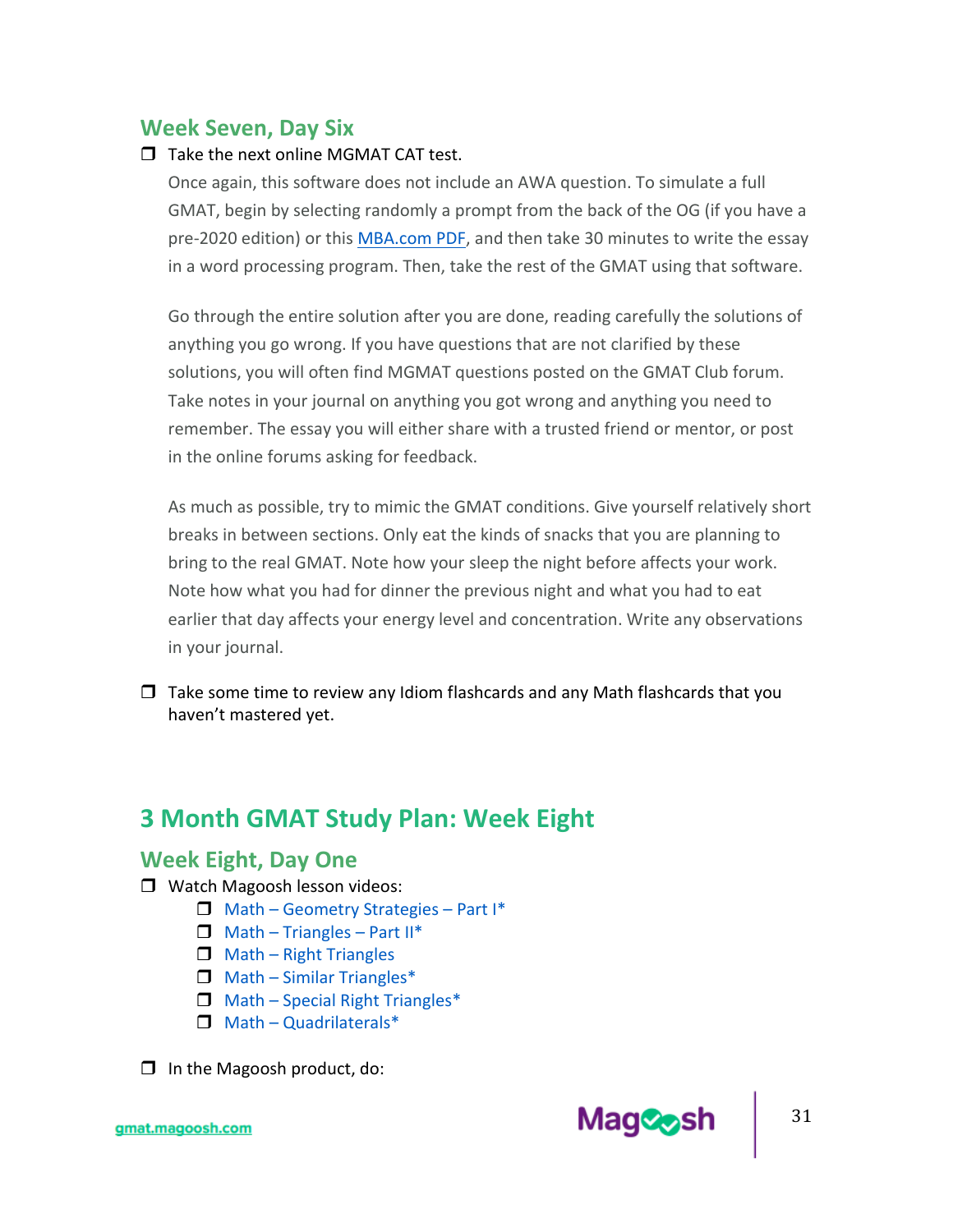- 12 Problem Solving [Questions\\*](https://gmat.magoosh.com/practices/start/)
- □ 8 Reading [Comprehension](https://gmat.magoosh.com/practices/start/) Questions<sup>\*</sup>
- $\Box$  In the Magoosh GMAT Math [Flashcards,](https://gmat.magoosh.com/flashcards/math/) start learning the cards in the eighth deck, the Mixed Practice II deck. Spend 10-15 minutes with these cards.
- $\Box$  Spend at least 30 minutes on the outside reading of your choice. Pay attention to sentence structures. Pay attention to arguments. Pay attention to main ideas & roles of paragraphs.
- $\Box$  Remember this week to continue doing Mental Math Practice. See the description at Week Two, Day One.

## **Week Eight, Day Two**

- **U** Watch Magoosh lesson videos:
	- $\Box$  Verbal Word Order with [Adverbs\\*](https://gmat.magoosh.com/lessons/618-word-order-with-adverbs/)
	- $\Box$  Verbal Illogical [Predication\\*](https://gmat.magoosh.com/lessons/1296-illogical-predication/)
	- $\Box$  Verbal [Introduction](https://gmat.magoosh.com/lessons/1279-introduction-to-diction/) to Diction\*
	- $\Box$  [Verbal](https://gmat.magoosh.com/lessons/634-lie-vs-lay/) Lie vs. Lav\*
	- $\Box$  Verbal If vs. [Whether\\*](https://gmat.magoosh.com/lessons/635-if-vs-whether/)
	- $\Box$  Verbal Countable vs. [Uncountable\\*](https://gmat.magoosh.com/lessons/636-countable-vs-uncountable/)
	- $\Box$  Verbal Rather than vs. [Instead](https://gmat.magoosh.com/lessons/1280-rather-than-vs-instead-of/) of

#### $\Box$  In the Magoosh product, do:

- $\Box$  Quiz: Sentence Correction Logical [Predication\\*](https://gmat.magoosh.com/lesson_groups/137-sentence-correction-logical-predication/)
- 16 Problem Solving [Questions\\*](https://gmat.magoosh.com/practices/start/)
- $\Box$  In the Official Guide, do the following:
	- $\Box$  16 Critical Reasoning
- $\Box$  In the Magoosh GMAT Math [Flashcards,](https://gmat.magoosh.com/flashcards/math/) continue learning the cards in the eighth deck, the Mixed Practice II deck. Review cards from this and the previous decks. Spend 10-15 minutes with these cards.
- $\Box$  Spend at least 30 minutes on the outside reading of your choice. Pay attention to sentence structures. Pay attention to arguments. Pay attention to main ideas & roles of paragraphs.

# **Week Eight, Day Three**

32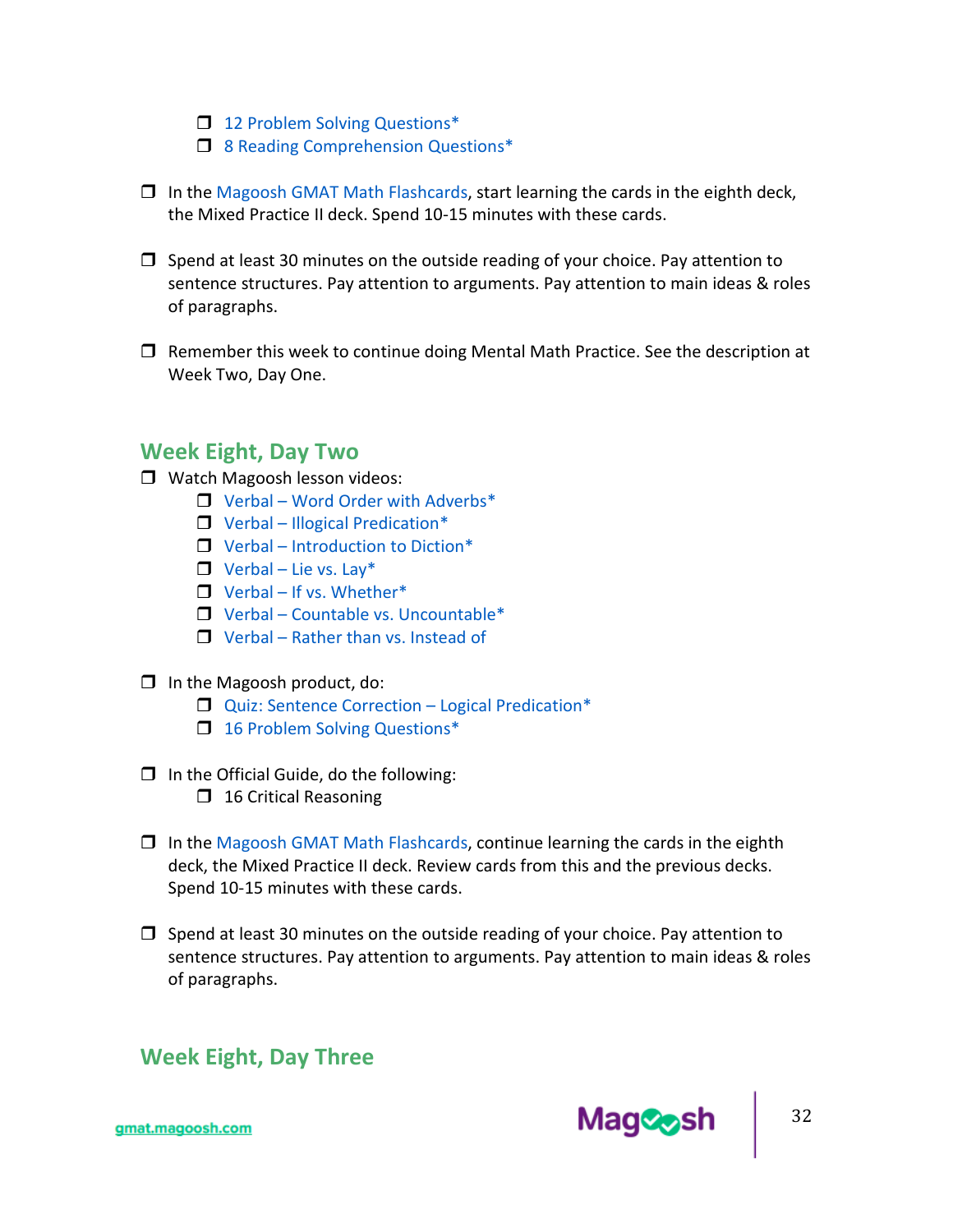- □ Watch Magoosh lesson videos:
	- $\Box$  Math Area of [Quadrilaterals\\*](https://gmat.magoosh.com/lessons/1330-area-of-quadrilaterals/)
	- $\Box$  Math [Polygons\\*](https://gmat.magoosh.com/lessons/294-polygons/)
	- $\Box$  Math Regular [Polygons](https://gmat.magoosh.com/lessons/1331-regular-polygons/)
	- $Math Circles*$  $Math Circles*$
	- $\Box$  Math Circle [Properties\\*](https://gmat.magoosh.com/lessons/297-circle-properties/)
	- $\Box$  Math Circles, Arcs, and [Sectors\\*](https://gmat.magoosh.com/lessons/296-circles-arcs-and-sectors/)
- $\Box$  In the Magoosh product, do:
	- $\Box$  12 Data Sufficiency [Questions\\*](https://gmat.magoosh.com/practices/start/)
	- 13 Critical Reasoning [Questions\\*](https://gmat.magoosh.com/practices/start/)
- $\Box$  In the Magoosh GMAT Math [Flashcards,](https://gmat.magoosh.com/flashcards/math/) continue learning the cards in the eighth deck, the Mixed Practice II deck. Review cards from this and the previous decks. Spend 10-15 minutes with these cards.
- $\Box$  Spend at least 30 minutes on the outside reading of your choice. Pay attention to sentence structures. Pay attention to arguments. Pay attention to main ideas & roles of paragraphs.

# **Week Eight, Day Four**

- □ Watch Magoosh lesson videos:
	- $\Box$  Verbal [Because](https://gmat.magoosh.com/lessons/1281-because-of-vs-due-to/) of vs. Due to\*
	- $\Box$  Verbal [Diction:](https://gmat.magoosh.com/lessons/1288-diction-like-vs-such-as/) Like vs. Such As\*
	- $\Box$  Verbal [Idioms\\*](https://gmat.magoosh.com/lessons/632-idioms/)
	- $\Box$  Verbal Verbs and Active [Language](https://gmat.magoosh.com/lessons/917-verbs-and-active-language/)
	- $\Box$  Verbal [Subject-Verb](https://gmat.magoosh.com/lessons/918-subject-verb-proximity/) Proximity\*
	- $\Box$  Verbal Focus on a [Topic\\*](https://gmat.magoosh.com/lessons/919-focus-on-a-topic/)
	- $\Box$  Verbal Avoid [Redundancy\\*](https://gmat.magoosh.com/lessons/920-avoid-redundancy/)
- $\Box$  In the Magoosh product, do:
	- $\Box$  Quiz: Sentence [Correction](https://gmat.magoosh.com/lesson_groups/138-sentence-correction-diction/) Diction\*
	- $\Box$  Quiz: Sentence [Correction](https://gmat.magoosh.com/lesson_groups/139-sentence-correction-idiom/) Idiom\*
	- □ 16 Sentence Correction Questions<sup>\*</sup>
- $\Box$  In the Official Guide, do the following:
	- $\Box$  16 Data Sufficiency
- $\Box$  In the Magoosh GMAT Math [Flashcards,](https://gmat.magoosh.com/flashcards/math/) continue learning the cards in the eighth deck, the Mixed Practice II deck. Review cards from this and the previous decks. Spend 10-15 minutes with these cards.

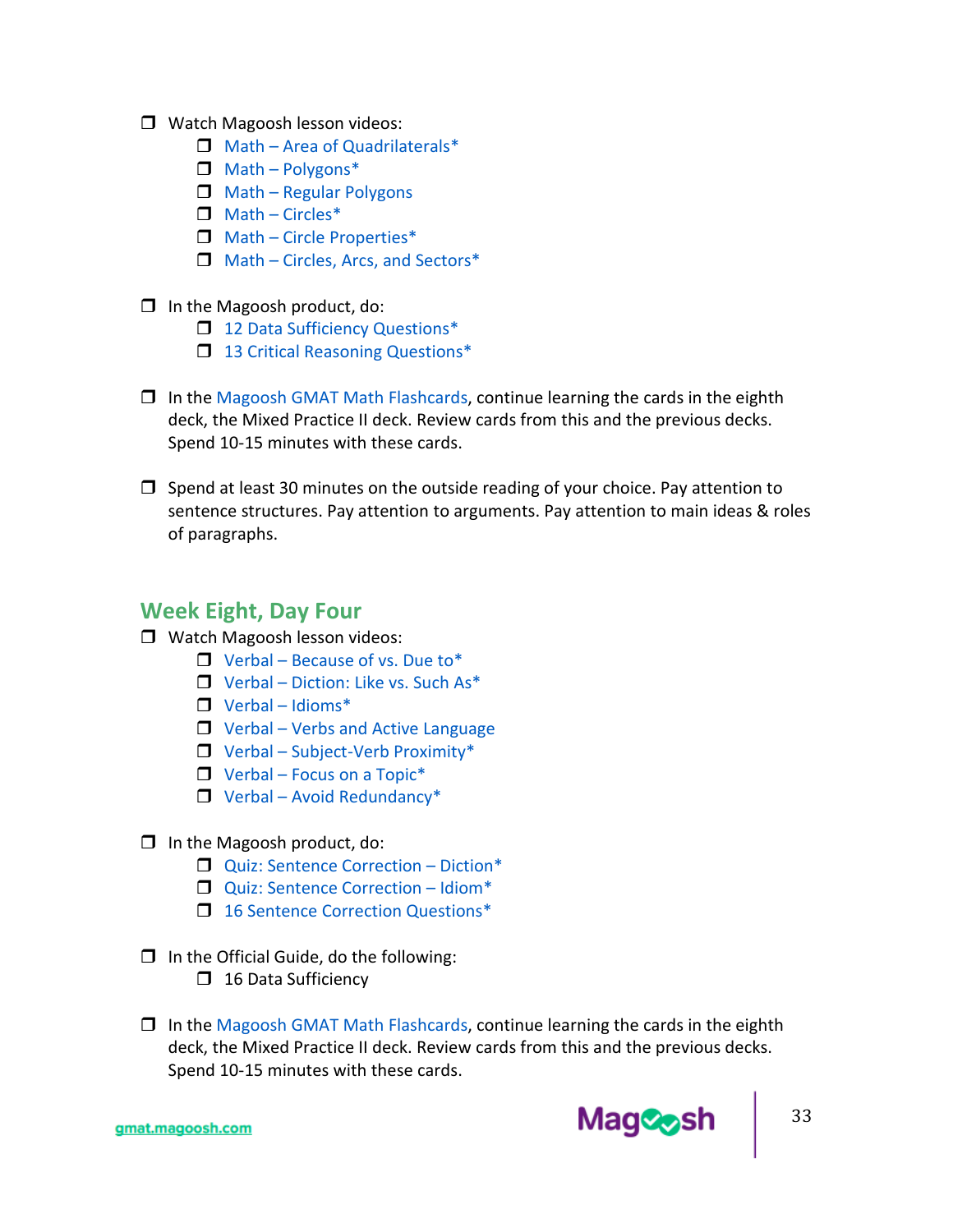$\Box$  Spend at least 30 minutes on the outside reading of your choice. Pay attention to sentence structures. Pay attention to arguments. Pay attention to main ideas & roles of paragraphs.

# **Week Eight, Day Five**

- □ Watch Magoosh lesson videos:
	- $\Box$  Math [Volume](https://gmat.magoosh.com/lessons/298-volume-and-surface-area/) and Surface Area\*
	- $\Box$  Math Units of [Measurement\\*](https://gmat.magoosh.com/lessons/299-units-of-measurement/)
	- $\Box$  Math [Geometry](https://gmat.magoosh.com/lessons/300-geometry-strategies-part-ii/) Strategies Part II
	- $\Box$  Math The [Coordinate](https://gmat.magoosh.com/lessons/256-the-coordinate-plane/) Plane\*
	- $\Box$  Math [Graphing](https://gmat.magoosh.com/lessons/258-graphing-lines/) Lines\*
	- $\Box$  Math Vertical and [Horizontal](https://gmat.magoosh.com/lessons/259-vertical-and-horizontal-lines/) Lines\*

#### $\Box$  In the Magoosh product, do:

- Quiz: [Geometry\\*](https://gmat.magoosh.com/lesson_groups/25-geometry/)
- □ 11 Sentence Correction Questions<sup>\*</sup>
- 12 Problem Solving [Questions\\*](https://gmat.magoosh.com/practices/start/)
- $\Box$  In the Magoosh GMAT Math [Flashcards,](https://gmat.magoosh.com/flashcards/math/) continue learning the cards in the eighth deck, the Mixed Practice II deck. Review cards from this and the previous decks. Spend 10-15 minutes with these cards.
- $\Box$  Spend at least 30 minutes on the outside reading of your choice. Pay attention to sentence structures. Pay attention to arguments. Pay attention to main ideas & roles of paragraphs.

# **Week Eight, Day Six**

#### $\Box$  Review the wrong answers from last week's practice test.

**NOTE:** Look ahead at the upcoming Day Sixes and think about your test date. If Week 12, Day 6 is the day immediately before your real test, you don't want to take a practice test then. I would recommend dropping the last MGMAT test, so you can fit two GMAT Prep tests in right before the end of the schedule. Just be thinking about all of this ahead of time, so you don't have to make last-minutepanic changes.

 $\Box$  Take some time to review any Idiom flashcards and any Math flashcards that you haven't mastered yet.

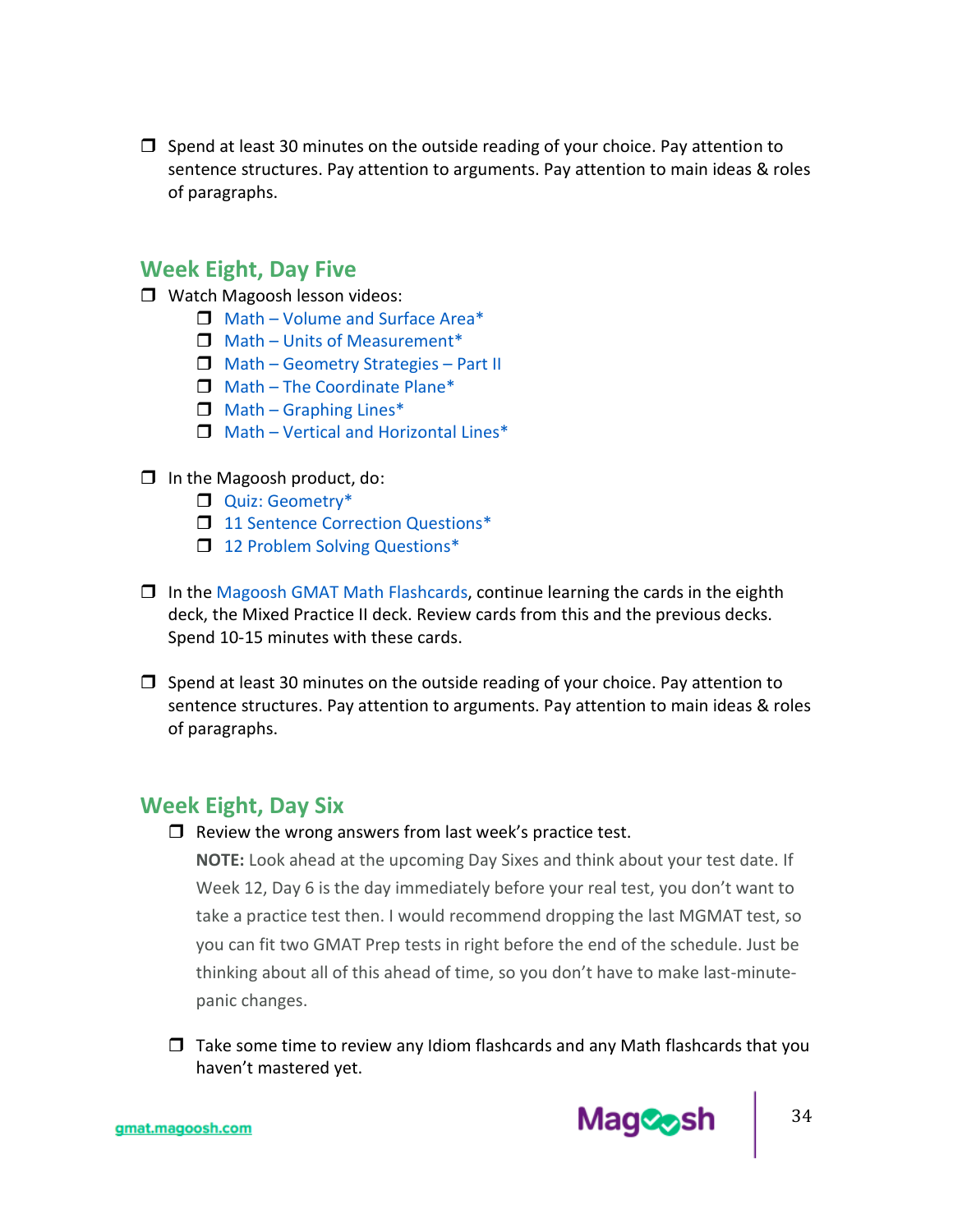# <span id="page-35-0"></span>**3 Month GMAT Study Plan: Week Nine**

# **Week Nine, Day One**

**NOTE:** As you approach the end of the plan, the number of Magoosh questions remaining will be different for different folks, depending on how many quizzes you took. This could make a particular difference in math, if you took several quizzes multiple times.

If you took each quiz only once, you should finish most of the Magoosh questions in the last week of the schedule, but if you took some quizzes multiple times you may run out of unanswered questions before the end of the schedule.

If that's the case, start answering questions you've seen before, especially ones that you already got wrong: that's an excellent way to see whether you have learned from your mistakes.

#### □ Watch Magoosh lesson videos:

- $\Box$  Math [Slope\\*](https://gmat.magoosh.com/lessons/260-slope/)
- $\Box$  Math [Intercepts\\*](https://gmat.magoosh.com/lessons/261-intercepts/)
- $\Box$  Math [Slope-Intercept](https://gmat.magoosh.com/lessons/262-slope-intercept-form/) Form\*
- $\Box$  Math Writing [Equations](https://gmat.magoosh.com/lessons/263-writing-equations-of-lines/) of Lines\*
- $\Box$  Math Distance [Between](https://gmat.magoosh.com/lessons/257-distance-between-two-points/) Two Points
- $\Box$  Math [Reflections](https://gmat.magoosh.com/lessons/1354-reflections-in-the-x-y-plane/) in the x-y Plane\*
- $\Box$  In the Magoosh product, do:
	- 12 Problem Solving [Questions\\*](https://gmat.magoosh.com/practices/start/)
- $\Box$  In the Official Guide, do the following:
	- $\Box$  12 Reading Comprehension
- $\Box$  In the Magoosh GMAT Math [Flashcards,](https://gmat.magoosh.com/flashcards/math/) start learning the cards in the ninth deck, the Mixed Practice III deck. Spend 10-15 minutes with these cards.
- $\Box$  Spend at least 30 minutes on the outside reading of your choice. Pay attention to sentence structures. Pay attention to arguments. Pay attention to main ideas & roles of paragraphs.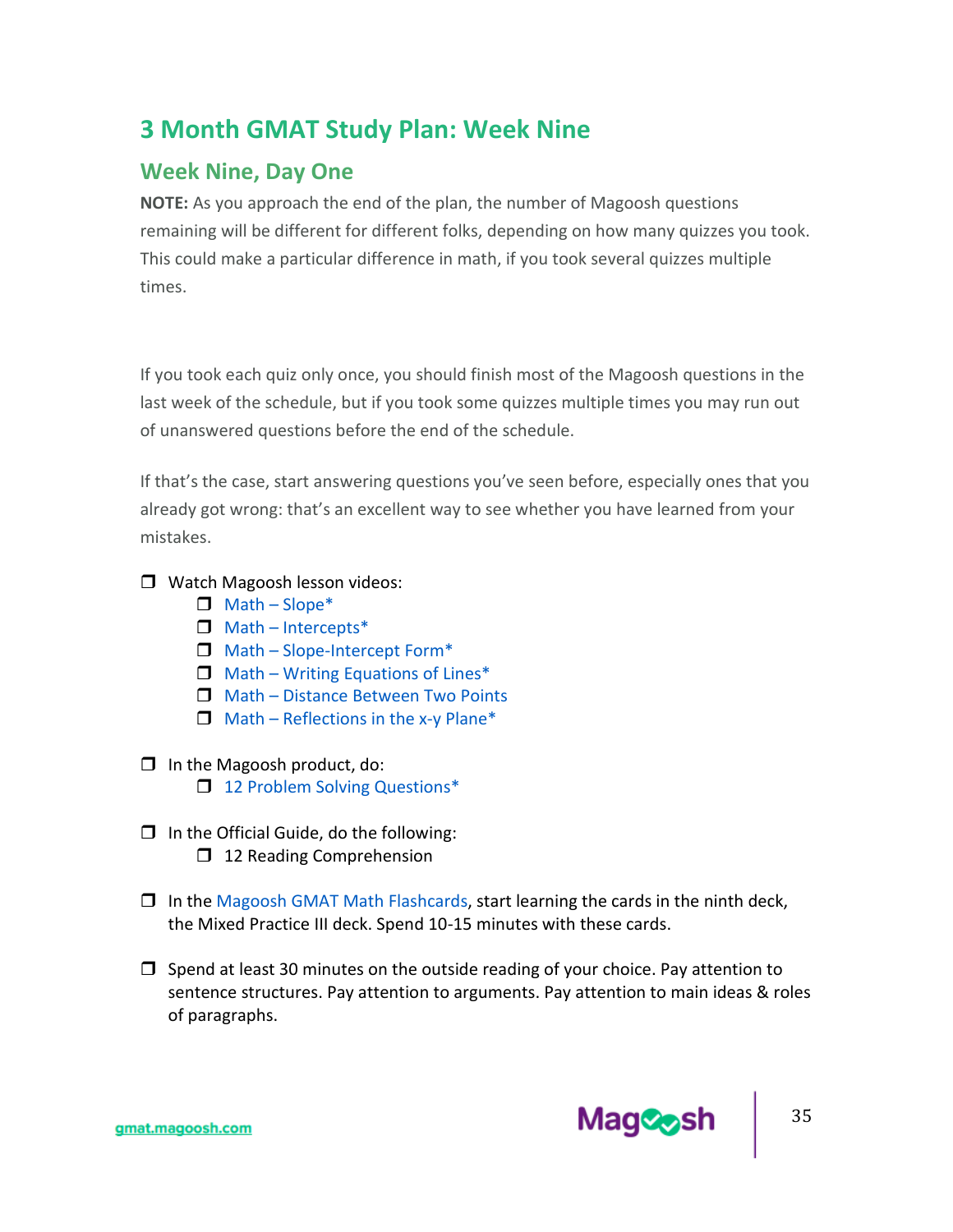$\Box$  Remember this week to continue doing Mental Math Practice. See the description at Week Two, Day One.

# **Week Nine, Day Two**

- □ Watch Magoosh lesson videos:
	- $\Box$  Verbal [Concision](https://gmat.magoosh.com/lessons/633-concision-i-keep-it-short/) I Keep It Short
	- $\Box$  Verbal [Concision](https://gmat.magoosh.com/lessons/1297-concision-ii-not-too-short/) II Not Too Short\*
	- $\Box$  Verbal [Meaning\\*](https://gmat.magoosh.com/lessons/1298-meaning/)
	- $\Box$  Verbal Summary of SC [Strategies\\*](https://gmat.magoosh.com/lessons/638-summary-of-sc-strategies/)
	- $\Box$  Verbal Sentence [Correction](https://gmat.magoosh.com/lessons/2417-sentence-correction-example-1/) Example #1\*
	- $\Box$  Verbal Sentence [Correction](https://gmat.magoosh.com/lessons/2418-sentence-correction-example-2/) Example #2\*
	- $\Box$  Verbal Intro to Reading [Comprehension](https://gmat.magoosh.com/lessons/317-intro-to-reading-comprehension/)
- $\Box$  In the Magoosh product, do:
	- $\Box$  Quiz: Sentence Correction Rhetorical [Construction\\*](https://gmat.magoosh.com/lesson_groups/140-sentence-correction-rhetorical-construction/)
	- **16 Problem Solving [Questions\\*](https://gmat.magoosh.com/practices/start/)**
	- □ 12 Reading [Comprehension](https://gmat.magoosh.com/practices/start/) Questions<sup>\*</sup>
- $\Box$  In the Magoosh GMAT Math [Flashcards,](https://gmat.magoosh.com/flashcards/math/) continue learning the cards in the ninth deck, the Mixed Practice III deck. Review cards from this and the previous decks. Spend 10-15 minutes with these cards.
- $\Box$  Spend at least 30 minutes on the outside reading of your choice. Pay attention to sentence structures. Pay attention to arguments. Pay attention to main ideas & roles of paragraphs.

# **Week Nine, Day Three**

- □ Watch Magoosh lesson videos:
	- $\Box$  Math Graphs of [Quadratics\\*](https://gmat.magoosh.com/lessons/264-graphs-of-quadratics/)
	- $\Box$  Math Mean, [Median,](https://gmat.magoosh.com/lessons/328-mean-median-mode/) Mode\*
	- $\Box$  Math More on Mean and [Median\\*](https://gmat.magoosh.com/lessons/330-more-on-mean-and-median/)
	- $\Box$  Math [Weighted](https://gmat.magoosh.com/lessons/331-weighted-averages-i/) Averages I\*
	- Math Weighted Averages II [\(Advanced\)](https://gmat.magoosh.com/lessons/4141-weighted-averages-ii-advanced/)
	- $\Box$  Math Range and Standard [Deviation\\*](https://gmat.magoosh.com/lessons/332-range-and-standard-deviation/)

#### $\Box$  In the Magoosh product, do:

- Quiz: Coordinate [Geometry\\*](https://gmat.magoosh.com/lesson_groups/24-coordinate-geometry/)
- □ 12 Data Sufficiency Questions<sup>\*</sup>
- □ 13 Critical Reasoning [Questions\\*](https://gmat.magoosh.com/practices/start/)

gmat.magoosh.com

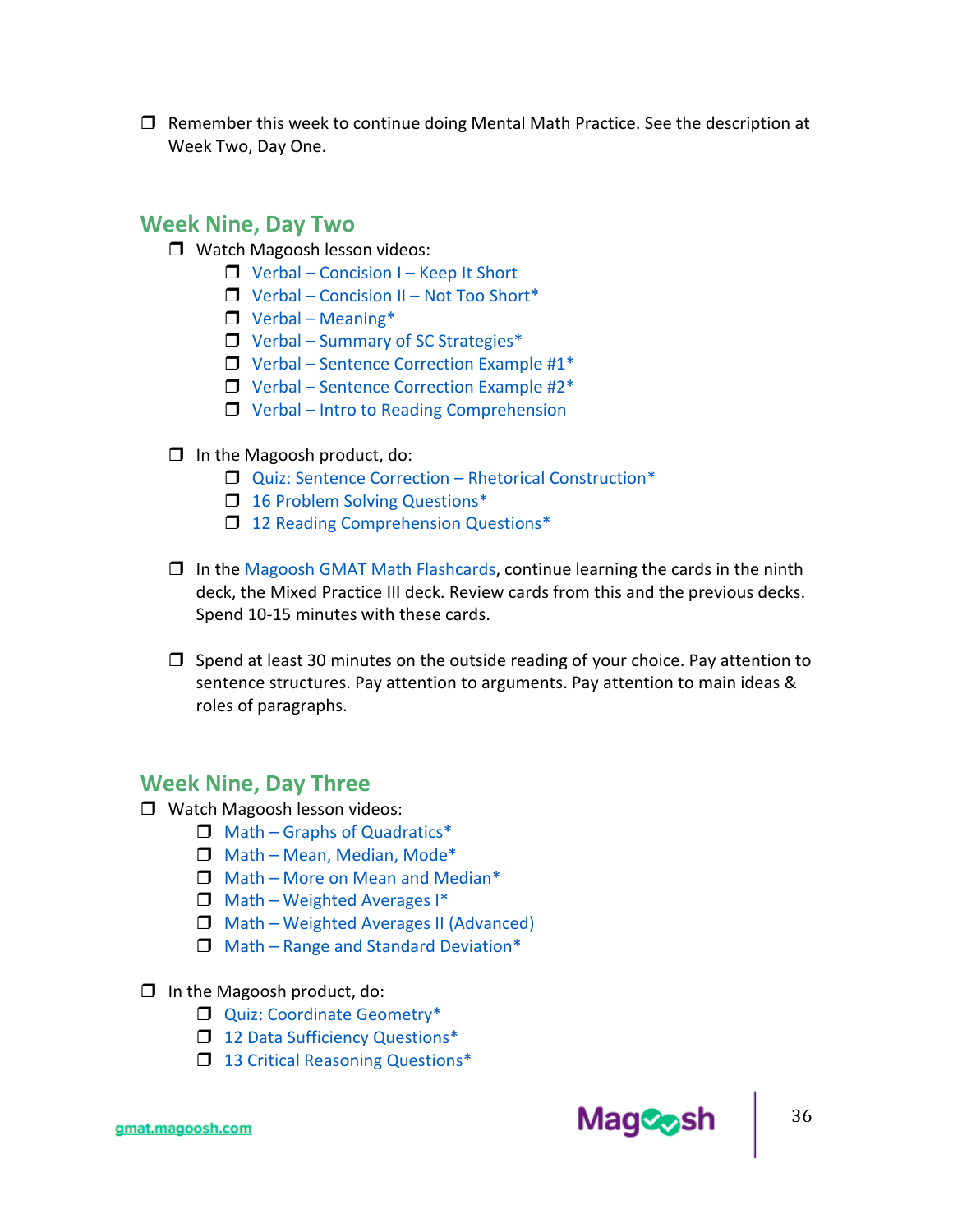- $\Box$  In the Magoosh GMAT Math [Flashcards,](https://gmat.magoosh.com/flashcards/math/) continue learning the cards in the ninth deck, the Mixed Practice III deck. Review cards from this and the previous decks. Spend 10-15 minutes with these cards.
- $\Box$  Spend at least 30 minutes on the outside reading of your choice. Pay attention to sentence structures. Pay attention to arguments. Pay attention to main ideas & roles of paragraphs.

# **Week Nine, Day Four**

- □ Watch Magoosh lesson videos:
	- $\Box$  Verbal [Approaching](https://gmat.magoosh.com/lessons/321-approaching-the-passage/) the Passage
	- $\Box$  Verbal [Understanding](https://gmat.magoosh.com/lessons/1381-understanding-structure/) Structure
	- $\Box$  Verbal [Dissecting](https://gmat.magoosh.com/lessons/323-dissecting-the-passage/) the Passage\*
	- $\Box$  Verbal [Approaching](https://gmat.magoosh.com/lessons/1290-approaching-the-question/) the Question\*
	- $\Box$  Verbal [Answer](https://gmat.magoosh.com/lessons/1382-answer-choice-traps/) Choice Traps\*
	- $\Box$  Verbal Primary [Purpose](https://gmat.magoosh.com/lessons/324-primary-purpose/)
	- $\Box$  Verbal Detail [Questions\\*](https://gmat.magoosh.com/lessons/1291-detail-questions/)
- $\Box$  In the Magoosh product, do:
	- 16 Data Sufficiency [Questions\\*](https://gmat.magoosh.com/practices/start/)
- $\Box$  In the Official Guide, do the following: **16 Critical Reasoning**
- $\Box$  In the Magoosh GMAT Math [Flashcards,](https://gmat.magoosh.com/flashcards/math/) continue learning the cards in the ninth deck, the Mixed Practice III deck. Review cards from this and the previous decks. Spend 10-15 minutes with these cards.
- $\Box$  Spend at least 30 minutes on the outside reading of your choice. Pay attention to sentence structures. Pay attention to arguments. Pay attention to main ideas & roles of paragraphs.

# **Week Nine, Day Five**

- **U** Watch Magoosh lesson videos:
	- $\Box$  Math More on Standard [Deviation\\*](https://gmat.magoosh.com/lessons/333-more-on-standard-deviation/)
	- $\Box$  Math The Normal [Distribution\\*](https://gmat.magoosh.com/lessons/1357-the-normal-distribution/)
	- $\Box$  Math [Introduction](https://gmat.magoosh.com/lessons/334-introduction-to-counting/) to Counting\*
	- $\Box$  Math [Fundamental](https://gmat.magoosh.com/lessons/335-fundamental-counting-principle/) Counting Principle\*

gmat.magoosh.com

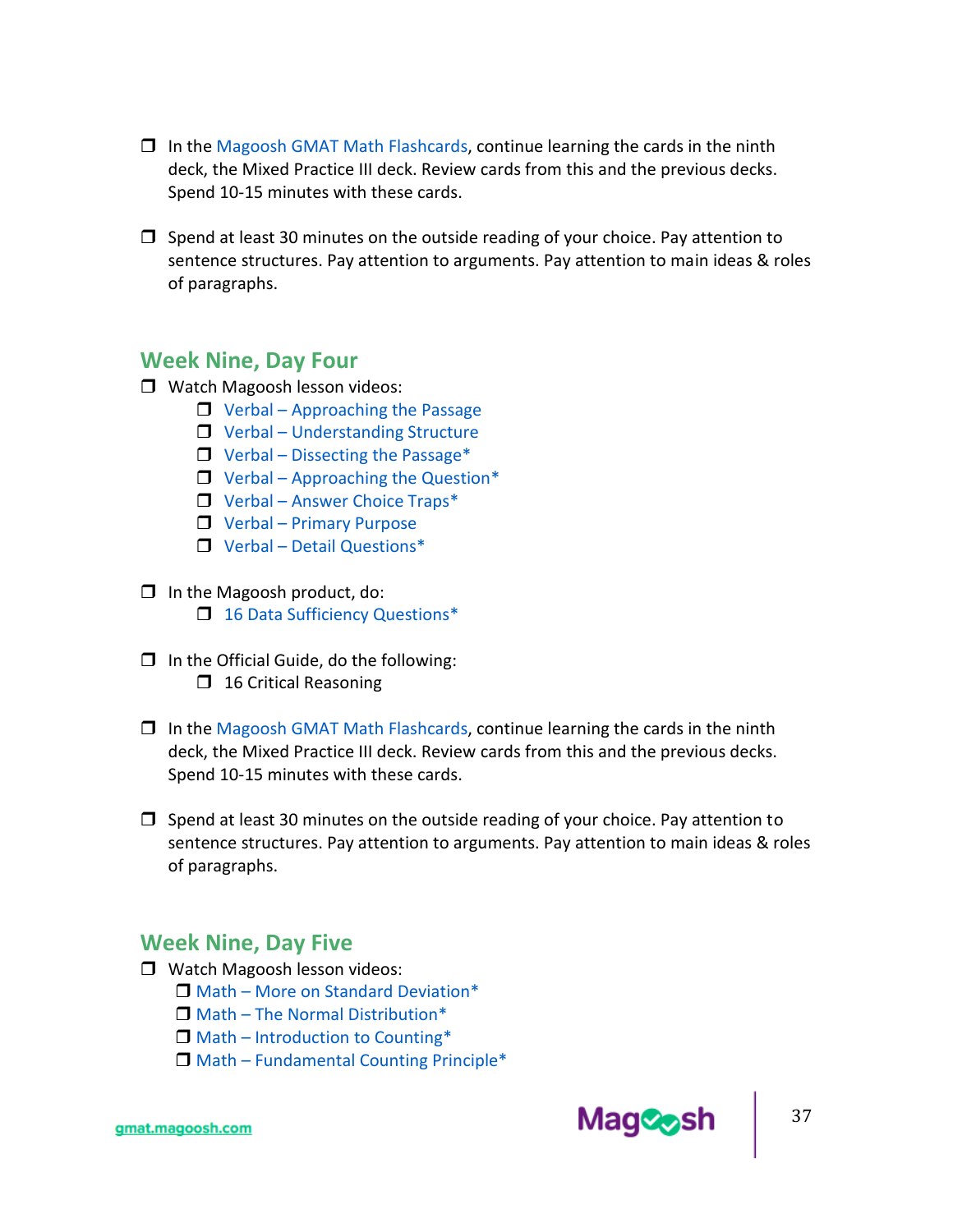$\Box$  Math – FCP with [Restrictions\\*](https://gmat.magoosh.com/lessons/336-fcp-with-restrictions/)  $\Box$  Math – Factorial [Notation\\*](https://gmat.magoosh.com/lessons/338-factorial-notation/)

- $\Box$  In the Magoosh product, do:
	- Quiz: [Statistics\\*](https://gmat.magoosh.com/lesson_groups/21-statistics/)
	- □ 11 Sentence Correction [Questions\\*](https://gmat.magoosh.com/practices/start/)
- $\Box$  In the Official Guide, do the following:
	- $\Box$  16 Data Sufficiency
- $\Box$  In the Magoosh GMAT Math [Flashcards,](https://gmat.magoosh.com/flashcards/math/) continue learning the cards in the ninth deck, the Mixed Practice III deck. Review cards from this and the previous decks. Spend 10-15 minutes with these cards.
- $\Box$  Spend at least 30 minutes on the outside reading of your choice. Pay attention to sentence structures. Pay attention to arguments. Pay attention to main ideas & roles of paragraphs.

## **Week Nine, Day Six**

 $\Box$  Take the next online MGMAT CAT test.

Once again, this software does not include an AWA question. To simulate a full GMAT, begin by selecting randomly a prompt from the back of the OG (if you have a pre-2020 edition) or this [MBA.com PDF](https://www.mba.com/-/media/files/mba2/the-gmat-exam/gmat-exam-format-and-timing/analytical-writing-assessment/analysisofanargument_gmat-exam.pdf), and then take 30 minutes to write the essay in a word processing program. Then, take the rest of the GMAT using that software.

Go through the entire solution after you are done, reading carefully the solutions of anything you go wrong. If you have questions that are not clarified by these solutions, you will often find MGMAT questions posted on the GMAT Club forum. Take notes in your journal on anything you got wrong and anything you need to remember. The essay you will either share with a trusted friend or mentor, or post in the online forums asking for feedback.

As much as possible, try to mimic the GMAT conditions. Give yourself relatively short breaks in between sections. Only eat the kinds of snacks that you are planning to bring to the real GMAT. Note how your sleep the night before affects your work. Note how what you had for dinner the previous night and what you had to eat earlier that day affects your energy level and concentration. Write any observations in your journal.

38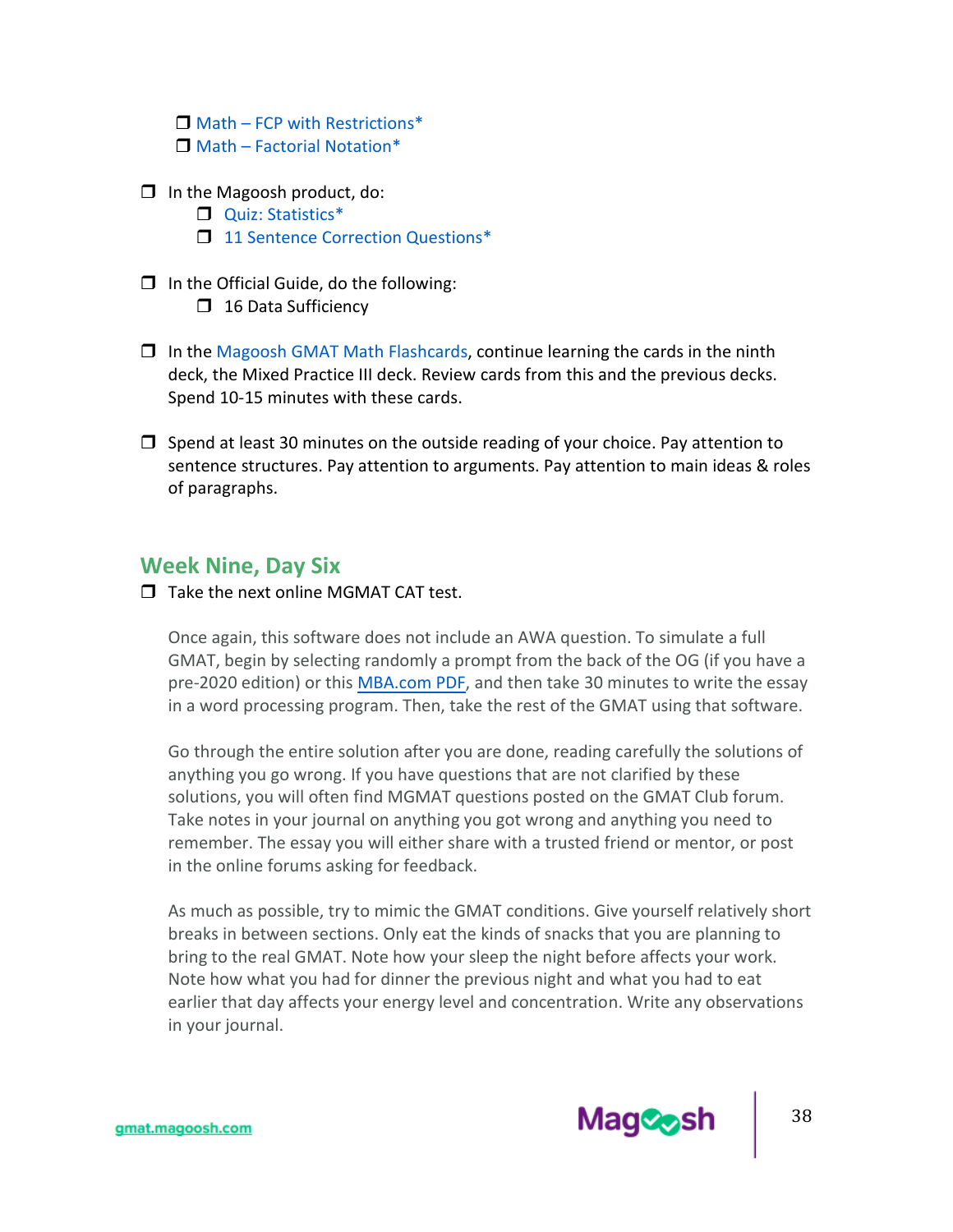<span id="page-39-0"></span> $\Box$  Take some time to review any Idiom flashcards and any Math flashcards that you haven't mastered yet.

# **3 Month GMAT Study Plan: Week Ten**

# **Week Ten, Day One**

- **U** Watch Magoosh lesson videos:
	- $\Box$  Math [Alternative](https://gmat.magoosh.com/lessons/339-counting-what-you-don-t-want/) Methods\*
	- $\Box$  Math [Counting](https://gmat.magoosh.com/lessons/340-counting-with-identical-items/) with Identical Items
	- $\Box$  Math Eliminating [Repetition\\*](https://gmat.magoosh.com/lessons/1359-eliminating-repetition/)
	- $Math$  [Combinations\\*](https://gmat.magoosh.com/lessons/341-combinations/)
	- $\Box$  Math When to Use [Combinations\\*](https://gmat.magoosh.com/lessons/342-when-to-use-combinations/)
	- $\Box$  Math Calculating [Combinations\\*](https://gmat.magoosh.com/lessons/343-calculating-combinations/)

#### $\Box$  In the Magoosh product, do:

- 12 Problem Solving [Questions\\*](https://gmat.magoosh.com/practices/start/)
- □ 8 Reading [Comprehension](https://gmat.magoosh.com/practices/start/) Questions<sup>\*</sup>
- $\Box$  In the Magoosh GMAT Math [Flashcards,](https://gmat.magoosh.com/flashcards/math/) start learning the cards in the tenth deck, the Mixed Practice IV deck. Spend 10-15 minutes with these cards.
- $\Box$  Spend at least 30 minutes on the outside reading of your choice. Pay attention to sentence structures. Pay attention to arguments. Pay attention to main ideas & roles of paragraphs.
- $\Box$  Remember this week to continue doing Mental Math Practice. See the description at Week Two, Day One.

# **Week Ten, Day Two**

- **U** Watch Magoosh lesson videos:
	- □ Verbal Inference [Questions](https://gmat.magoosh.com/lessons/1293-inference-questions/)
	- $\Box$  Verbal [Miscellaneous](https://gmat.magoosh.com/lessons/329-miscellaneous-rc-tips/) RC Tips\*
	- $\Box$  Verbal RC Example, Passage #1 Path [Dependence](https://gmat.magoosh.com/lessons/2419-rc-example-passage-1-path-dependence/)
	- $\Box$  Verbal RC [Example,](https://gmat.magoosh.com/lessons/2420-rc-example-passage-1-question-1/) Passage #1, Question #1\*
	- $\Box$  Verbal RC [Example,](https://gmat.magoosh.com/lessons/2421-rc-example-passage-1-question-2/) Passage #1, Question #2\*
	- $\Box$  Verbal RC Example, Passage #2 Office [Organization\\*](https://gmat.magoosh.com/lessons/2422-rc-example-passage-2-office-organization/)
- $\Box$  In the Magoosh product, do:
	- □ 16 Problem Solving [Questions\\*](https://gmat.magoosh.com/practices/start/)

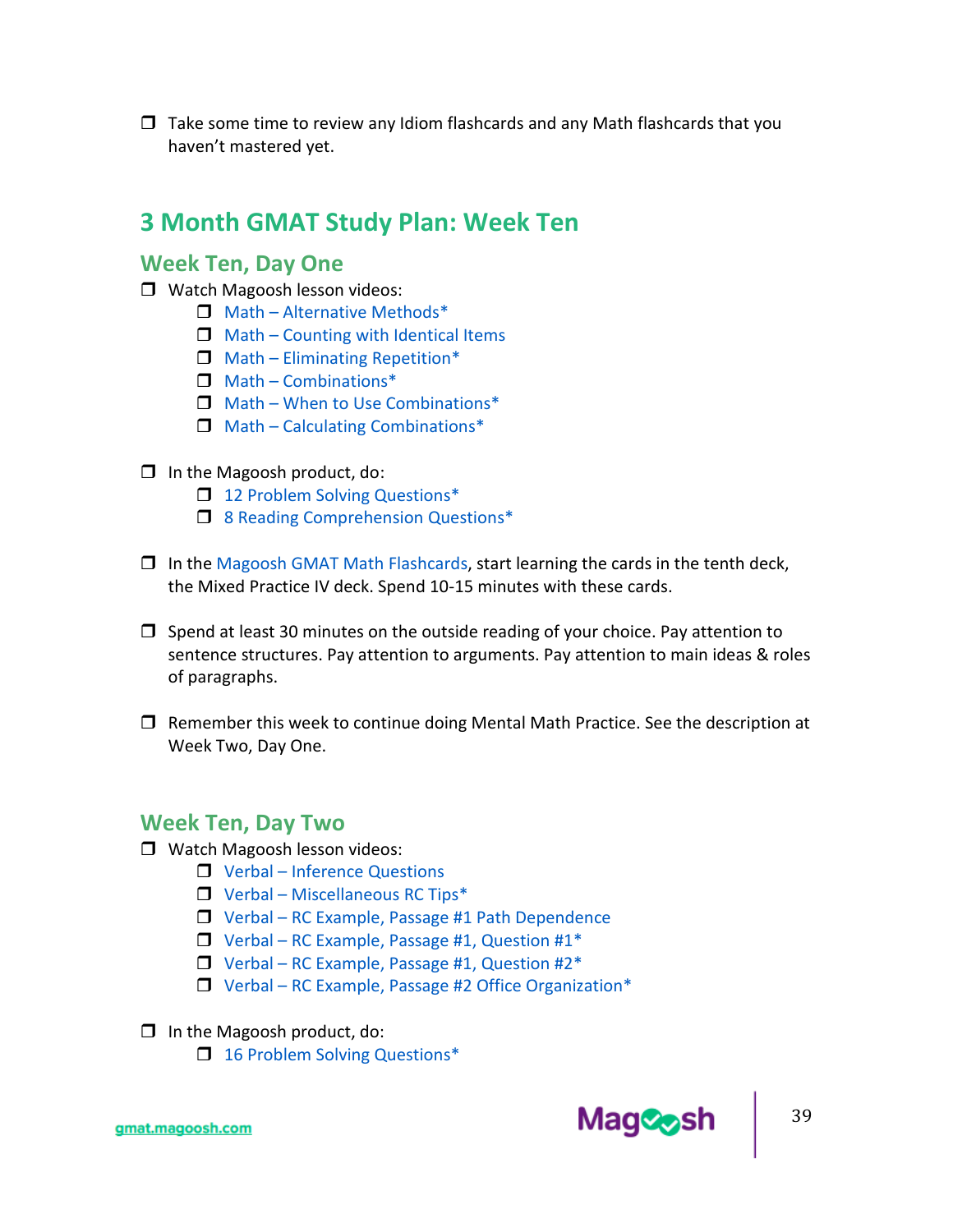#### □ 16 Sentence Correction Questions<sup>\*</sup>

- $\Box$  In the Magoosh GMAT Math [Flashcards,](https://gmat.magoosh.com/flashcards/math/) continue learning the cards in the tenth deck, the Mixed Practice IV deck. Review cards from this and the previous decks. Spend 10-15 minutes with these cards.
- $\Box$  Spend at least 30 minutes on the outside reading of your choice. Pay attention to sentence structures. Pay attention to arguments. Pay attention to main ideas & roles of paragraphs.

# **Week Ten, Day Three**

- □ Watch Magoosh lesson videos:
	- $\Box$  Math Permutations and [Combinations\\*](https://gmat.magoosh.com/lessons/1039-permutations-and-combinations/)
		- $\Box$  Math Counting [Strategies\\*](https://gmat.magoosh.com/lessons/344-counting-strategies/)
		- $\Box$  Math Intro to [Probability](https://gmat.magoosh.com/lessons/1021-intro-to-probability/)
		- $\Box$  Math [Complementary](https://gmat.magoosh.com/lessons/1184-complementary-events-and-simple-rules/) Events and Simple Rules\*
	- $\Box$  Math Mutually [Exclusive](https://gmat.magoosh.com/lessons/1023-mutually-exclusive-events/) Events\*
	- $\Box$  Math [Probability](https://gmat.magoosh.com/lessons/1024-probability-of-event-a-or-event-b/) of Event A OR Event B\*

#### $\Box$  In the Magoosh product, do:

- Quiz: [Counting](https://gmat.magoosh.com/lesson_groups/22-counting/)
- 12 Data Sufficiency [Questions\\*](https://gmat.magoosh.com/practices/start/)
- □ 13 Critical Reasoning Questions<sup>\*</sup>
- $\Box$  In the Magoosh GMAT Math [Flashcards,](https://gmat.magoosh.com/flashcards/math/) continue learning the cards in the tenth deck, the Mixed Practice IV deck. Review cards from this and the previous decks. Spend 10-15 minutes with these cards.
- $\Box$  Spend at least 30 minutes on the outside reading of your choice. Pay attention to sentence structures. Pay attention to arguments. Pay attention to main ideas & roles of paragraphs.

# **Week Ten, Day Four**

- □ Watch Magoosh lesson videos:
	- $\Box$  Verbal RC [Example,](https://gmat.magoosh.com/lessons/2423-rc-example-passage-2-question-1/) Passage #2, Question #1\*
	- $\Box$  Verbal RC [Example,](https://gmat.magoosh.com/lessons/2424-rc-example-passage-2-question-2/) Passage #2, Question #2\*
	- $\Box$  Verbal Intro to Critical [Reasoning](https://gmat.magoosh.com/lessons/1214-intro-to-critical-reasoning/)
	- $\Box$  Verbal Dissecting an [Argument\\*](https://gmat.magoosh.com/lessons/1215-dissecting-an-argument/)
	- $\Box$  Verbal Common [Argument](https://gmat.magoosh.com/lessons/1216-common-argument-types/) Types

gmat.magoosh.com

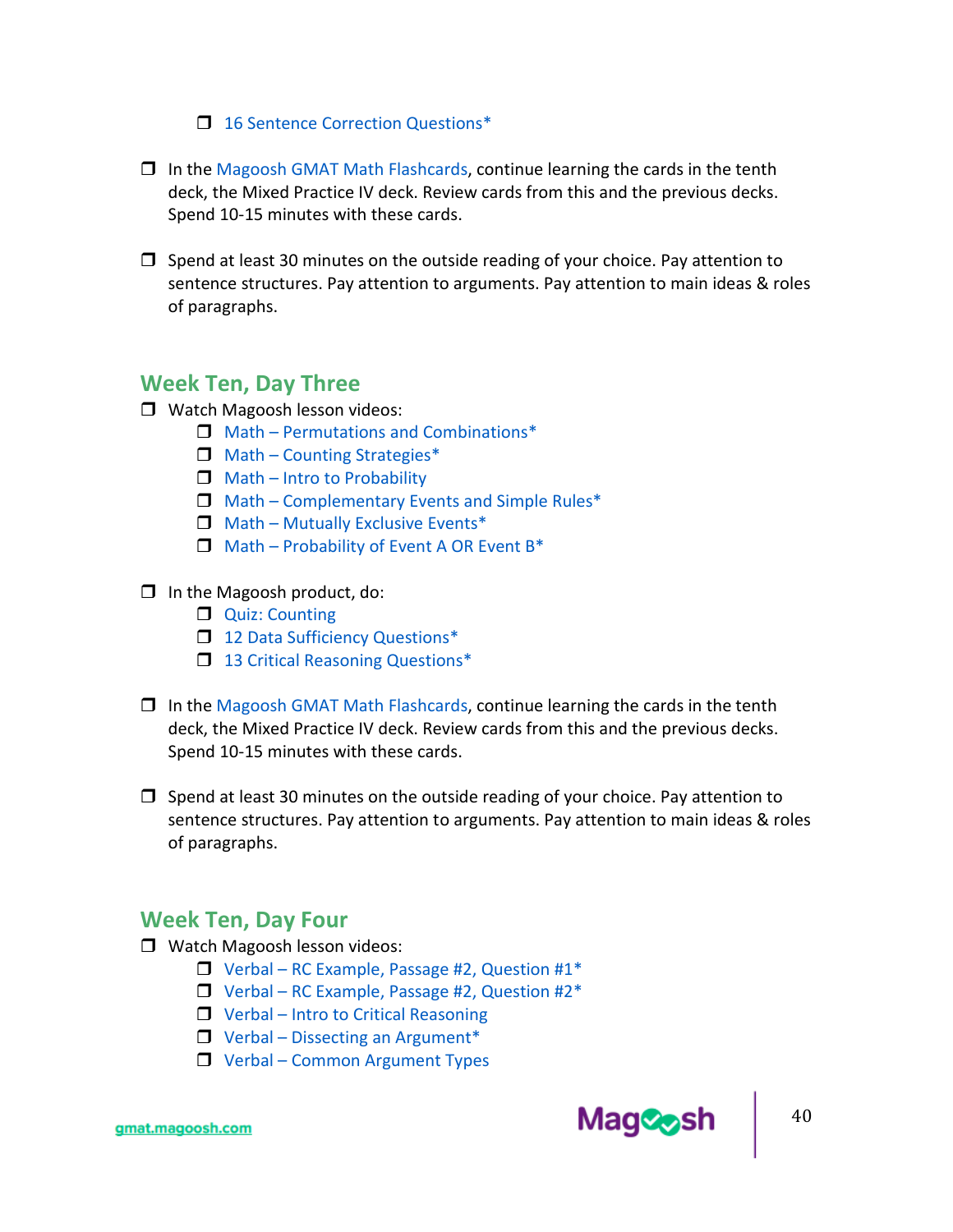- $\Box$  Verbal General CR [Strategy\\*](https://gmat.magoosh.com/lessons/1217-general-cr-strategy/)
- $\Box$  In the Magoosh product, do:
	- Quiz: Reading [Comprehension\\*](https://gmat.magoosh.com/lesson_groups/28-reading-comprehension/)
	- 16 Data Sufficiency [Questions\\*](https://gmat.magoosh.com/practices/start/)
- $\Box$  In the Official Guide, do the following:
	- $\Box$  12 Reading Comprehension
- $\Box$  In the Magoosh GMAT Math [Flashcards,](https://gmat.magoosh.com/flashcards/math/) continue learning the cards in the tenth deck, the Mixed Practice IV deck. Review cards from this and the previous decks. Spend 10-15 minutes with these cards.
- $\Box$  Spend at least 30 minutes on the outside reading of your choice. Pay attention to sentence structures. Pay attention to arguments. Pay attention to main ideas & roles of paragraphs.

#### **Week Ten, Day Five**

- □ Watch Magoosh lesson videos:
	- $\Box$  Math [Examples](https://gmat.magoosh.com/lessons/1183-examples-of-the-or-rule/) of the OR Rule\*
	- $\Box$  Math [Independent](https://gmat.magoosh.com/lessons/1026-independent-events/) Events\*
	- $\Box$  Math [Examples](https://gmat.magoosh.com/lessons/1027-examples-of-the-and-rule/) of the AND Rule\*
	- $\Box$  Math [Generalized](https://gmat.magoosh.com/lessons/1028-generalized-and-rule/) AND Rule\*
	- $\Box$  Math Examples of [Generalized](https://gmat.magoosh.com/lessons/1029-examples-of-generalized-and-rule/) AND Rule\*
	- $\Box$  Math Binomial [Situation](https://gmat.magoosh.com/lessons/1030-binomial-situation/)
- $\Box$  In the Magoosh product, do:
	- 12 Problem Solving [Questions\\*](https://gmat.magoosh.com/practices/start/)
	- □ 11 Sentence Correction Questions<sup>\*</sup>
- $\Box$  In the Magoosh GMAT Math [Flashcards,](https://gmat.magoosh.com/flashcards/math/) continue learning the cards in the tenth deck, the Mixed Practice IV deck. Review cards from this and the previous decks. Spend 10-15 minutes with these cards.
- $\Box$  Spend at least 30 minutes on the outside reading of your choice. Pay attention to sentence structures. Pay attention to arguments. Pay attention to main ideas & roles of paragraphs.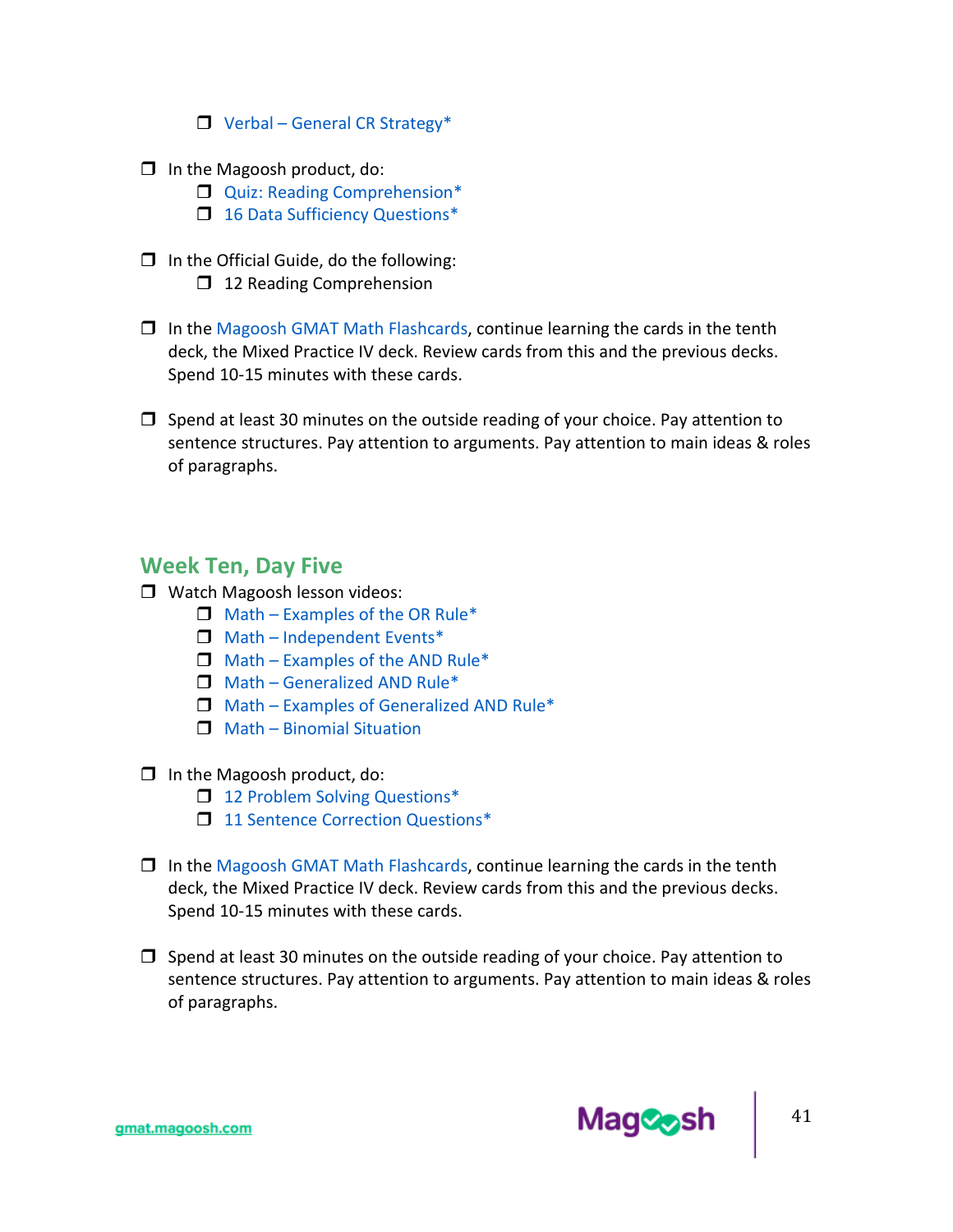# <span id="page-42-0"></span>**Week Ten, Day Six**

- $\Box$  Review your wrong answers from last week's practice test.
- $\Box$  Take some time to review any Idiom flashcards and any Math flashcards that you haven't mastered yet.

# **3 Month GMAT Study Plan: Week Eleven**

# **Week Eleven, Day One**

- □ Watch Magoosh lesson videos:
	- $\Box$  Math The "At Least" [Scenario\\*](https://gmat.magoosh.com/lessons/1031-the-at-least-scenario/)
	- $\Box$  Math Analyzing [Questions\\*](https://gmat.magoosh.com/lessons/1037-analyzing-questions/)
	- $\Box$  Math Using Counting [Techniques\\*](https://gmat.magoosh.com/lessons/1032-using-counting-techniques/)
	- $\Box$  Math Listing vs. Counting vs. [Probability](https://gmat.magoosh.com/lessons/1033-listing-vs-counting-vs-probability-rules/) Rules\*
	- $\Box$  Math General Probability [Strategies\\*](https://gmat.magoosh.com/lessons/1034-general-probability-strategies/)
	- $\Box$  Math Guessing [Strategies](https://gmat.magoosh.com/lessons/1035-guessing-strategies/)

#### $\Box$  In the Magoosh product, do:

- Quiz: [Probability\\*](https://gmat.magoosh.com/lesson_groups/27-probability/)
- 12 Problem Solving [Questions\\*](https://gmat.magoosh.com/practices/start/)
- $\Box$  In the Official Guide, do the following:
	- $\Box$  13 Critical Reasoning
- $\Box$  In the Magoosh GMAT Math [Flashcards,](https://gmat.magoosh.com/flashcards/math/) start learning the cards in the eleventh deck, the Mixed Practice V deck. Spend 10-15 minutes with these cards.
- $\Box$  Spend at least 30 minutes on the outside reading of your choice. Pay attention to sentence structures. Pay attention to arguments. Pay attention to main ideas & roles of paragraphs.
- $\Box$  Remember this week to continue doing Mental Math Practice. See the description at Week Two, Day One.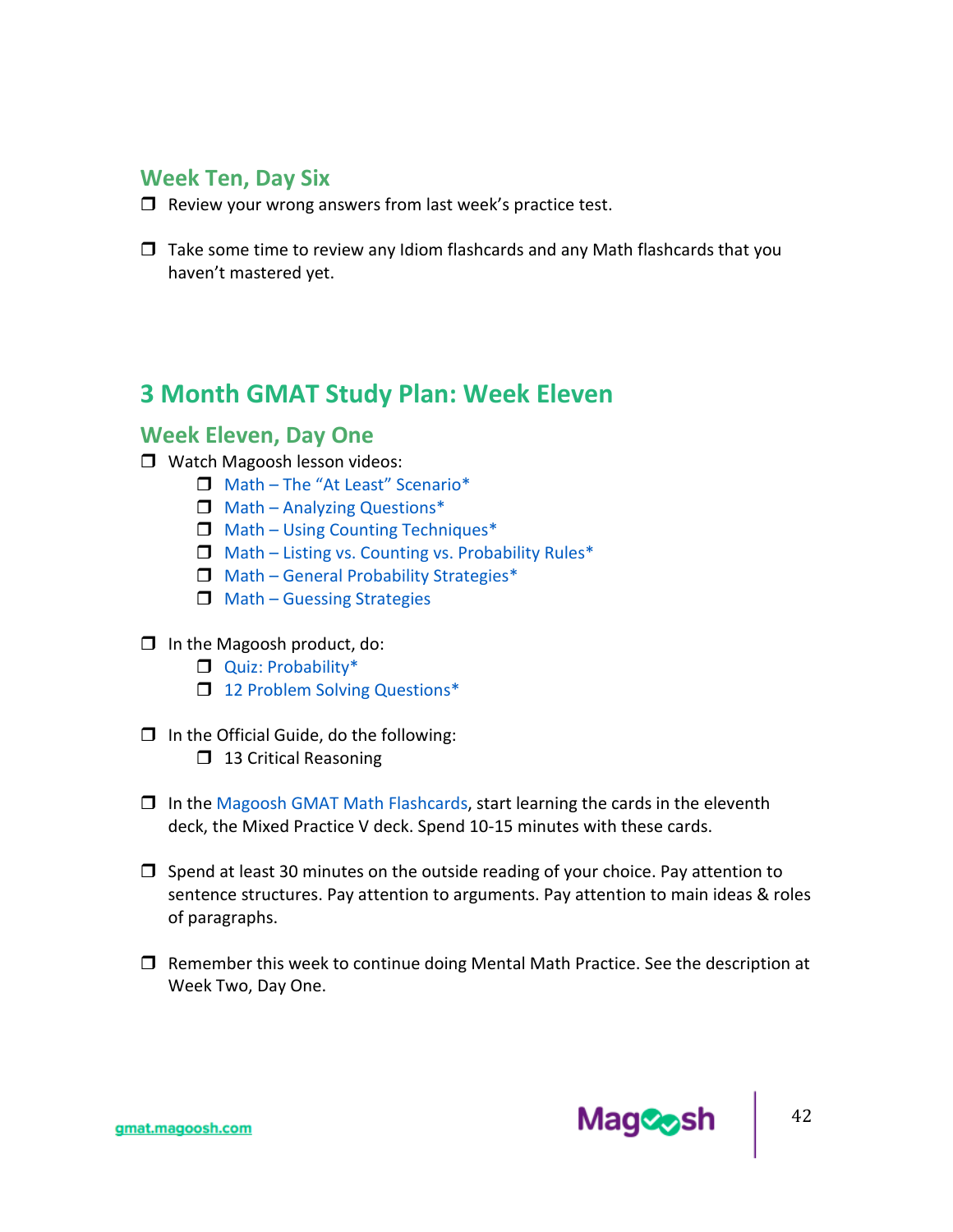# **Week Eleven, Day Two**

- Watch Magoosh lesson videos:
	- $\Box$  Verbal Weakening the [Argument\\*](https://gmat.magoosh.com/lessons/1218-weakening-the-argument/)
	- $\Box$  Verbal [Strengthening](https://gmat.magoosh.com/lessons/1219-strengthening-the-argument/) the Argument\*
	- $\Box$  Verbal [Assumption](https://gmat.magoosh.com/lessons/1220-assumption-questions/) Questions\*
	- $\Box$  Verbal [Conclusion](https://gmat.magoosh.com/lessons/1221-conclusion-and-inference/) and Inference\*
	- $\Box$  Verbal Bold-faced [Questions\\*](https://gmat.magoosh.com/lessons/1222-bold-faced-questions/)
- $\Box$  In the Magoosh product, do:
	- **16 Problem Solving [Questions\\*](https://gmat.magoosh.com/practices/start/)**
	- 16 Critical Reasoning [Questions\\*](https://gmat.magoosh.com/practices/start/)
- $\Box$  In the Magoosh GMAT Math [Flashcards,](https://gmat.magoosh.com/flashcards/math/) continue learning the cards in the eleventh deck, the Mixed Practice V deck. Review cards from this and the previous decks. Spend 10-15 minutes with these cards.
- $\Box$  Spend at least 30 minutes on the outside reading of your choice. Pay attention to sentence structures. Pay attention to arguments. Pay attention to main ideas & roles of paragraphs.

# **Week Eleven, Day Three**

- □ Watch Magoosh lesson videos:
	- $\Box$  Math Word Problems, Summarizing [Information\\*](https://gmat.magoosh.com/lessons/365-word-problems-summarizing-information/)
	- $\Box$  Math [Rephrasing](https://gmat.magoosh.com/lessons/366-rephrasing-the-question/) the Question\*
	- $\Box$  Math Picking [Numbers](https://gmat.magoosh.com/lessons/367-picking-numbers-for-ds/) for DS\*
	- $\Box$  Math Strategies for Picking [Numbers\\*](https://gmat.magoosh.com/lessons/368-strategies-for-picking-numbers/)
	- $\Box$  Math DS Geometry [Questions\\*](https://gmat.magoosh.com/lessons/369-ds-geometry-questions/)
	- $\Box$  Math DS Algebra [Strategies\\*](https://gmat.magoosh.com/lessons/371-ds-algebra-strategies/)
- $\Box$  In the Magoosh product, do:
	- □ 11 Sentence Correction Questions<sup>\*</sup>
- $\Box$  In the Official Guide, do the following:  $\Box$  12 Data Sufficiency
- $\Box$  In the Magoosh GMAT Math [Flashcards,](https://gmat.magoosh.com/flashcards/math/) continue learning the cards in the eleventh deck, the Mixed Practice V deck. Review cards from this and the previous decks. Spend 10-15 minutes with these cards.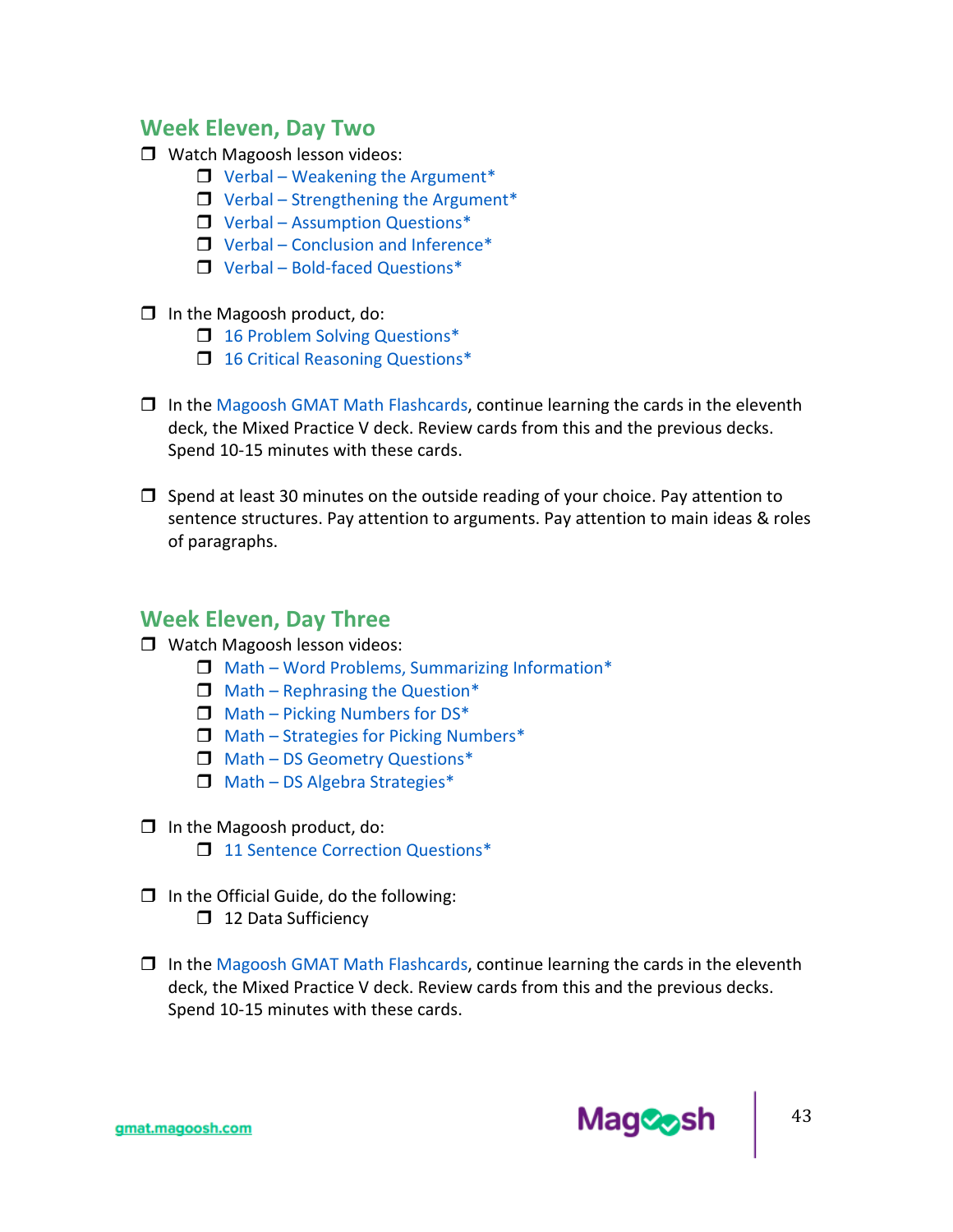$\Box$  Spend at least 30 minutes on the outside reading of your choice. Pay attention to sentence structures. Pay attention to arguments. Pay attention to main ideas & roles of paragraphs.

# **Week Eleven, Day Four**

- □ Watch Magoosh lesson videos:
	- $\Box$  Verbal Flawed Argument [Questions\\*](https://gmat.magoosh.com/lessons/1223-flawed-argument-questions/)
	- $\Box$  Verbal Paradox [Questions\\*](https://gmat.magoosh.com/lessons/1224-paradox-questions/)
	- $\Box$  Verbal Evaluating the [Conclusion\\*](https://gmat.magoosh.com/lessons/1225-evaluating-the-conclusion/)
	- $\Box$  Verbal [Miscellaneous](https://gmat.magoosh.com/lessons/1226-miscellaneous-cr-tips/) CR Tips
	- $\Box$  Verbal Critical [Reasoning](https://gmat.magoosh.com/lessons/2425-critical-reasoning-example-1/) Example #1\*
	- $\Box$  Verbal Critical [Reasoning](https://gmat.magoosh.com/lessons/2426-critical-reasoning-example-2/) Example #2\*

#### $\Box$  In the Magoosh product, do:

- Quiz: Critical [Reasoning\\*](https://gmat.magoosh.com/lesson_groups/31-critical-reasoning/)
- 10 Data Sufficiency [Questions\\*](https://gmat.magoosh.com/practices/start/)
- □ 16 Sentence Correction Questions<sup>\*</sup>
- $\Box$  In the Magoosh GMAT Math [Flashcards,](https://gmat.magoosh.com/flashcards/math/) continue learning the cards in the eleventh deck, the Mixed Practice V deck. Review cards from this and the previous decks. Spend 10-15 minutes with these cards.
- $\Box$  Spend at least 30 minutes on the outside reading of your choice. Pay attention to sentence structures. Pay attention to arguments. Pay attention to main ideas & roles of paragraphs.

44

Mago<sub>o</sub>sh

# **Week Eleven, Day Five**

- □ Watch Magoosh lesson videos:
	- $\Box$  Math Tautological [Statements\\*](https://gmat.magoosh.com/lessons/376-tautological-statements/)
	- $\Box$  Math [Common](https://gmat.magoosh.com/lessons/370-common-ds-mistakes/) DS Mistakes
	- $\Box$  Math DS with Integer [Constraints\\*](https://gmat.magoosh.com/lessons/372-ds-with-integer-constraints/)
	- $\Box$  Math Summary of DS [Strategies\\*](https://gmat.magoosh.com/lessons/375-summary-of-ds-strategies/)

#### $\Box$  In the Magoosh product, do:

- $\Box$  15 Problem Solving [Questions\\*](https://gmat.magoosh.com/practices/start/)
- □ 13 Critical Reasoning [Questions\\*](https://gmat.magoosh.com/practices/start/)

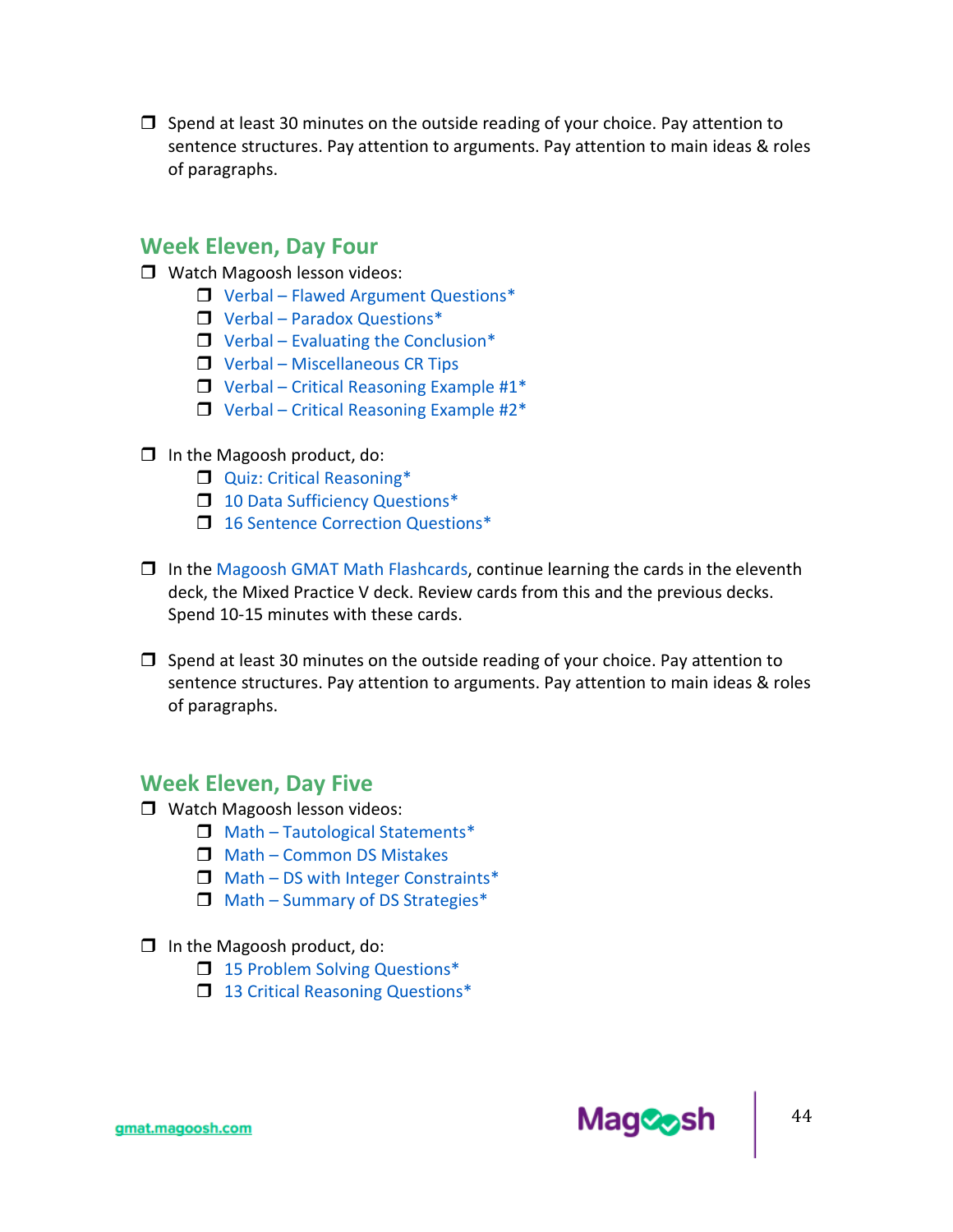- $\Box$  In the Magoosh GMAT Math [Flashcards,](https://gmat.magoosh.com/flashcards/math/) continue learning the cards in the eleventh deck, the Mixed Practice V deck. Review cards from this and the previous decks. Spend 10-15 minutes with these cards.
- $\Box$  Spend at least 30 minutes on the outside reading of your choice. Pay attention to sentence structures. Pay attention to arguments. Pay attention to main ideas & roles of paragraphs.

## **Week Eleven, Day Six**

D [Download](http://www.mba.com/the-gmat/download-free-test-preparation-software.aspx) the free GMAT Prep software.

#### $\Box$  Take the first full-length GMAT on the GMAC software.

This software also does not include an AWA question. To simulate a full GMAT, begin by selecting randomly a prompt from the back of the OG (if you have a pre-2020 edition) or this [MBA.com PDF](https://www.mba.com/-/media/files/mba2/the-gmat-exam/gmat-exam-format-and-timing/analytical-writing-assessment/analysisofanargument_gmat-exam.pdf), and then take 30 minutes to write the essay in a word processing program. Then, take the rest of the GMAT using that software.

Go through the entire solution after you are done, reading carefully the solutions of anything you go wrong. If you have questions that are not clarified by these solutions, you will often find GMAT Prep questions posted on the GMAT Club forum. Take notes in your journal on anything you got wrong and anything you need to remember. The essay you will either share with a trusted friend or mentor, or post in the online forums asking for feedback.

As much as possible, try to mimic the GMAT conditions. Give yourself relatively short breaks in between sections. Only eat the kinds of snacks that you are planning to bring to the real GMAT. Note how your sleep the night before affects your work. Note how what you had for dinner the previous night and what you had to eat earlier that day affects your energy level and concentration. Write any observations in your journal.

 $\Box$  Take some time to review any Idiom flashcards and any Math flashcards that you haven't mastered yet.

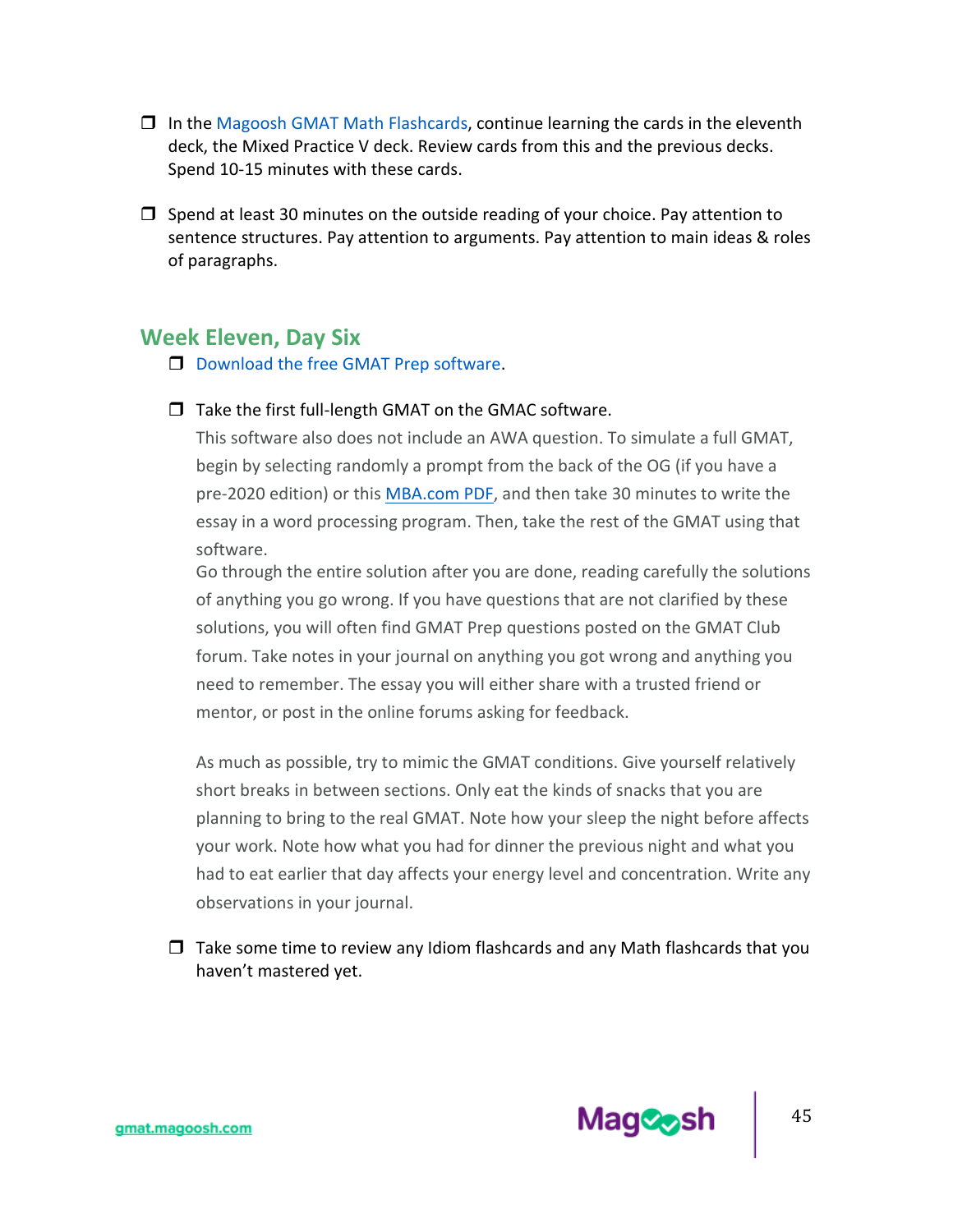# <span id="page-46-0"></span>**3 Month GMAT Study Plan: Week Twelve**

# **Week Twelve, Day One**

- □ Watch Magoosh lesson videos: **[Remaining](https://gmat.magoosh.com/lessons/) verbal lesson videos (if any)\***
- $\Box$  In the Magoosh product, do: 12 Problem Solving [Questions\\*](https://gmat.magoosh.com/practices/start/)
- $\Box$  In the Official Guide, do the following:
	- $\Box$  10 Critical Reasoning
- $\Box$  In the Magoosh GMAT Math [Flashcards,](https://gmat.magoosh.com/flashcards/math/) start learning the cards in the last deck, the Mixed Practice VI deck. Spend 10-15 minutes with these cards.
- $\Box$  Spend at least 30 minutes on the outside reading of your choice. Pay attention to sentence structures. Pay attention to arguments. Pay attention to main ideas & roles of paragraphs.
- $\Box$  Remember this week to continue doing Mental Math Practice. See the description at Week Two, Day One.

# **Week Twelve, Day Two**

- **U** Watch Magoosh lesson videos:
	- $\Box$  [Remaining](https://gmat.magoosh.com/lessons/) math lesson videos (if any)\*
- $\Box$  In the Magoosh product, do:
	- **16 Problem Solving [Questions\\*](https://gmat.magoosh.com/practices/start/)**
	- **d** 6 Critical Reasoning [Questions\\*](https://gmat.magoosh.com/practices/start/)
	- □ 8 Reading [Comprehension](https://gmat.magoosh.com/practices/start/) Questions<sup>\*</sup>
- $\Box$  In the Magoosh GMAT Math [Flashcards,](https://gmat.magoosh.com/flashcards/math/) continue learning the cards in the last deck, the Mixed Practice VI deck. Review cards from this and the previous decks. Spend 10-15 minutes with these cards.
- $\Box$  Spend at least 30 minutes on the outside reading of your choice. Pay attention to sentence structures. Pay attention to arguments. Pay attention to main ideas & roles of paragraphs.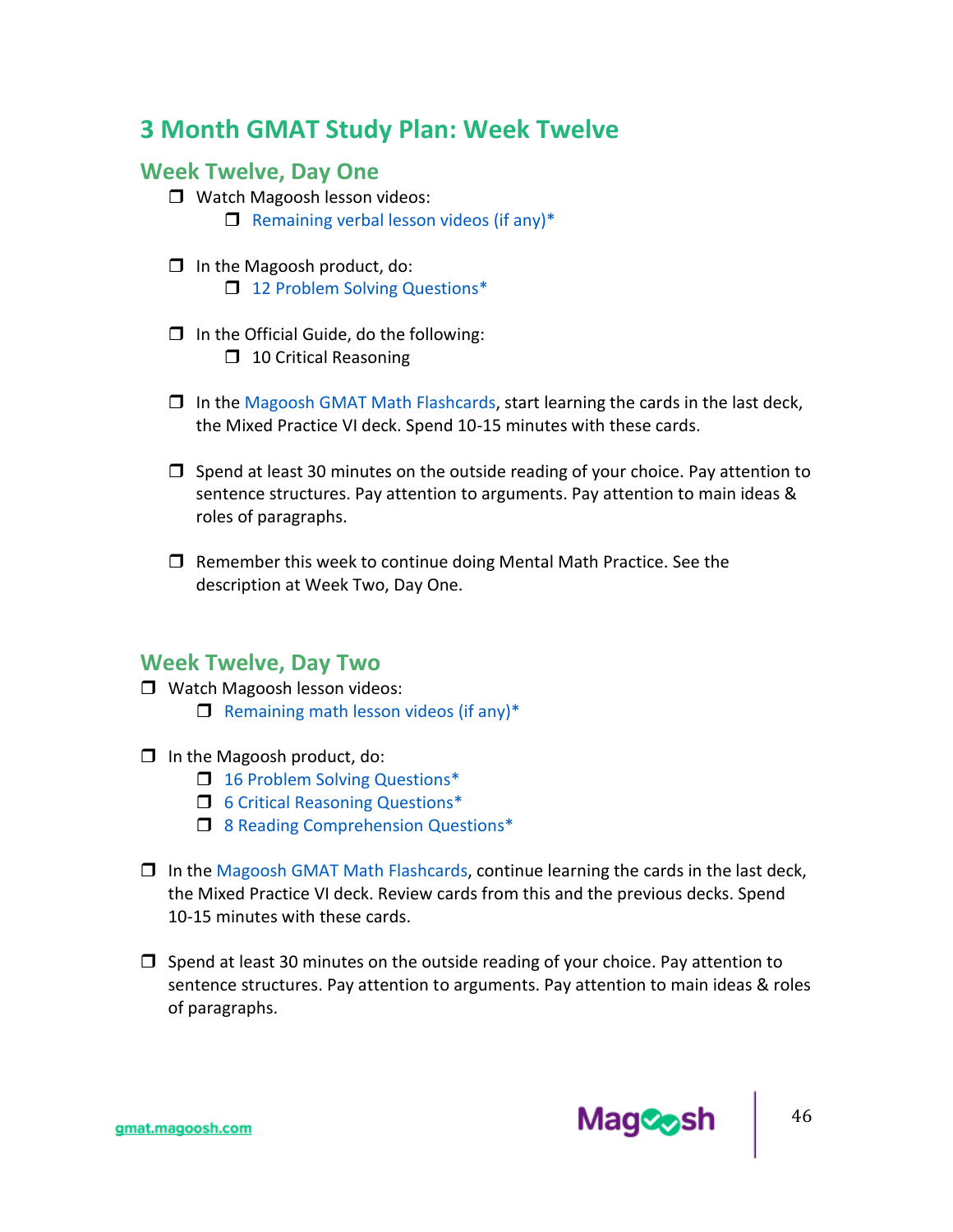# **Week Twelve, Day Three**

- □ Watch Magoosh lesson videos:
	- $\Box$  6 lessons of your [choice\\*](https://gmat.magoosh.com/lessons/)
- $\Box$  In the Magoosh product, do:
	- 12 Problem Solving [Questions\\*](https://gmat.magoosh.com/practices/start/)
	- 11 Sentence Correction [Questions\\*](https://gmat.magoosh.com/practices/start/)
- $\Box$  In the Magoosh GMAT Math [Flashcards,](https://gmat.magoosh.com/flashcards/math/) continue learning the cards in the last deck, the Mixed Practice VI deck. Review cards from this and the previous decks. Spend 10-15 minutes with these cards.
- $\Box$  Spend at least 30 minutes on the outside reading of your choice. Pay attention to sentence structures. Pay attention to arguments. Pay attention to main ideas & roles of paragraphs.

# **Week Twelve, Day Four**

- □ Watch Magoosh lesson videos:
	- $\Box$  6 lessons of your [choice\\*](https://gmat.magoosh.com/lessons/)
- $\Box$  In the Magoosh product, do:
	- □ 16 Problem Solving [Questions\\*](https://gmat.magoosh.com/practices/start/)
	- □ 12 Sentence Correction [Questions\\*](https://gmat.magoosh.com/practices/start/)
- $\Box$  In the Magoosh GMAT Math [Flashcards,](https://gmat.magoosh.com/flashcards/math/) continue learning the cards in the last deck, the Mixed Practice VI deck. Review cards from this and the previous decks. Spend 10-15 minutes with these cards.
- $\Box$  Spend at least 30 minutes on the outside reading of your choice. Pay attention to sentence structures. Pay attention to arguments. Pay attention to main ideas & roles of paragraphs.

# **Week Twelve, Day Five**

- □ Watch Magoosh lesson videos:
	- $\Box$  6 lessons of your [choice\\*](https://gmat.magoosh.com/lessons/)
- $\Box$  In the Magoosh product, do:
	- $\Box$  12 Problem Solving [Questions](https://gmat.magoosh.com/practices/start/) (or however many are left)\*
	- $\Box$  6 Sentence [Correction](https://gmat.magoosh.com/practices/start/) Questions (or however many are left)\*



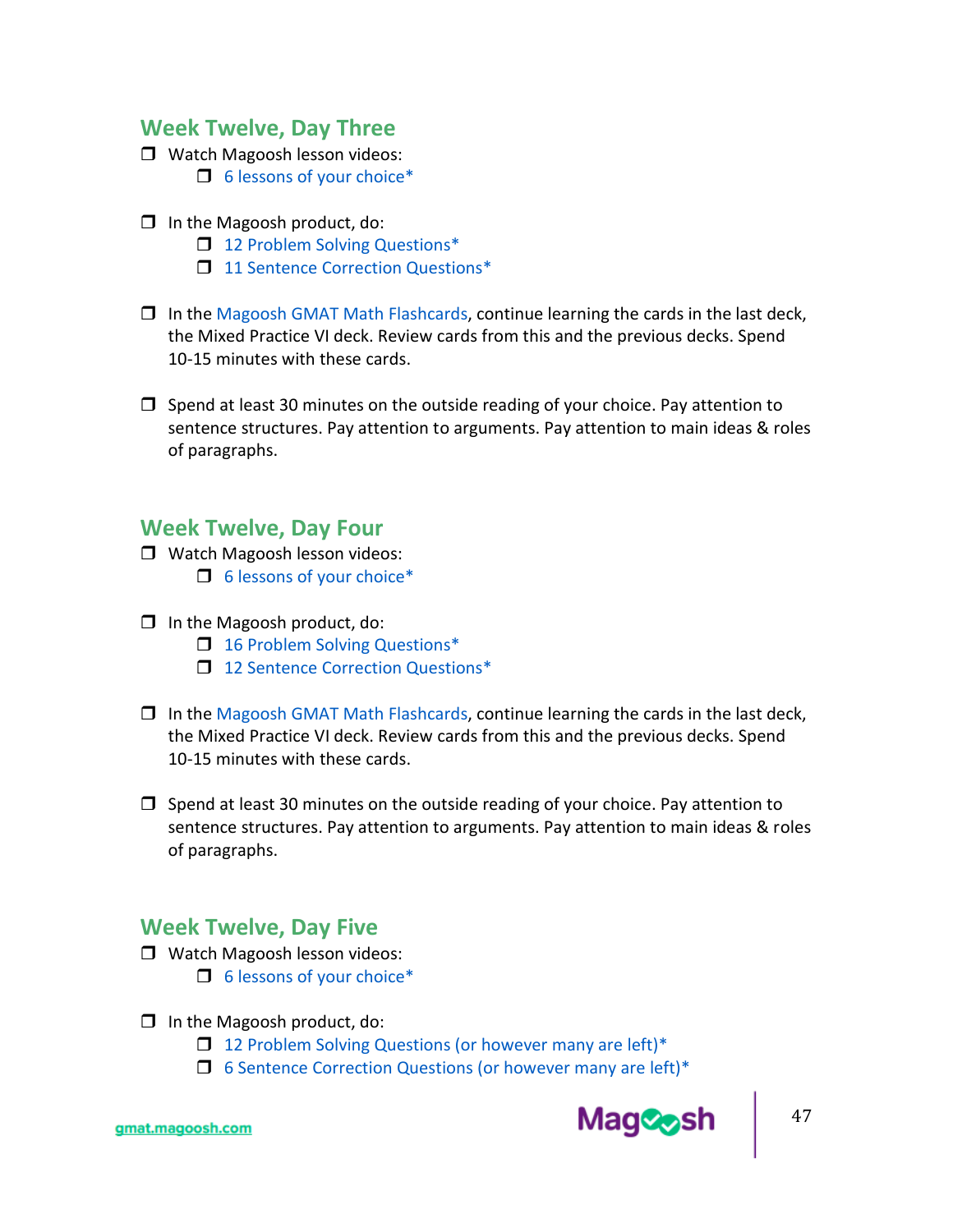#### $\Box$  6 Critical [Reasoning](https://gmat.magoosh.com/practices/start/) Questions (or however many are left)\*

- $\Box$  In the Magoosh GMAT Math [Flashcards,](https://gmat.magoosh.com/flashcards/math/) continue learning the cards in the last deck, the Mixed Practice VI deck. Review cards from this and the previous decks. Spend 10-15 minutes with these cards.
- $\Box$  Spend at least 30 minutes on the outside reading of your choice. Pay attention to sentence structures. Pay attention to arguments. Pay attention to main ideas & roles of paragraphs.

# **Week Twelve, Day Six (if this is NOT the day before the real GMAT):**

#### $\Box$  Take the second full-length GMAT on the GMAC software.

Once again, this software does not include an AWA question. To simulate a full GMAT, begin by selecting randomly a prompt from the back of the OG (if you have a pre-2020 edition) or thi[s MBA.com PDF](https://www.mba.com/-/media/files/mba2/the-gmat-exam/gmat-exam-format-and-timing/analytical-writing-assessment/analysisofanargument_gmat-exam.pdf), and then take 30 minutes to write the essay in a word processing program. Then, take the rest of the GMAT using that software.

Go through the entire solution after you are done, reading carefully the solutions of anything you go wrong. If you have questions that are not clarified by these solutions, you will often find GMAT Prep questions posted on the GMAT Club forum. Take notes in your journal on anything you got wrong and anything you need to remember. The essay you will either share with a trusted friend or mentor, or post in the online forums asking for feedback.

As much as possible, try to mimic the GMAT conditions. Give yourself relatively short breaks in between sections. Only eat the kinds of snacks that you are planning to bring to the real GMAT. Note how your sleep the night before affects your work. Note how what you had for dinner the previous night and what you had to eat earlier that day affects your energy level and concentration. Write any observations in your journal.

 $\Box$  Take some time to review any Idiom flashcards and any Math flashcards that you haven't mastered yet.

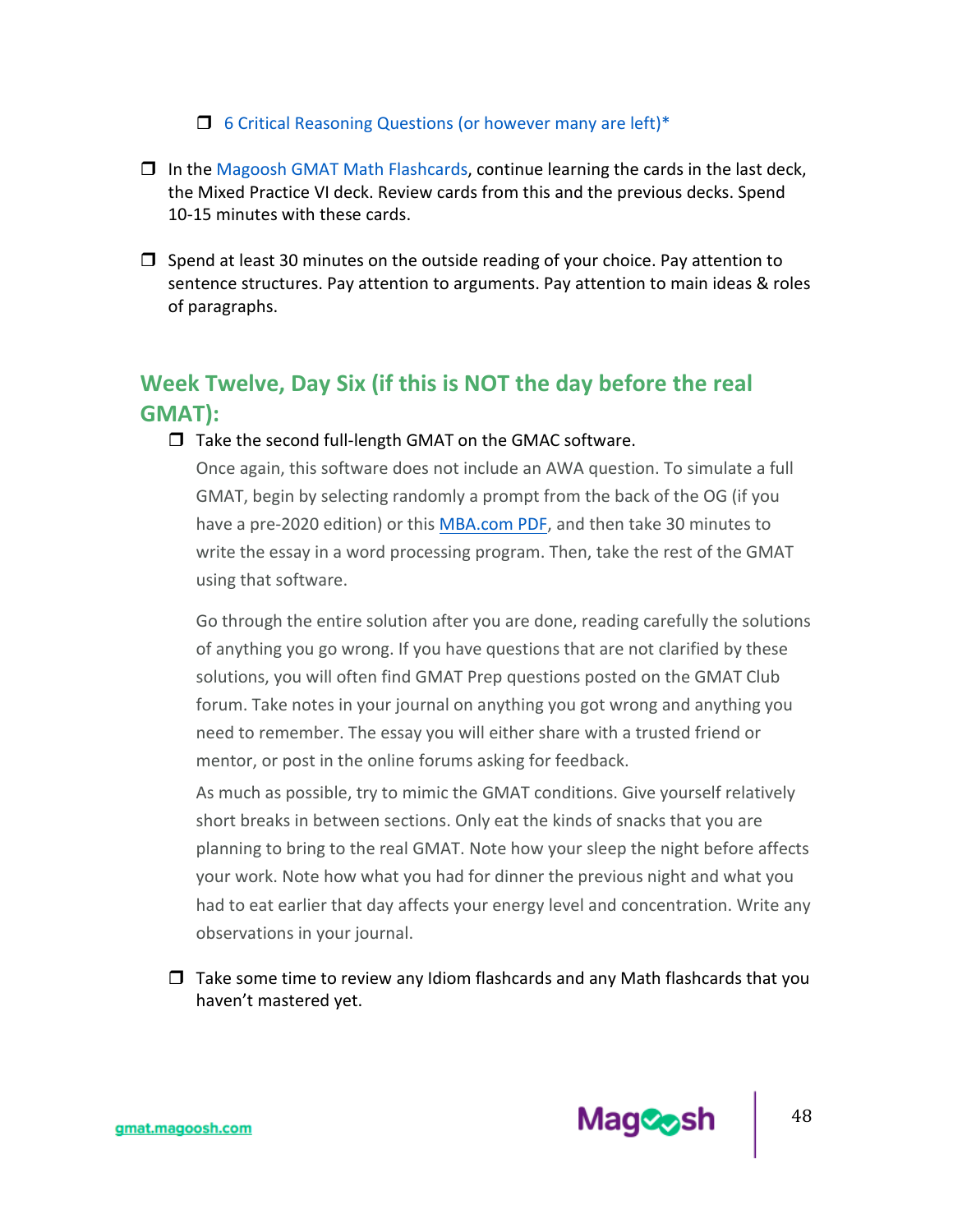# <span id="page-49-0"></span>**After Week 12: Concentrated Review**

At this point, if you have been following the schedule, you should have done just about every question in both Magoosh and in the OG at least once. For the days of this week, and remaining days of the test, keep up work on GMAT math and verbal. Some suggestions for what to do:

- $\Box$  Go back to OG questions you did a while ago, and do them again. (This is why it was important not to write in the book!)
- $\Box$  Through selecting question type & difficulty on the "Dashboard", do Magoosh problems over again, and see how you do a second time.
- $\Box$  Keep watching for a second time five Magoosh lesson videos a day, on whatever topics you feel you need to review
- $\Box$  Continue reviewing all the Magoosh flashcards.
- $\Box$  Continue Mental Math Practice every day.
- $\Box$  Go to the online forums, looking for challenging questions that folks are asking.
- $\Box$  If you feel you need it, devote one more evening to writing two more practice essays, from the topics listed in the OG.
- $\Box$  If you have a weekend day that is more than a couple days for the real GMAT, then take one final practice GMAT from the GMAT software, as on Week Twelve, Day Six.
- $\Box$  Review guidelines from both [Magoosh](https://gmat.magoosh.com/lessons/1061-pacing-skipping-and-guessing/) and the [GMAC](https://www.gmac.com/-/media/files/gmac/research/research-report-series/rr0904_guesswhat.pdf) about guessing and skipping on the exam and how this can affect your overall pacing.

# **Day before the test:**

- $\Box$  No GMAT preparation all day
- $\Box$  Eat a large, healthy, leisurely dinner no alcohol!
- $\Box$  Go to bed earlier than usual.

# **Day of test:**

- **B** ABSOLUTELY NO LAST MINUTE GMAT PREPARATION!
- $\Box$  Follow Magoosh's [suggestions](https://gmat.magoosh.com/lessons/1064-test-day) for ultimate test-day success!
- $\Box$  Eat a large breakfast, full of protein
- $\Box$  Do relaxing, fun activities to pass time until the test